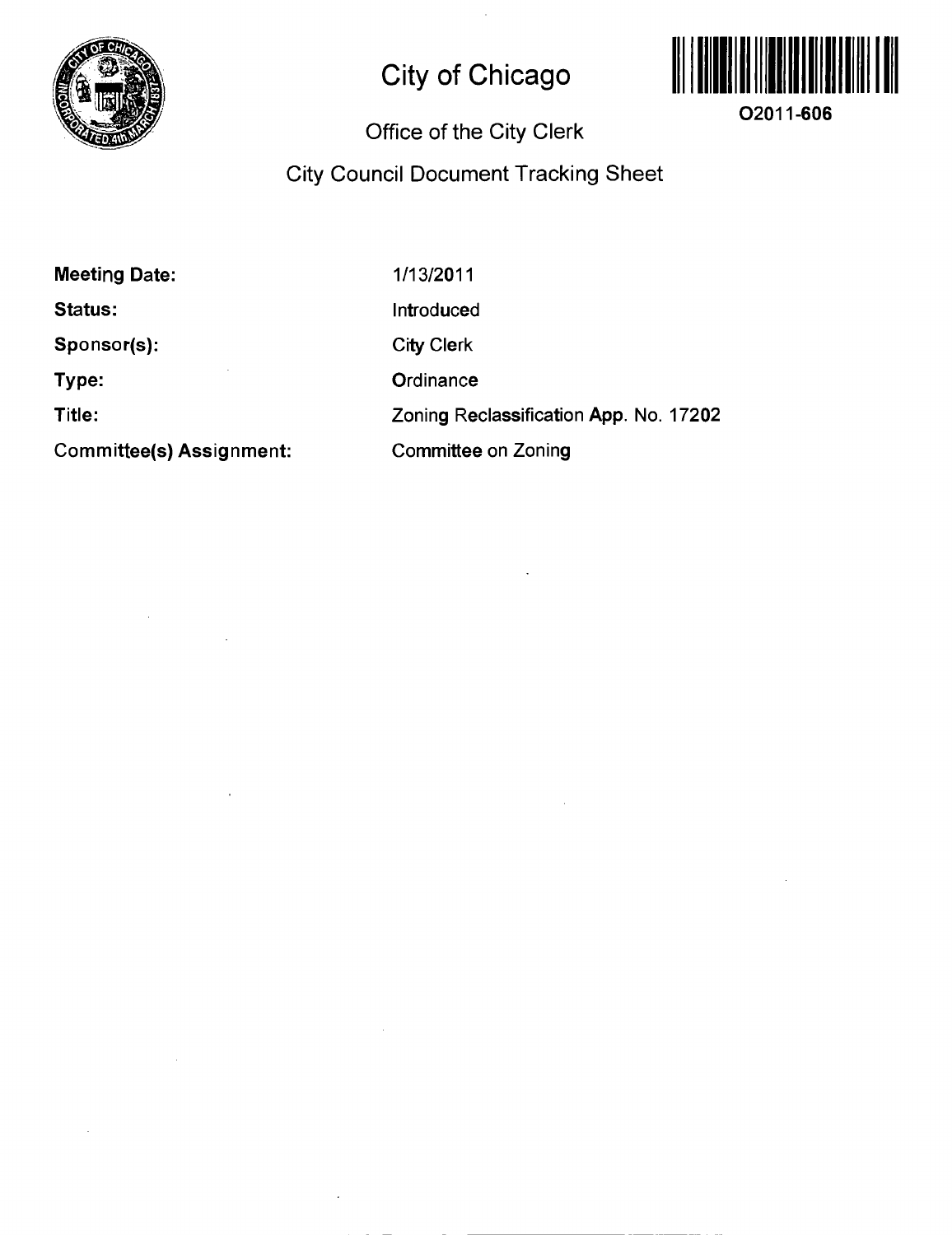$17202$ <br> $147$  Dale<br> $1-13-1$ 

## CITY OF CHICAGO

## APPLICATION FOR AN AMENDMENT TO THE CHICAGO ZONING ORDINANCE

|  |  |  |  | ADDRESS of the property Applicant is seeking to rezone: |
|--|--|--|--|---------------------------------------------------------|
|--|--|--|--|---------------------------------------------------------|

1916 West Chicago Avenue

| 2.               | Ward Number that property is located in: 1                                                                                                                                                                                                                                 |
|------------------|----------------------------------------------------------------------------------------------------------------------------------------------------------------------------------------------------------------------------------------------------------------------------|
| 3.               | APPLICANT_______BHB &Café Management Company LLC                                                                                                                                                                                                                           |
|                  | ADDRESS 2047 West Division Street                                                                                                                                                                                                                                          |
|                  | CITY Chicago STATE Illinois ZIP CODE 60622                                                                                                                                                                                                                                 |
|                  | PHONE 773-494-5695 CONTACT PERSON John Fritchey                                                                                                                                                                                                                            |
| $\overline{4}$ . | Is the applicant the owner of the property? $YES$ NO $X$ NO $X$ If the applicant is not the owner of the property, please provide the following information<br>regarding the owner and attach written authorization from the owner allowing the application to<br>proceed. |
|                  | OWNER____Chicago Division Street Restaurants LLC/BHB Real Estate LLC<br>ADDRESS 2047 West Division Street                                                                                                                                                                  |
|                  | CITY Chicago STATE Illinois 2IP CODE 60622                                                                                                                                                                                                                                 |
|                  | PHONE 773-494-5695 CONTACT PERSON John Fritchey                                                                                                                                                                                                                            |
| 5.               | If the Applicant/Owner of the property has obtained a lawyer as their representative for the<br>rezoning, please provide the following information:                                                                                                                        |
|                  | ATTORNEY John Fritchey Manuel ATTORNEY                                                                                                                                                                                                                                     |
|                  | ADDRESS 2539 North Southport Avenue CITY Chicago                                                                                                                                                                                                                           |
|                  | CITY Chicago STATE Illinois<br>$ZIP$ CODE 60614                                                                                                                                                                                                                            |

PHONE 773-494-5695 FAX 773-871-4012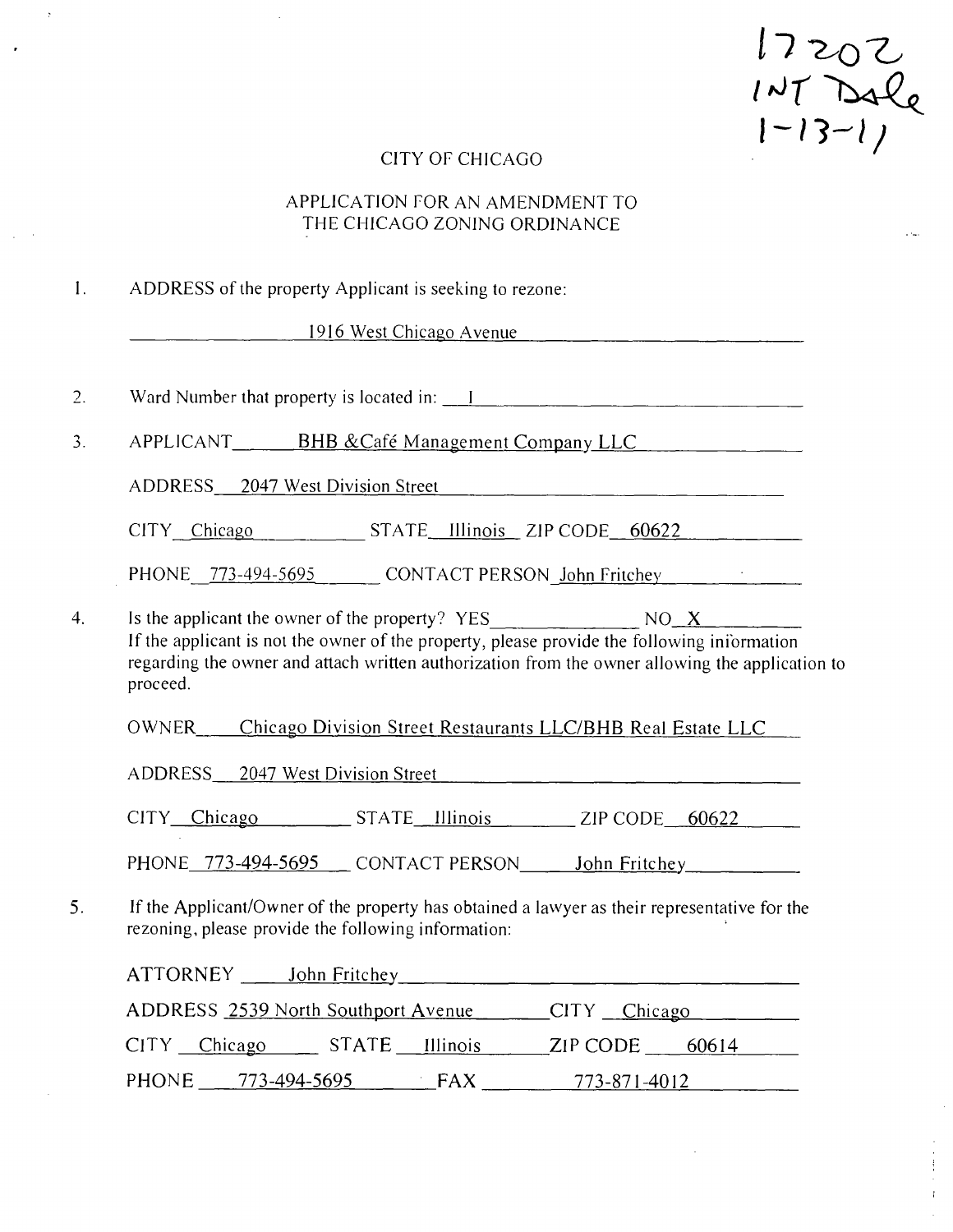| See attachment hereto                                                                                                                                                                                                                                                                                                                                           |
|-----------------------------------------------------------------------------------------------------------------------------------------------------------------------------------------------------------------------------------------------------------------------------------------------------------------------------------------------------------------|
|                                                                                                                                                                                                                                                                                                                                                                 |
| <u> 1980 - Jan Barbara (j. 1980)</u>                                                                                                                                                                                                                                                                                                                            |
| On what date did the owner acquire legal title to the subject property? September 2010                                                                                                                                                                                                                                                                          |
| Has the present owner previously rezoned this property? If ves, when?                                                                                                                                                                                                                                                                                           |
| <u>No established and the set of the set of the set of the set of the set of the set of the set of the set of the set of the set of the set of the set of the set of the set of the set of the set of the set of the set of the </u><br><u> 1980 - John Stone, mars et al. 1980 - Ann an Indian Stone Ann an Indian Stone Ann an Indian Stone Ann an Indian</u> |
| Present Zoning District B3-2/RT-4 Proposed Zoning District B3-2                                                                                                                                                                                                                                                                                                 |
| Lot size in square feet (or dimensions) $\qquad 50.25' \times 125'$                                                                                                                                                                                                                                                                                             |
|                                                                                                                                                                                                                                                                                                                                                                 |
| Reason for rezoning the property To allow for establishment of a bakery/restaurant                                                                                                                                                                                                                                                                              |
| Describe the proposed use of the property after the rezoning. Indicate the number of dwelling<br>units; number of parking spaces; approximate square footage of any commercial space; and<br>height of the proposed building. (BE SPECIFIC)                                                                                                                     |
| Rezoning is sought to allow the establishment of a bakery and restaurant on the first floor of                                                                                                                                                                                                                                                                  |
| an existing one-story commercial building located at the subject location.                                                                                                                                                                                                                                                                                      |

 $\mathbf{r}$ 

(ARO) that requires on-site affordable housing units or a financial contribution if residential housing projects receive a zoning change under certain circumstances. Based on the lot size of the project in question and the proposed zoning classification, is this project subject lo the Affordable Requirements Ordinance? (See Fact Sheet for more information)

 $\mathbb{Z}$ 

 $YES$   $NO$   $X$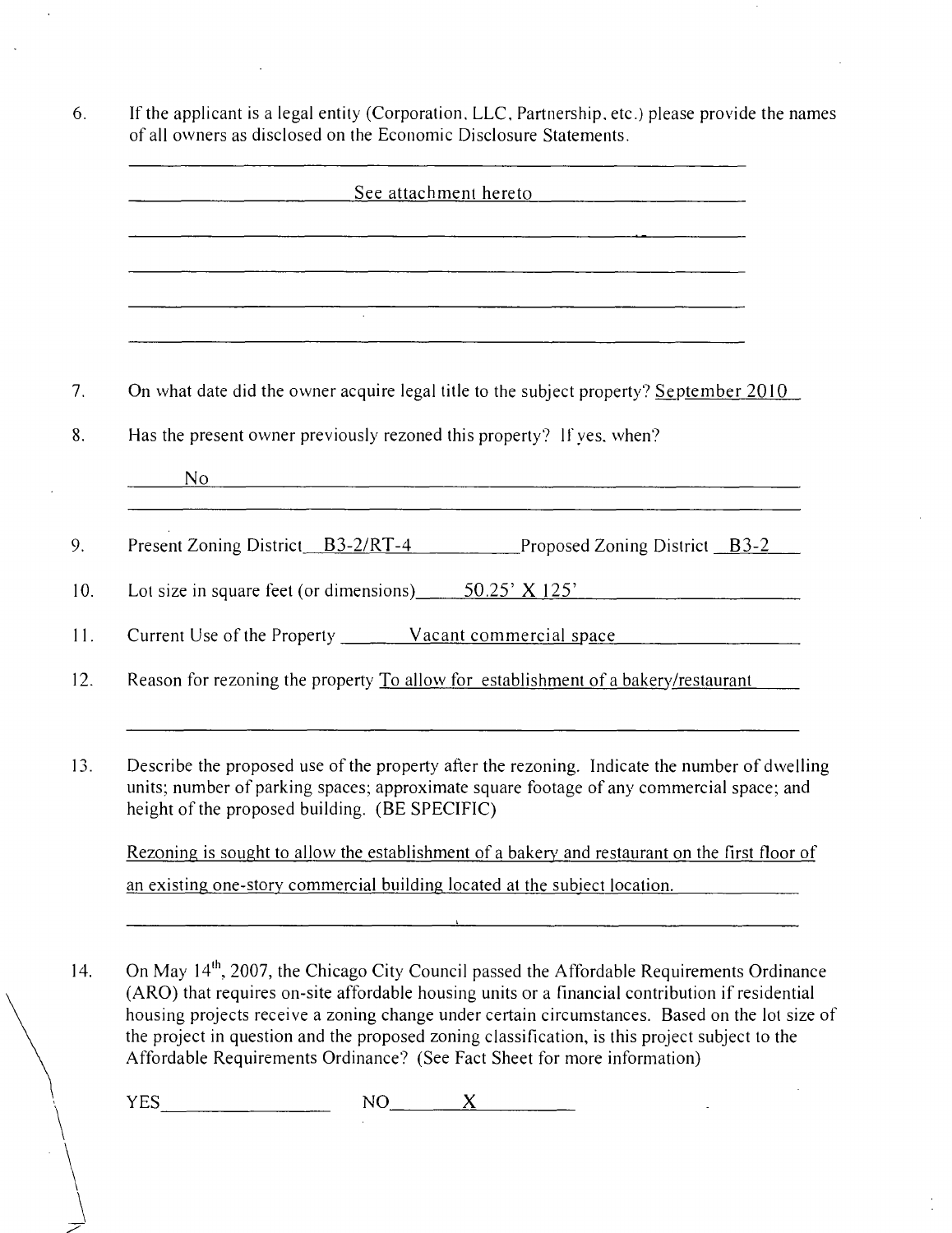#### COUNTY OF COOK STATE OF ILLINOIS

Scort Wennell<br>Hohn Fritchey  $y_1y$  being first duly sworn on oath, states that all of the above statements and the statements contained in the documents submitted herewith are true and correct.

Signature of Applicant thy counsel

Subscribed and Sworn lo before me this

 $2<sup>nd</sup>$  day of <u>December</u> JOHN A FRITCHEY MOTARY PUBLIC - STATE OF ILLINOIS MY COMMISSION EXPIRES:09/21/13 Herary Public

## **For Office Use Only**

Dale of Introduction:

File Number:\_

Ward: ward: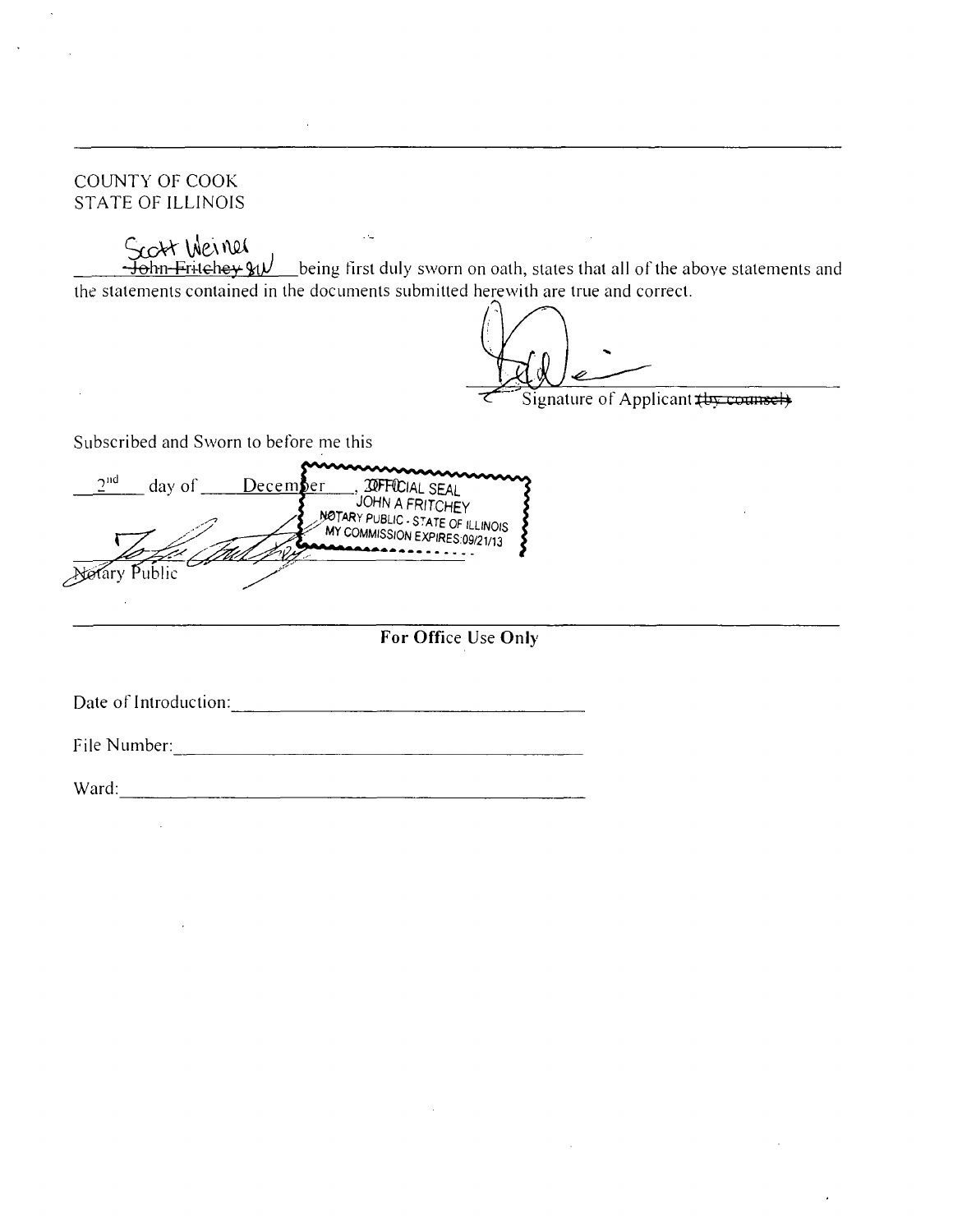## EXHIBIT "A"

## BHB & CAFE MANAGEMENT COMPANY LLC OPERATING AGREEMENT

| Name and Address of<br>Each Common Member                                    | Capital | Contribution | Number of<br>Membership Interests |
|------------------------------------------------------------------------------|---------|--------------|-----------------------------------|
| Gregory R. Mohr<br>2047 West Division Street<br>Chicago, Illinois 60622      | \$      | 100,000.00   | 14.25%                            |
| Scott A. Weiner<br>2047 West Division Street<br>Chicago, Illinois 60622      | \$      | $-0-$        | 14.25%                            |
| Kevin Cassman<br>1624 North Wood Street<br>Unit 4<br>Chicago, Illinois 60622 | \$      | $-0-$        | 1.0%                              |
| Linda Wilson<br>1314 Sunrise Lane<br>Port Byron, Illinois 61275              | \$      | $-0-$        | 0.50%                             |
| Robert Wilson<br>1314 Sunrise Lane<br>Port Byron, Illinois 61275             | \$      | $-0-$        | 0.50%                             |
| Vinny Garcia<br>1856 West Iowa Street<br>Chicago, Illinois 60622             | \$      | $-0-$        | 15.50%                            |
| Michelle Garcia<br>1856 West Iowa Street<br>Chicago, Illinois 60622          | \$      | $-0-$        | 15.50%                            |
| Todd Brook<br>1530 South State Street<br>Unit 15F<br>Chicago, Illinois 60605 | \$      | $-0-$        | 5.0%                              |

 $\bar{z}$ 

BHB & Cafe Management Company, LLC - Exhibit "A"

 $\sim$   $\sim$ 

 $\bar{\mathcal{A}}$ 

 $\alpha$ 

 $\sim$ 

 $\mathbb{R}^2$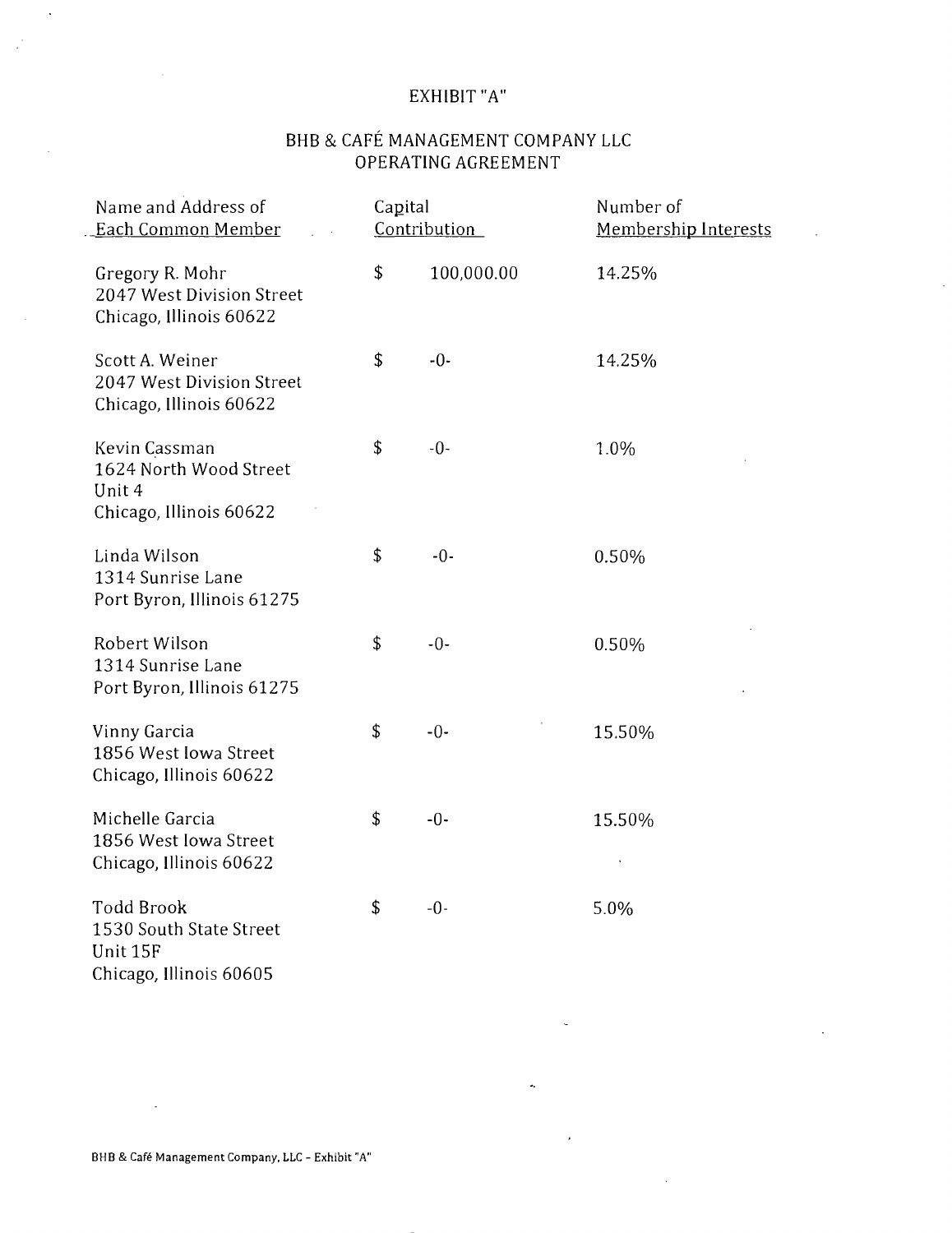| Name and Address of<br><b>Each Preferred Member</b>                                                                       | Capital | Contribution | Number of<br>Preferred Interests |
|---------------------------------------------------------------------------------------------------------------------------|---------|--------------|----------------------------------|
| <b>LTHS Revocable Trust</b><br>c/o TCS Group, LLC<br>1 North Wacker Drive<br><b>Suite 4775</b><br>Chicago, Illinois 60606 | \$      | 275,000.00   | 12.50%                           |
| Justin Decker<br>208 West Washington Street<br>Apt 1001<br>Chicago, Illinois 60606                                        | \$      | 17,500.00    | 0.50%                            |
| Scott Berger<br>1906 Greenview<br>Northbrook, Illinois 60062                                                              | \$      | 34,000.00    | 1.0%                             |
| Alex James<br>1690 Tall Grass Lane<br>Lake Forest, Illinois 60045                                                         | \$      | 34,000.00    | 1.0%                             |
| Ken Jones<br>910 West Madison Street<br>Apt 904E<br>Chicago, Illinois 60607                                               | \$      | 125,000.00   | 4.0%                             |
| Curtis Granderson<br>20485 Tyler Drive<br>Lynwood, Illinois 60411                                                         | \$      | 34,000.00    | 1.0%                             |
| Curt Conklin<br>1942 North Wolcott<br>Chicago, Illinois 60622                                                             | \$      | 34,000.00    | 1.0%                             |
| Ronald D. Porte and<br>Adam R. Porte, as T.I.C.<br>128 Laurel Avenue<br>Wilmette, Illinois 60091                          | \$      | 34,000.00    | 1.0%                             |
| Matthew & Beth Glaysher<br>1926 North Winchester Avenue<br>Chicago, Illinois 60622                                        | \$      | 17,500.00    | 0.50%                            |
| <b>Grant Lustig</b><br>2818 Woodmere Drive<br>Northbrook, Illinois 60062                                                  | \$      | 187,500.00   | 7.0%                             |

 $\mathcal{L}^{\text{max}}_{\text{max}}$ 

 $\sim$ 

 $\sim$ 

 $\sim 100$ 

 $\sim$ 

 $\sim$ 

 $\sim$   $\sim$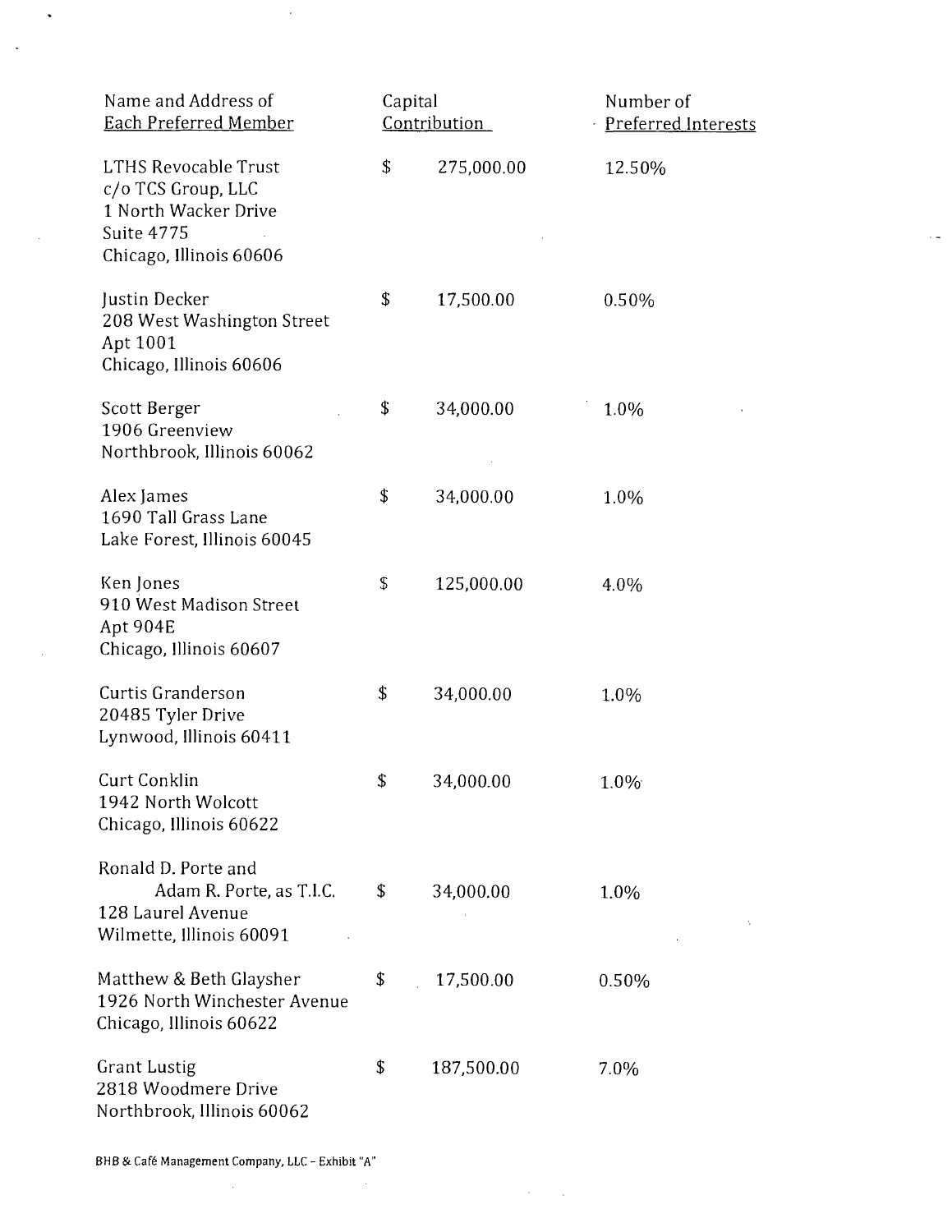| Name and Address of<br><b>Each Preferred Member</b>                   | Capital<br><u>Contribution</u> |           | Number of<br>Preferred Interests |
|-----------------------------------------------------------------------|--------------------------------|-----------|----------------------------------|
| Stelios Valavanis<br>1823 Grant<br>Evanston, Illinois 60201           | \$                             | 17,500.00 | 0.50%                            |
| Mike Palm<br>1940 North Wolcott<br>Chicago, Illinois 60622            | \$                             | 34,000.00 | 1.0%                             |
| <b>Todd Ricketts</b><br>510 Laurel Avenue<br>Wilmette, Illinois 60091 | \$                             | 34,000.00 | 1.0%                             |
| Greg Moss<br>1948 Sunnyside<br>Highland Park, Illinois 60035          | S                              | 17,500.00 | 0.50%                            |
| Nick Parras<br>727 East Meadow Lane<br>Palatine, Illinois 60074       | \$                             | 35,000.00 | 1.0%                             |

 $\bar{z}$ 

J.

 $\sim$ 

 $\cdot$ 

 $\ddot{\phantom{a}}$ 

 $\bar{z}$ 

 $\bar{\beta}$ 

 $\sim$ 

 $\bar{\mathcal{A}}$ 

 $\bullet$ 

 $\bullet$ 

 $\bar{\alpha}$ 

 $\ddot{\phantom{1}}$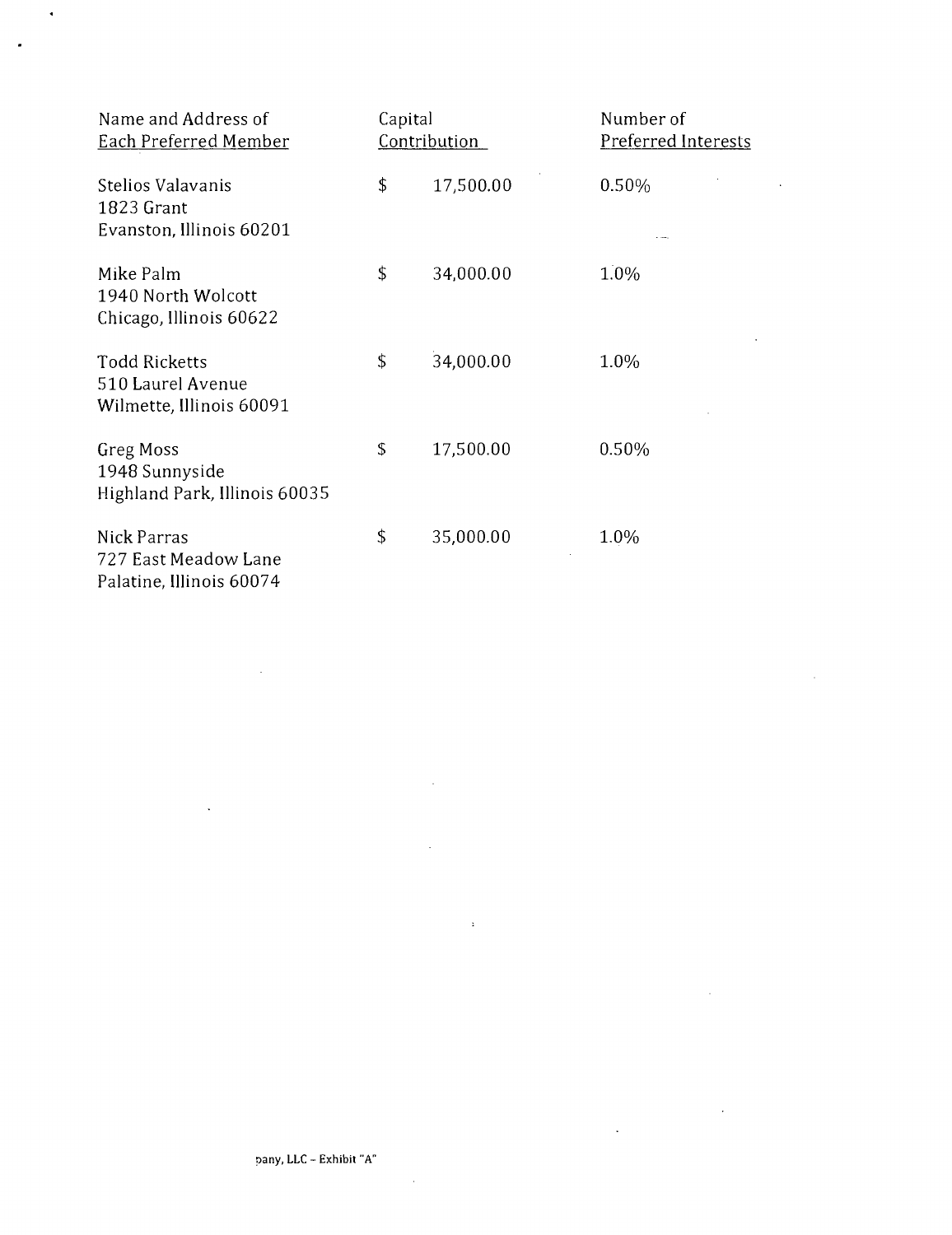#### **ORDINANCE**

#### **BE IT ORDAINED BV THE CITV COUNCIL OF THE CITY OF CHICAGO:**

SECTION 1. Title 17 of the Municipal Code of Chicago, the Chicago Zoning Ordinance, is hereby amended by changing all of the RT-4 Residential Two-Flat, Townhouse and Multi-Unit District symbols and indications as shown on Map No 3-H in an area bounded by:

 $\mathbf{r}$ 

**West Chicago Avenue; a line 50.0 east of and parallel to North Winchester Avenue; the public alley next north of and parallel to West Chicago Avenue; and a line 100.25 east of and parallel to North Winchester Avenue** 

to those of a B3-2 Community Shopping District, and a corresponding use district is hereby established in the area above described.

SECTION 2. This Ordinance shall be in force and effect from and after its passage and due publication.

**Common Address of Property: 1916 West Chicago Avenue** 

 $\mathcal{F}_{\mathcal{A}}$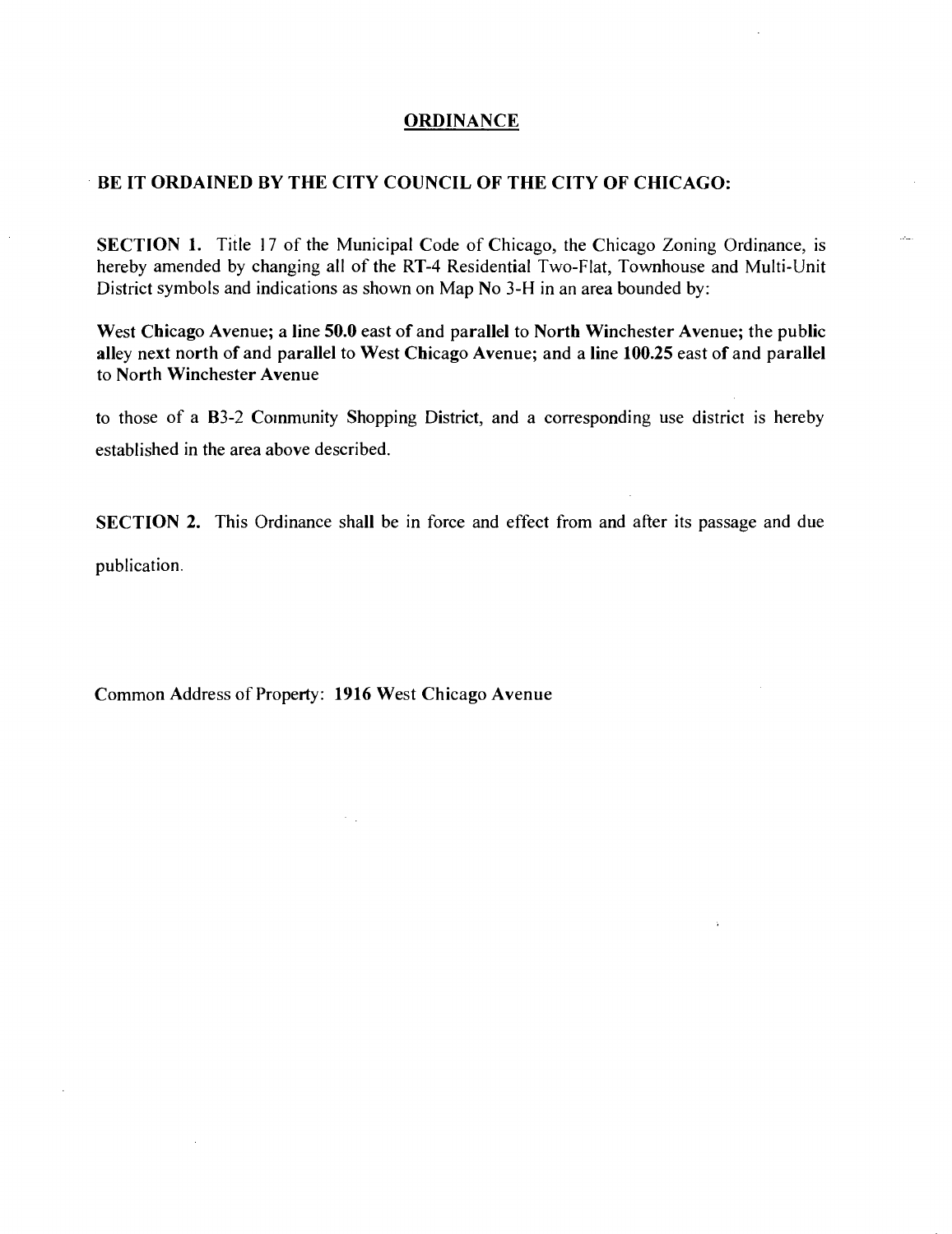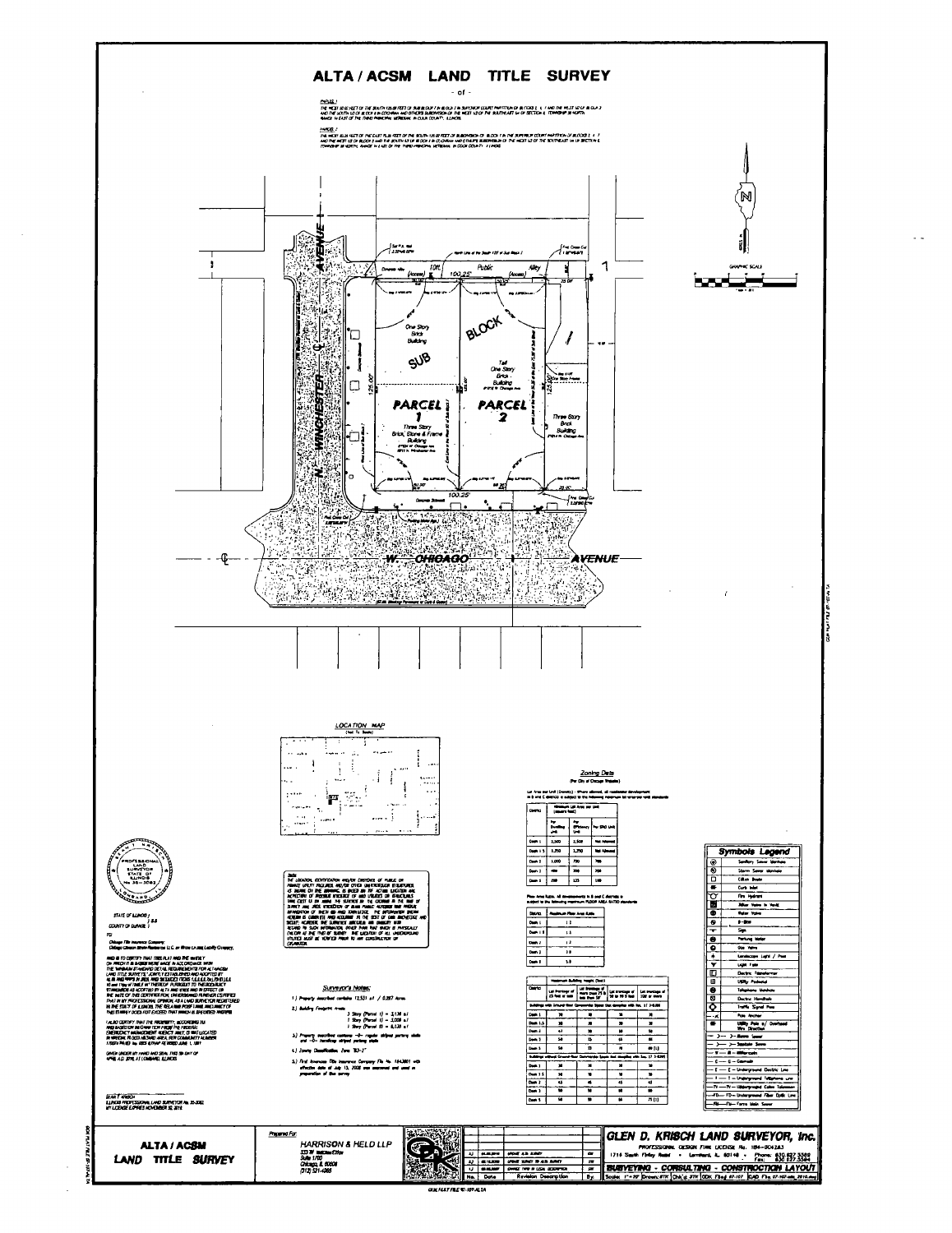#### AFFIDAVIT OF COMPLIANCE

January 10, 2011

Honorable Daniel S. Solis Chaimian, Committee on Zoning 121 North LaSalle Street Room 304 - City Hall Chicago, Illinois 60602

The undersigned. Jolm A. Fritchey, being first duly swom on oath, deposes and states the following:

The undersigned certifies that he has complied with the requirements of Section 17-13-0107 of the Chicago Zoning Ordinance, by sending written notice to such property owners who appear lo be the owners of ihe property within the subject area not solely owned by ihe applicant, and lo the owners ofall property within 250 feet in each direction of the lot line of the subject property, exclusive of public roads, streets, alleys and other public ways, or a total distance limited to 400 feet. Said "written notice" was sent by First Class U.S. Mail, no more than 30 days before filing the application.

The undersigned certifies that the notice contained the address of the property sought to be rezoned; a statement of the intended use of the property; the name and address of the applicant; the name and address of the owner; and a statement that the applicant intends to file the application for a change in zoning on approximately January 11, 2011.

The undersigned certifies that the applicant has made a bona fide effort to determine the addresses of the parties to be notified under Section 17-13-0107 of the Chicago Zoning Ordinance, and that the accompanying list of names and addresses of surrounding property owners within 250 feet of the subject site is a complete list containing the names and addresses of the people required to be served.

John Prin

John A. Fritchey

Subscribed and Swom to before me this  $10^{th}$  Day of January, 2011 Notary Public **OFFICIAL SEAL** LOUISE POI NOTARY PUBLIC - ST MY COMMISSION EXPIRES:09/09/12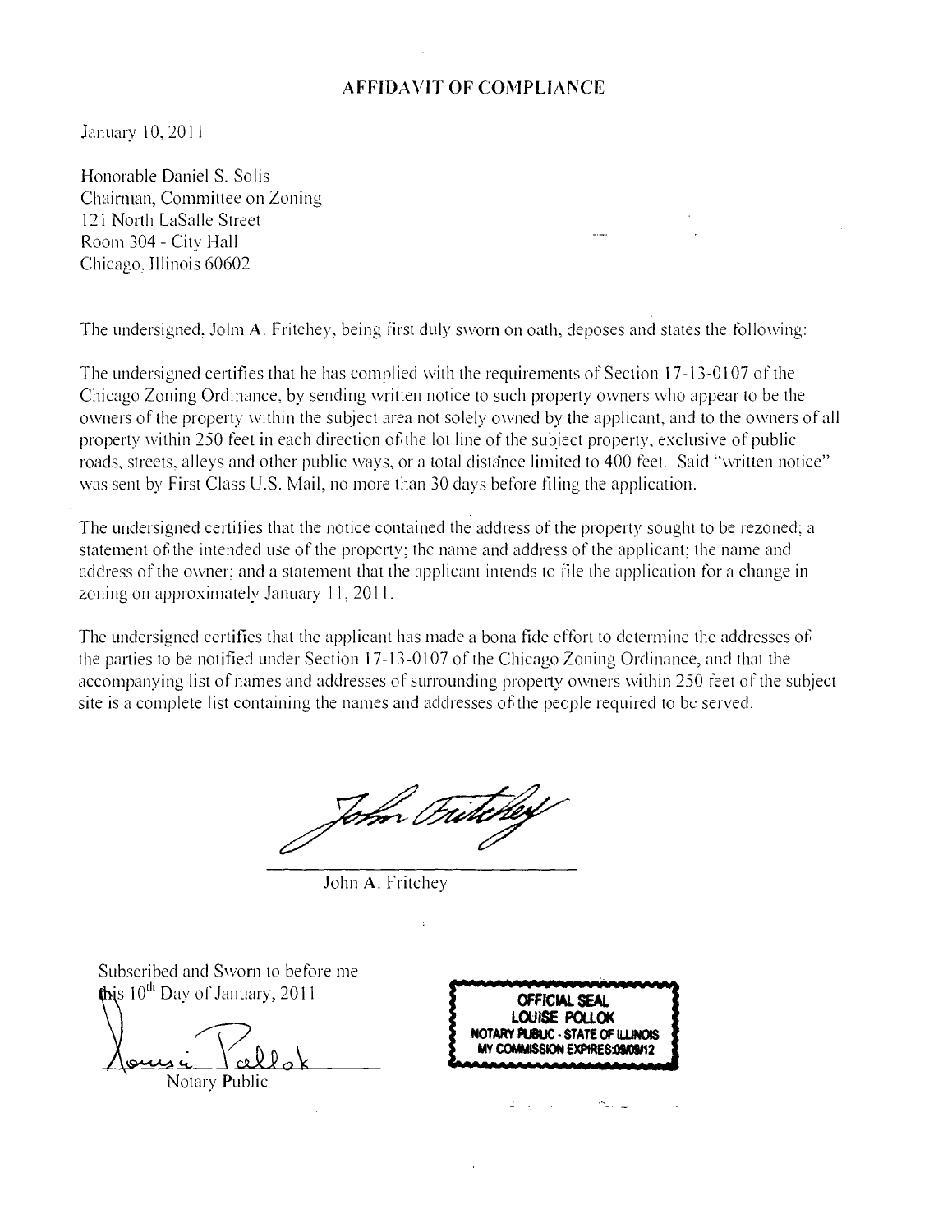# **THE LAW OFFICE OF JOHN A. FRITCHEY**

2539 NORTH SOUTHPORT AVENUE CHICAGO, ILLINOIS 60614

T: 773.494.5695 F: 773.871.4012 E: law@fritchev.com

January 11, 2011

Dear Property Owner:

In accordance with the requirements for an Amendment to the Chicago Zoning Ordinance, specifically Section 17-13-0107, please be informed that on or about January 11, 2011, this firm will file an application for a change in zoning from a split-zoned B3-2 Community Shopping District and RT-4 Residential Two-Flat, Townhouse and Multi-Unit District to a B3-2 Community Shopping District on behalf of BHB & Café Management Company LLC for the property located at 1916 West Chicago Avenue. The rezoning is sought in order to allow for the establishment of a bakery and restaurant at the location.

BHB & Café Management Company LLC is located at 2047 West Chicago Avenue, Chicago, Illinois 60622. 1 am the contact person for the applicant. My address and phone number are set forth at the top of this letter. The property is owned by BHB Real Estate LLC and Chicago Division Street Restaurants LLC, located at 2047 West Chicago Avenue, Chicago, Illinois 60622, the ownership is controlled by Todd Brook, Scott Weiner and Gregory Mohr, of the same address.

PLEASE NOTE THAT THE APPLICANT IS NOT SEEKING TO PURCHASE OR REZONE YOUR *PROPERTY, BUT ONLY TO LEGALIZE THE USE OF ITS OWN PROPERTY FOR THE PROPOSED*  PURPOSE. THE APPLICANT IS REQUIRED BY LAW TO SEND YOU THIS NOTICE BECAUSE YOU ARE LISTED AS THE TAXPAYER OF RECORD OF PROPERTY LOCATED WITHIN 250 FEET OF THE EXISTING PROJECT. NO ACTION IS REQUIRED ON YOUR PART.

Sincerely,

THE LAW OFFICE OF JOHN A. FRITCHEY

John

John A. Fritchey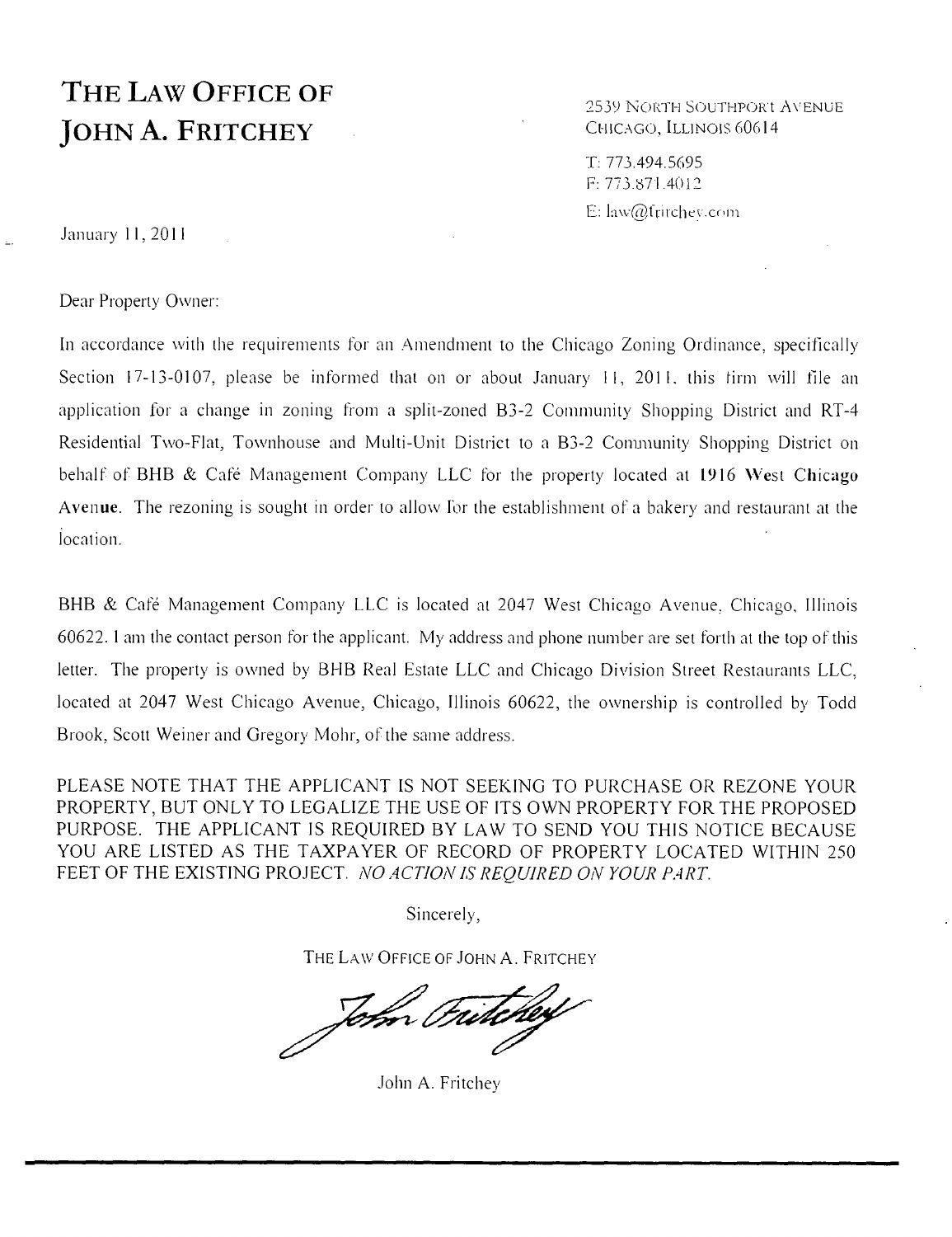## **CITY OF CHICAGO ECONOMIC DISCLOSURE STATEMENT AND AFFIDAVIT**

#### **SECTION I -- GENERAL INFORMATION**

## A. Legal name of Disclosing Party submitting this EDS. include d/b/a/ if applicable: **BHB & Cafe Management Company LLC**

**Check ONE ofthe following three boxes:** 

Indicate whether Disclosing Party submitting this EDS is:

1. [X] the Applicant

OR

- 2. [ ] a legal entity holding a direct or indirect interest in the Applicant. State the legal name of the Applicant in which Disclosing Party holds an interest: **OR**
- 3. [ | a specilied legal entity with a right of control (see Section ILB. I.b.) State the legal name of the entity in which Disclosing Party holds a right of control:
- B. Business address of Disclosing Party: 2047 West Chicago Avenue, Chicago, Illinois 60622
- **C. Telephone: 773-494-5695** Fax: Fax: Email: iaw@fritchey.coni

D. Name of contacl person: John Fritchey

- E. Federal Employer Identification No. (if you have one):
- F. Brief description of contract, transaction or other undertaking (referred to below as the "Matter") to which this EDS pertains. (Include project number and location of property, if applicable):

**Rezoning for 1916 West Chicago Avenue** 

**G. Which Cit}' agency or department is requesting this EDS? Department of Zoning** 

If the Matter is a contract being handled by the City's Department of Procurement Services, please complete the following:

Specification # 2012 and Contract #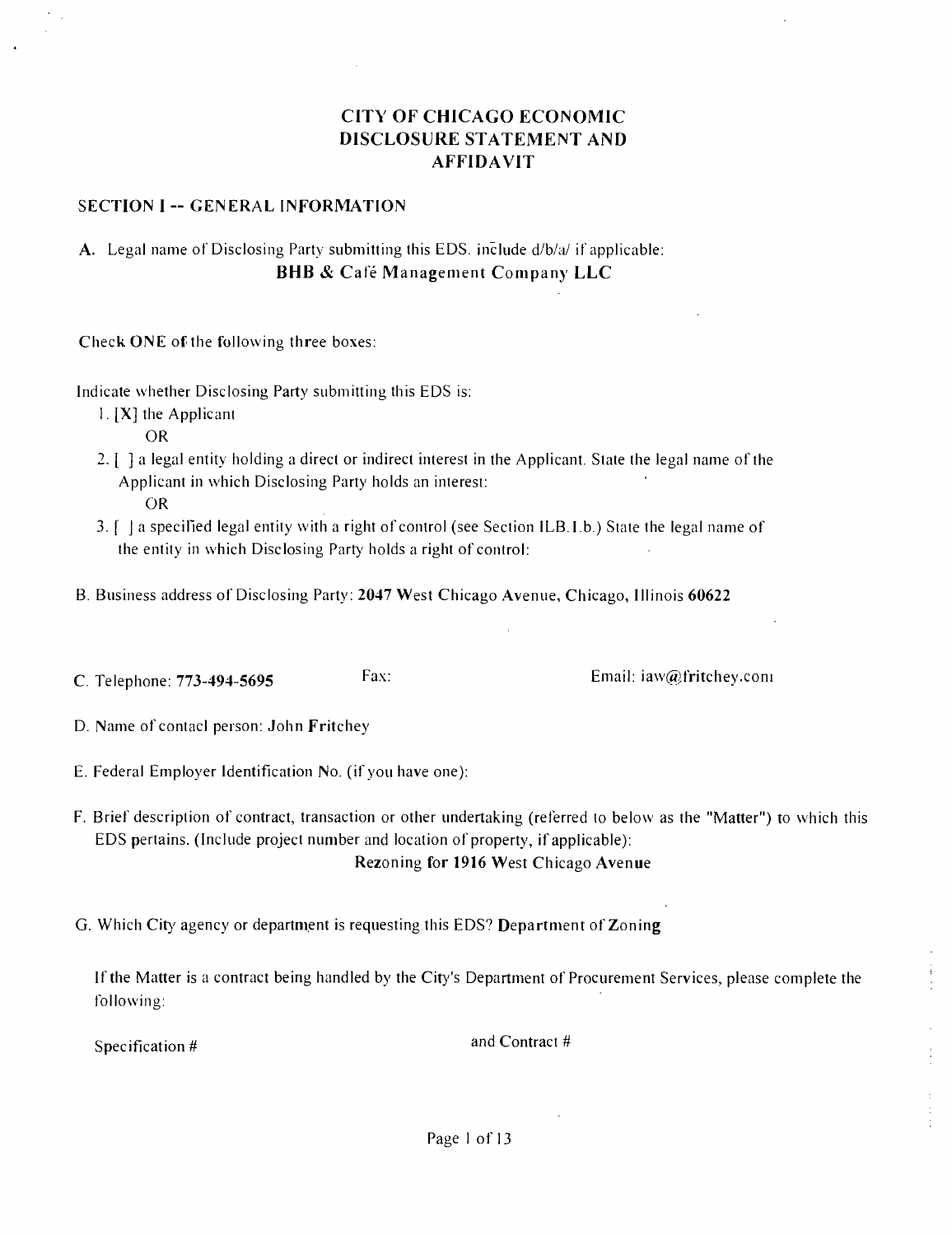#### **SECTION II - DISCLOSURE OF OWNERSHIP INTERESTS**

## A. NATURE OF DISCLOSING PARTY

| 1. Indicate the nature of the Disclosing Party: |                                                           |
|-------------------------------------------------|-----------------------------------------------------------|
| [ ] Person                                      | $[X]$ Limited liability company*                          |
| [ ] Publicly registered business corporation    | $\Box$ Limited liability partnership*                     |
| [ ] Privately held business corporation         | Joint venture*                                            |
| [ ] Sole proprietorship                         | [ ] Not-for-profit corporation                            |
| [] General partnership*                         | (Is the not-for-profit corporation also a 501 (c $(3)$ )? |
| [ ] Limited partnership*                        | $\lceil \ \rceil$ Yes<br>-   No                           |
| $[$ Trust                                       | [ ] Other (please specify)                                |

\* Note B.l.b below.

2. For legal entities, the state (or loreign country) of incorporation or organization, if applicable: Illinois

3. For legal entities not organized in the State of Illinois: Has the organization registered to do business in the State of Illinois as a Ibreign entity?

[ ] Yes [ ] No [X] N/A

B. IF THE DISCLOSING PARTY IS A LEGAL ENTITY:

l.a. List below the full names and titles of all executive officers and all directors of the entity. For not-for-profit corporations, also list below all members, if any, which are legal entities. If there are no such members, write "no members." For trusts, estates or other similar entities, list below the legal titleholder( s).

Name Title

 $\bar{z}$ 

l.b. If you checked "General partnership," "Limited partnership," "Limited liability company," "Limited liability partnership" or "Joint venture" in response to Item A.l. above (Nature of Disclosing Party), list beiow the name and title of each general partner, managing member, manager or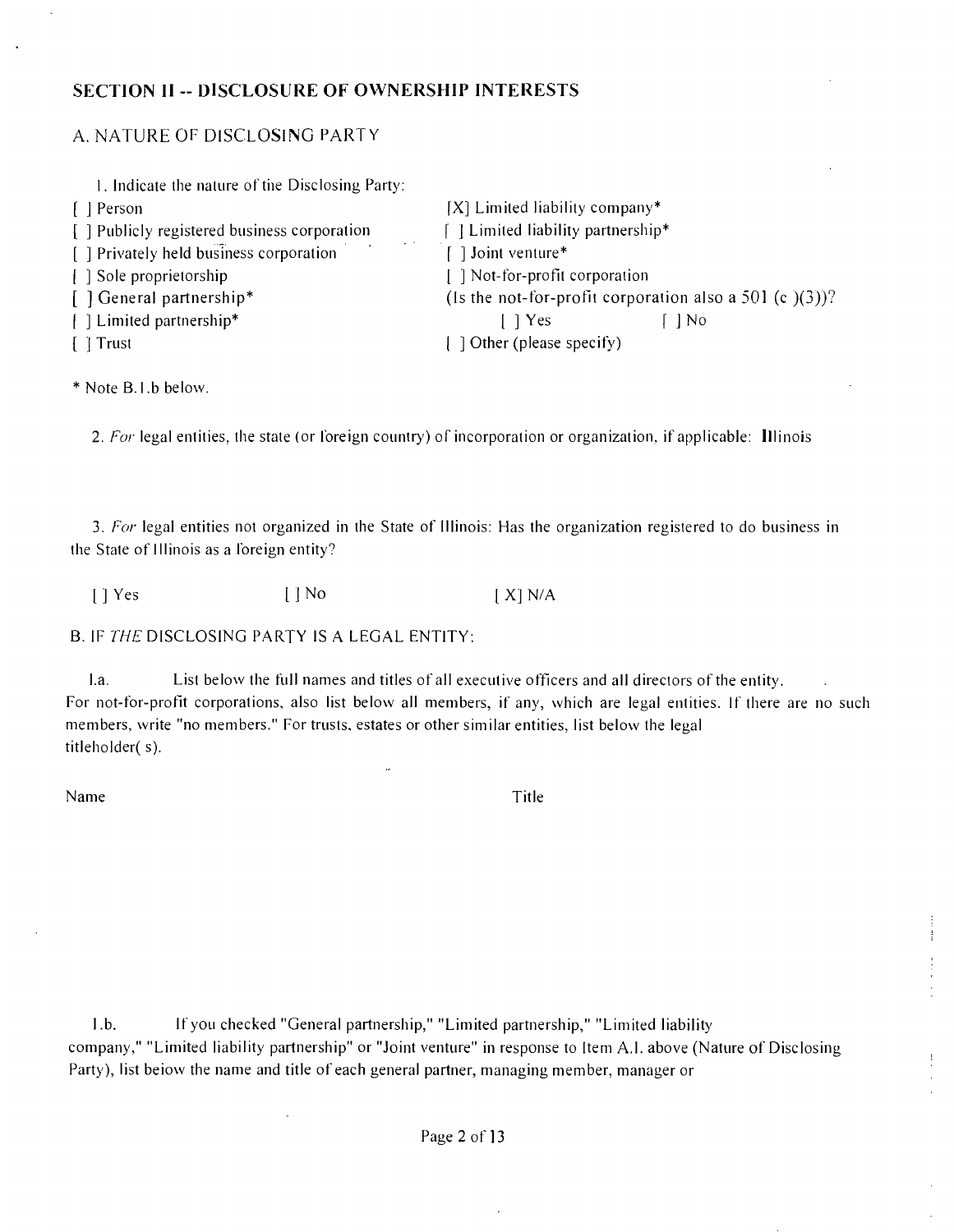any other person or entity that controls the day-to-day management of the Disclosing Party. NOTE: Each legal entity listed below must submit an EDS on its own behalf

| Name            | Title   |
|-----------------|---------|
| Gregory R. Mohr | Manager |
| Scott Weiner    | Manager |

2. Please provide the following information concerning each person or entity having a direct or indirect benelicial interest (including ownership) in excess of 7.5% of the Disclosing Party. Examples of such an interest include shares in a corporation, partnership interest in a partnership or joint venture, interest of a member or manager in a limited liabiiity company, or interest of a beneficiary of a trust, estate or other similar entity. If none, state "None." NOTE: Pursuant to Section 2-154-030 of the Municipal Code of Chicago ("Municipal Code"), the City may require any such additional information from any applicani which is reasonably intended to achieve full disclosure.

| Name | <b>Business Address</b> | Percentage Interest in the |  |  |
|------|-------------------------|----------------------------|--|--|
|      |                         | Disclosing Party           |  |  |

**See Exhibit A, attached hereto** 

#### **SECTION III - BUSINESS RELATIONSHIPS WITH CITV ELECTED OFFICIALS**

Has the Disclosing Party had a "business relationship," as defined in Chapter 2-156 ofthe Municipal Code, with any City elected official in the 12 months before the date this EDS is signed?

IJ Yes X No

If yes, please identify below the name(s) of such Cily elected official(s) and describe such relationship( s):

#### **SECTION IV - DISCLOSURE OF SUBCONTRACTORS AND OTHER RETAINED PARTIES**

The Disclosing Party must disclose the name and business address of each subcontractor, attorney, lobbyist, accountant, consultant and any other person or entity whom the Disclosing Party has retained or expects to retain in connection with the Matter, as well as the nature of the relationship, and the total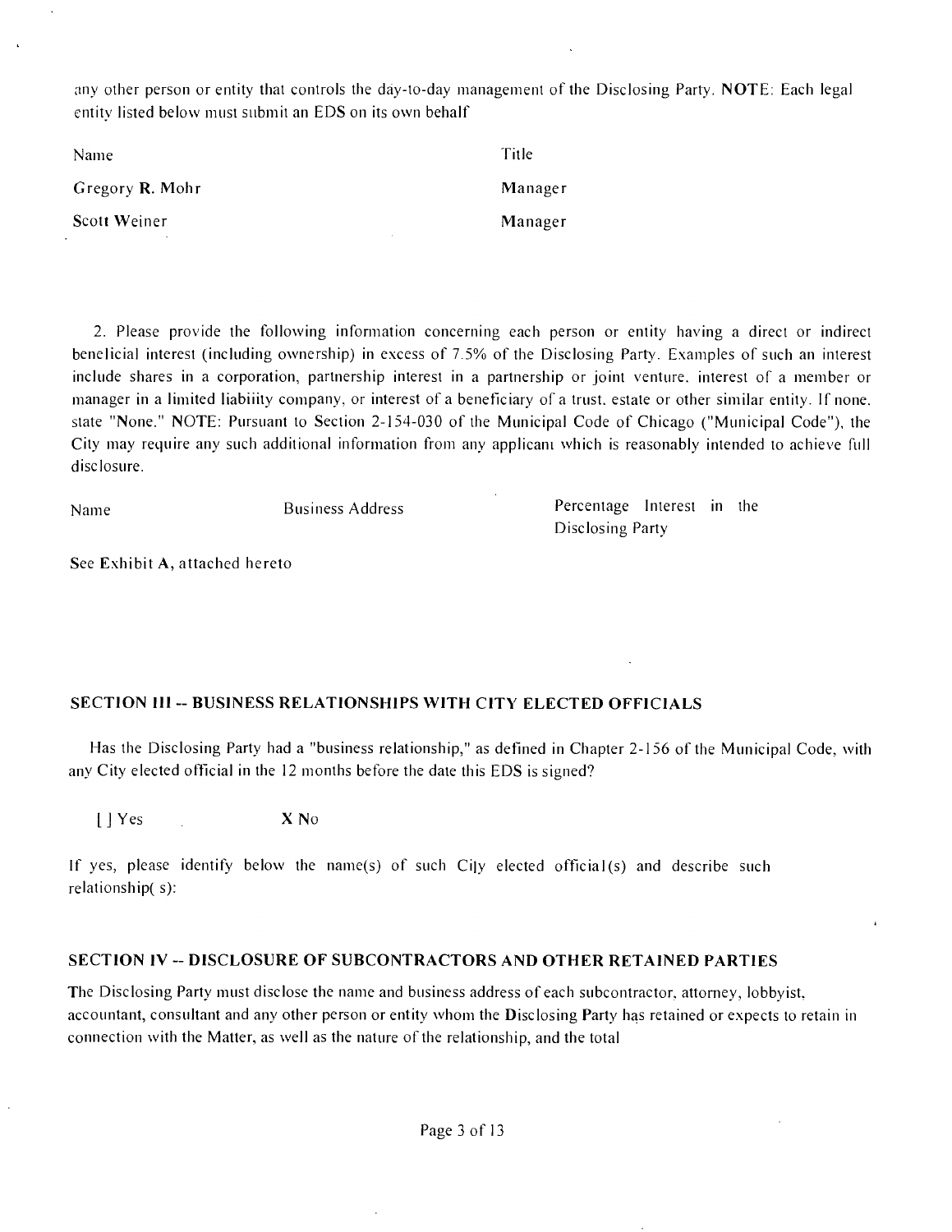amount of the fees paid or estimated to be paid. The Disclosing Party is not required to disclose employees who are paid solely through the Disclosing Party's regular payroll.

"Lobbyist" means any person or entity who undertakes lo infiuence any legislative or administrative action on behalf of any person or entity other than: (1) a not-for-profit entity, on an unpaid basis, or (2) himself. "Lobbyist" also means any person or entity any part of whose duties as an employee of another includes undertaking to influence any legislative or administrative action.

If the Disclosing Party is uncertain whether a disclosure is required under this Section, the Disclosing Parly musl either ask the City whether disclosure is required or make the disclosure.

| Name<br>(indicate whether)<br>retained or anticipated<br>to be retained) | <b>Business Address</b>                | Relationship to Disclosing Party<br>(subcontractor, attorney, lobbyist,<br>etc.) | Fees<br>(indicate whether)<br>paid or estimated) |  |
|--------------------------------------------------------------------------|----------------------------------------|----------------------------------------------------------------------------------|--------------------------------------------------|--|
| The Law Office of<br>John A. Fritchey                                    | 2539 N. Southport<br>Chicago, IL 60614 | Attorney                                                                         | \$6,000                                          |  |

(Add sheets if necessary)

[] Check here if the Disclosing party has not retained, nor expects to retain, any such persons or entities.

## **SECTION V -- CERTIFICATIONS**

## A. COURT-ORDERED CHILD SUPPORT COMPLIANCE

Under Municipal Code Section 2-92-415, substantial owners of business entities that contract with the City must remain in compliance with their child support obligations throughout the term ofthe contract.

Has any person who directly or indirectly owns 10% or more of the Disclosing Party been declared in arrearage on any child support obligations by any Illinois court of competent jurisdiction?

 $[ ]$  Yes  $X$  No  $[ ]$  No person owns 10% or more of the Disclosing Party.

If "Yes," has the person entered into a court-approved agreement for payment of all support owed and is the person in compliance with that agreement?

[] Yes I] No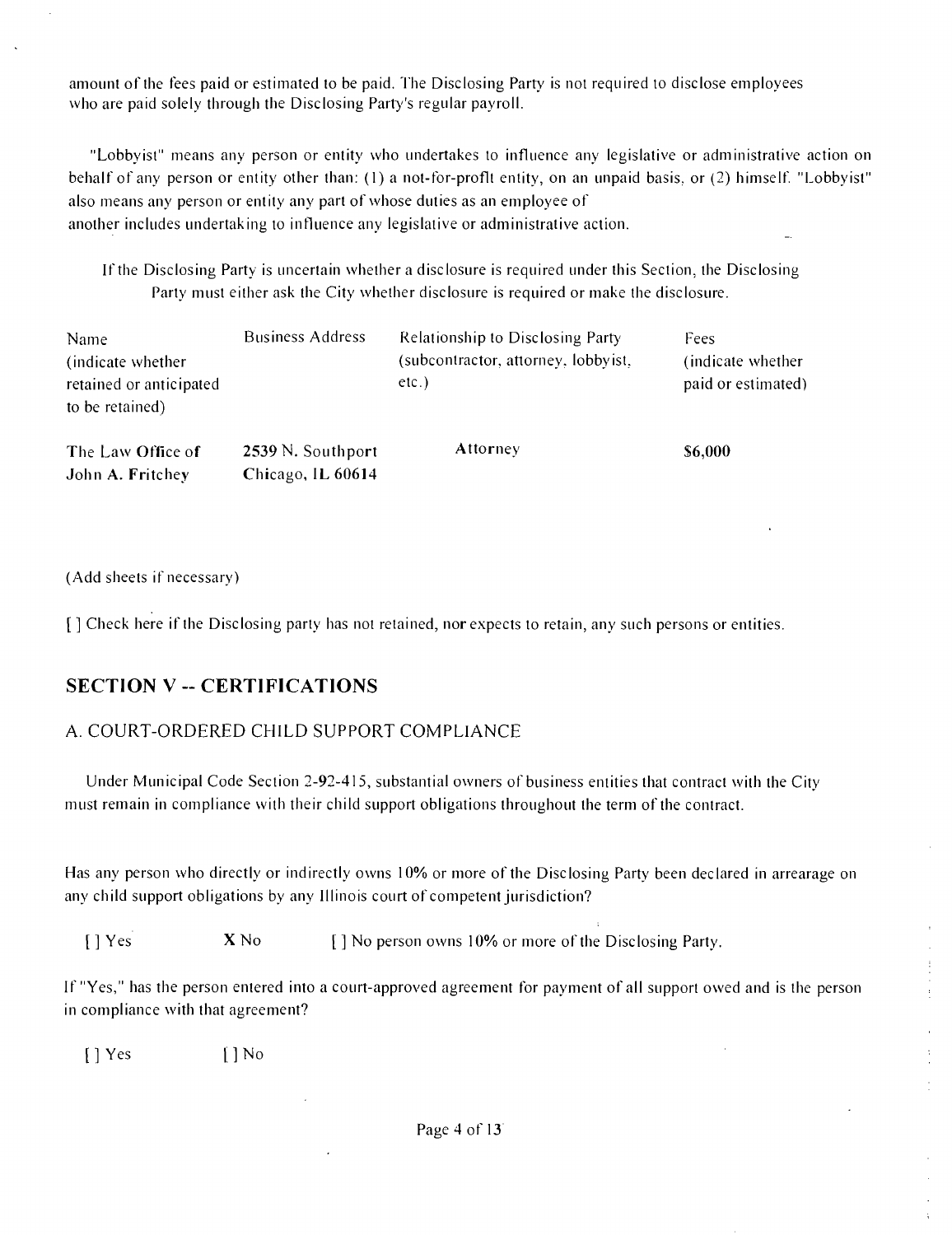## B. FURTHER CERTIFICATIONS

1. The Disclosing Party and, if the Disclosing Party is a legal entity, all of those persons or entities identified in Section II.B. 1. of this EDS:

- a. are not presently debarred, suspended, proposed for debarment, declared ineligible or voluntarily excluded from any transactions by any federal, state or local unit of government;
- have not, within a five-year period preceding the date of this EDS, been convicted of a criminal offense.  $b.$ adjudged guilty, or had a civil judgment rendered against them in connection with: obtaining, attempting to obtain, or performing a public (federal, state or local) transaction or contract under a public transaction; a violation of federal or slate antitrust statutes; fraud; embezzlement; theft; forgery; bribery; falsification or destruction of records; making false statements; or receiving stolen property;
- $C_{\rm{+}}$ are not presently indicted for or otherwise criminally or civilly charged by a governmental entity (federal, state or local) with commission of any of the offenses enumerated in clause B.t.b. of this Section V;
- have not, within a five-year period preceding the date ofthis EDS, had one or more public transactions (federal, state or local) terminated for cause or default; and
- $e_{-}$ have not, within a five-year period preceding the date of this EDS, been convicted, adjudged guilty, or found liable in a civil proceeding, or in any criminal or civil action, including actions concerning environmental violations, instituted by the City or by the federal government, any slate, or any other unil of local government.
- 2. The certifications in subparts 2, 3 and 4 concern:
	- the Disclosing Party;
	- any "Applicable Party" (meaning any party participating in the performance of the Matter, including but not limited to any persons or legal entities disclosed under Section IV, "Disclosure of Subcontractors and Other Retained Parties");
	- any "Affiliated Entity" (meaning a person or entity that, directly or indirectly: controls the Disclosing Party, is controlled by the Disclosing Party, or is, with the Disclosing Party, under common control of another person or entity. Indicia of control include, without limitation: interlocking management or ownership; identity of interests among family members, shared facilities and equipment; common use of employees; or organization of a business entity following the ineligibility of a business entity to do business with federal or state or local government, including the City, using substantially the same management, ownership, or principals as the ineligible entity); with respect to Applicable Parties, the term Affiliated Entity means a person or entity that directly or indirectly controls the Applicable Party, is controlled by it, or, with the Applicable Party, is under common control of another person or entity;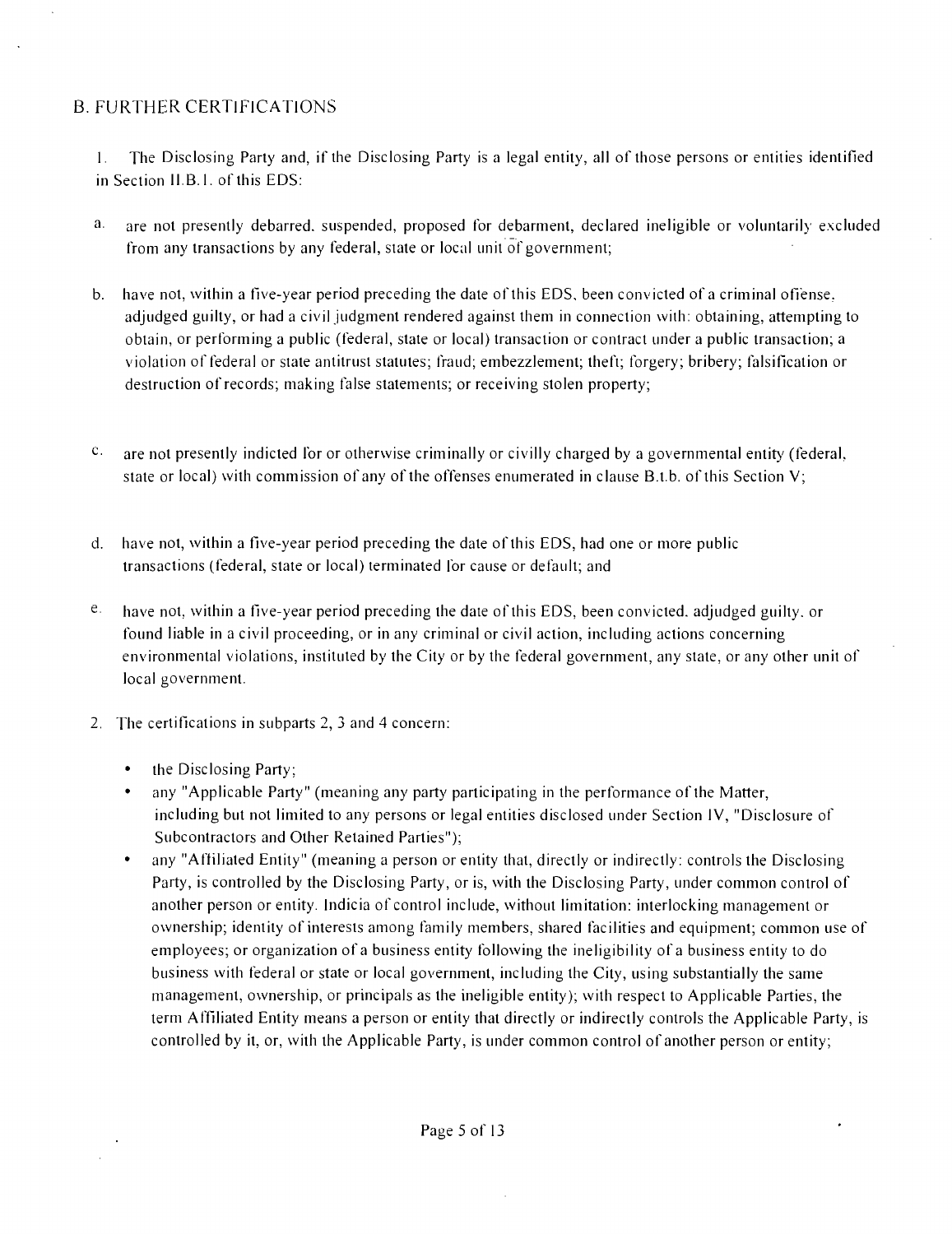• any responsible official of the Disclosing Party, any Applicable Party or any Affiliated Entity or any other official, agent or employee of the Disclosing Party, any Applicable Party or any Affiliated Entity, acting pursuant to the direction or authorization of a responsible official of the Disclosing Party, any .Applicable Party or any Affiliated Entity (collectively "Agents").

Neither the Disclosing Party, nor any Applicable Party, nor any Affiliated Entity of either the Disclosing Party or any .Applicable Party nor any Agents have, during the five years before the date this EDS is signed, or, with respect to an Applicable Party, an Affiliated Entity, or an Affiliated Entity of an Applicable Party during the five years before the date of such Applicable Party's or Affiliated Entity's contract or engagement in connection with the Matter:

- bribed or attempted to bribe, or been convicted or adjudged guilty of bribery or attempting to bribe, a public а. officer or employee ofthe City, the State of Illinois, or any agency ofthe federal government or of any slate or local government in the United States of America, in that officer's or employee's official capacity;
- $\mathbf b$ . agreed or colluded with other bidders or prospective bidders, or been a party to any such agreement, or been convicted or adjudged guilty of agreement or collusion among bidders or prospective bidders, in restraint of freedom of competition by agreement to bid a fixed price or otherwise; or
- $c$  made an admission of such conduct described in a. or b. above that is a matter of record, but have not been prosecuted ibr such conduct; or
- d. violated the provisions of Municipal Code Section 2-92-610 (Living Wage Ordinance).

3. Neither the Disclosing Party, Affiliated Entity or Applicable Party, or any of their employees, officials, agents or partners, is barred from contracting with any unit of state or local governinent as a result of engaging in or being convicted of (1) bid-rigging in violation of 720 ILCS 5/33E-3; (2) bid-rotating in violation of 720 ILCS 5/33E-4; or (3) any similar offense of any state or of the United States of America that contains the same elements as the offense of bid-rigging or bid-rotating.

4. Neither the Disclosing Party nor any Affiliated Entity is listed on any of the following lists maintained by the Office of Foreign Assets Control of the U.S. Departmeni of the Treasury or the Bureau ofIndustry and Security of the U. S. Department of Commerce or their successors: the Specially Designated Nationals List, the Denied Persons List, the Unverified List, the Entity List and the Debarred List.

5. The Disclosing Party understands and shall comply with (1) the applicable requirements of the Governmental Ethics Ordinance ofthe City, Title 2, Chapter 2-1 56 ofthe Municipal Code; and (2) all the applicable provisions of Chapter 2-56 of the Municipal Code (Office of the Inspector General).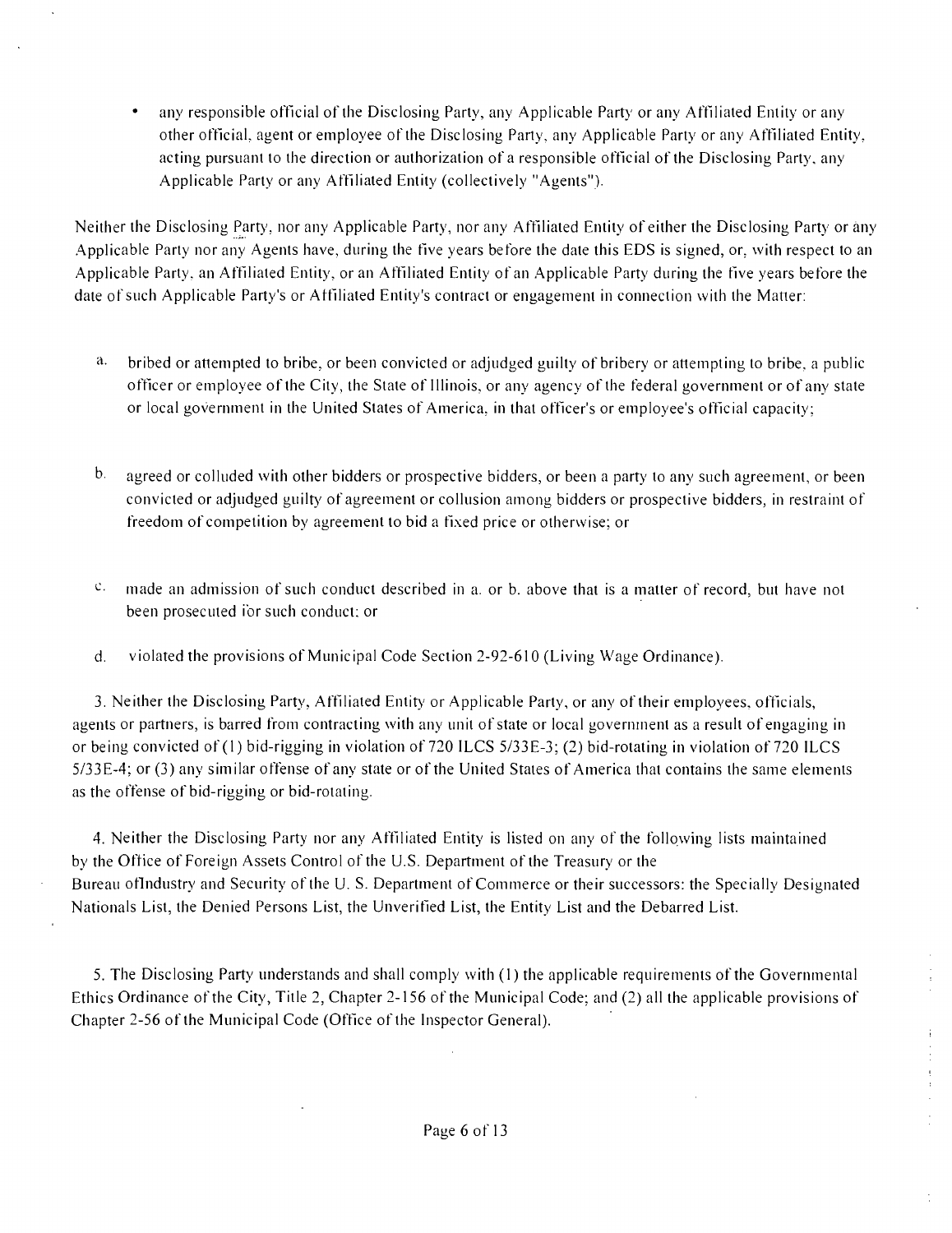6. If the Disclosing Party is unable to certify to any of the above statements in this Pail B (Further Certifications), the Disclosing Parly must explain below:

If the letters "NA," the word "None," or no response appears on die lines above, it will be conclusively presumed that the Disclosing Party certified to the above statements.

#### C. CERTIFICATION OF STATUS AS FINANCIAL INSTITUTION

For purposes ofthis Part C, under Municipal Code Section 2-32-455(b), ihe term "financial institution" means a bank, savings and loan association, thrift, credit union, mortgage banker, mortgage broker, trust company, savings bank, investment bank, securities broker, municipal securities broker, securities dealer, municipal securities dealer, securities underwriter, municipal securities underwriter, investment trust, venture capital company, bank holding company, financial services holding company, or any licensee under the Consumer Installment Loan Acl. ihe Sales Finance Agency Act, or the Residential Mortgage Licensing Act. However, "financial institution" specifically shall not include any entity whose predominant business is the providing of lax deferred, defined contribution, pension plans to public employees in accordance with Sections 403(b) and 457 of ihe Internal Revenue Code. (Additional definitions may be found in Municipal Code Section 2-32-455(b ).)

#### 1. CERTIFICATION

The Disclosing Party certifies that the Disclosing Party (check one)

 $\begin{bmatrix} \end{bmatrix}$  is  $\begin{array}{c} X \end{array}$  is not

a "financial institution" as defined in Section 2-32-455(b) ofthe Municipal Code.

<sup>2.</sup> If the Disclosing Party IS a financial institution, then the Disclosing Party pledges:

"Weare not and will not become a predatory lender as defined in Chapter 2-32 of the Municipal Code. We further pledge that none of our affiliates is, and none of them will become, a predatory lender as defined in Chapter 2-32 ofthe Municipal Code. We understand that becoming a predatory lender or becoming an affiliate of a predatory lender may result in the loss of the privilege of doing business with the City."

If the Disclosing Party is unable to make this pledge because it or any of its affiliates (as .defined in Section 2-  $32-455(b)$  of the Municipal Code) is a predatory lender within the meaning of Chapter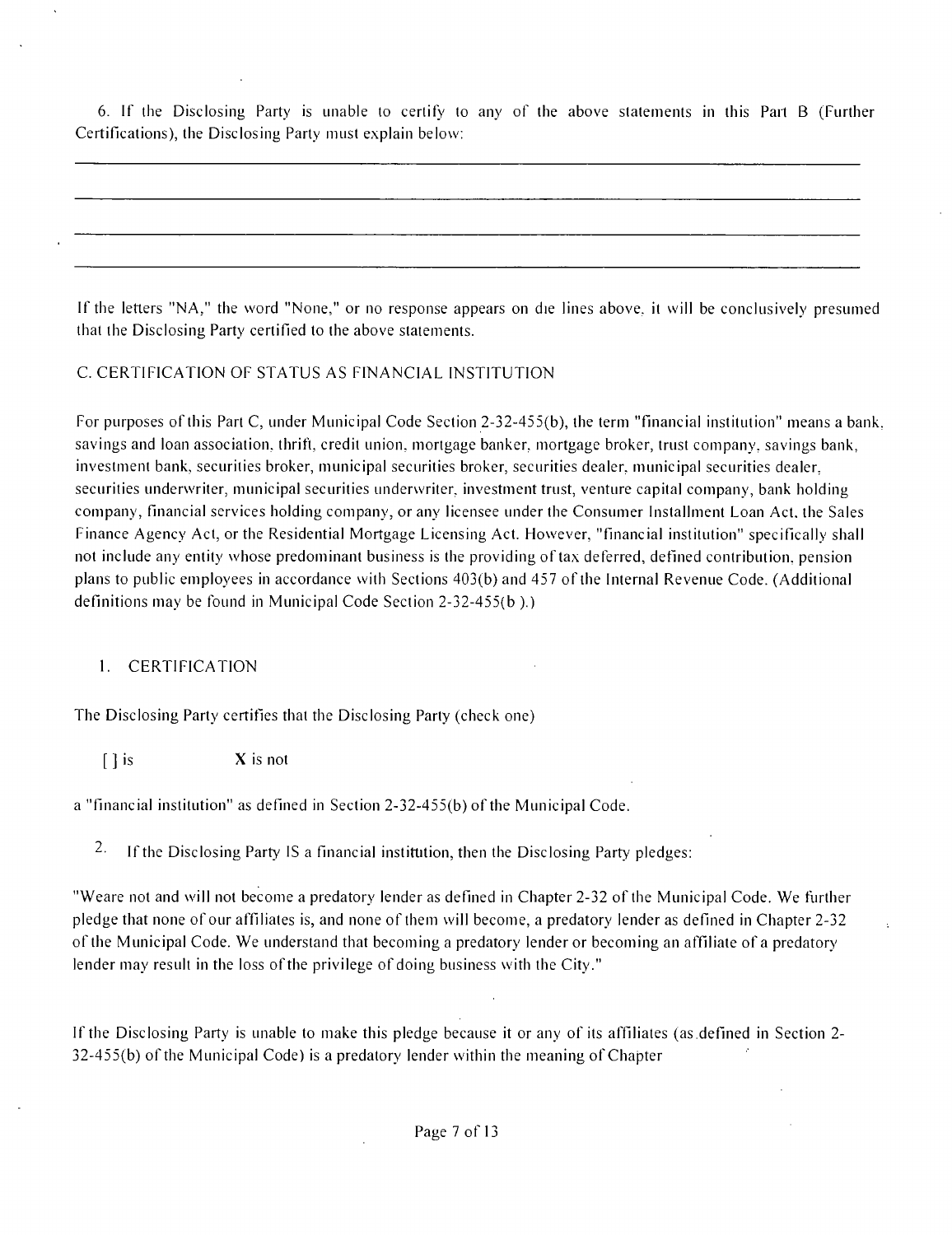2-32 ofthe Municipal Code, explain here (attach additional pages if necessary):

If the letters "NA," the word "None," or no response appears on the lines above, it will be conclusively presumed that the Disclosing Party certilled to the above statements.

D. CERTIFICATION REGARDING INTEREST IN CITY BUSINESS

Any words or terms that are defined in Chapter 2-156 of the Municipal Code have the same meanings. when used in this Part D.

1. In accordance with Section 2-156-1 10 ofthe Municipal Code: Does any official or employee ofthe Cit}' have a financial interest in his or her own name or in the name of any other person or entity in the Matter?

 $[$  ] Yes  $[X]$  No

NOTE: If you checked "Yes" to Item D.I., proceed lo Items D.2. and D,3. If you checked "No" to Item D.l., proceed to Part E.

2. Unless sold pursuant to a process of competitive bidding, or otherwise permitted, no City elected official or employee shall have a financial interest in his or her own name or in the name of any other person or entity in the purchase of any property that (i) belongs to the City, or (ii) is sold for taxes or assessments, or (iii) is sold by virtue ofiegal process at the suit of the City (collectively, "City Property Sale"). Compensation for property taken pursuant to the City's eminent domain power does not constitute a financial interest within the meaning ofthis Part D.

Does the Matter involve a City Property Sale?

f ] Yes X No

3. If you checked "Yes" to Item D.I., provide the names and business addresses of the City officials or employees having such interest and identify the nature of such interest:

| Name | <b>Business Address</b> | Nature of Interest |
|------|-------------------------|--------------------|
|      |                         |                    |
|      |                         |                    |

4. The Disclosing Party further certifies that no prohibited financial interest in the Matter will be acquired by any City official or employee.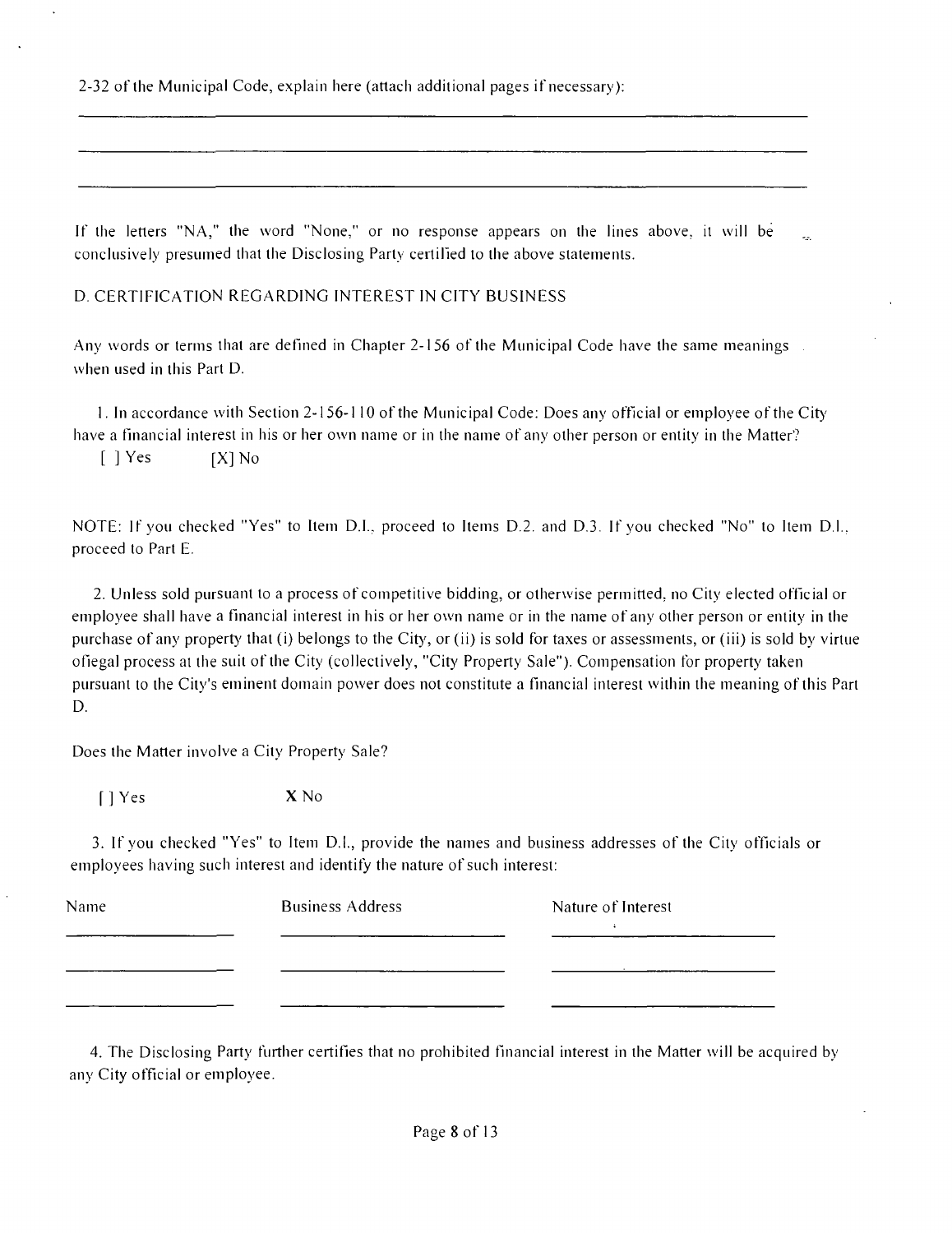#### E. CERTIFICATION REGARDING SLAVERY ERA BUSINESS

The Disclosing Party has searched any and all records of the Disclosing Party and any and all predecessor entities for records of investments or profits from slavery, the. slave industry, or slaveholder insurance policies from the slavery era (including insurance policies issued to slaveholders that provided coverage for damage to or injury or death of their slaves) and has disclosed in this EDS any and all such records to the City. In addition, the Disclosing Party musl disclose ihe names of any and all slaves or slaveholders described in those records. Failure to comply with these disclosure requirements may make the Matter to which this EDS pertains voidable by the City.

Please check either I. or 2. below. If the Disclosing Party checks 2., the Disclosing Party must disclose below or in an attachment to this EDS all requisite information as set forth in that paragraph 2.

X 1. The Disclosing Party verifies that (a) the Disclosing Party has searched any and all records of the Disclosing Party and any and all predecessor entities for records of investments or profits from slavery, the slave industry, or slaveholder insurance policies, and (b) the Disclosing Party has found no records of investments or profits from slavery, the slave industry, or slaveholder insurance policies and no records of names of any slaves or slaveholders.

\_2. The Disclosing Party verifies that, as a result of conducting the search in step ! (a) above, the Disclosing Party has found records relating to investments or profits from slavery, the slave industiy, or slaveholder insurance policies and/or the names of any slaves or slaveholders. The Disclosing Party verifies that the following constitutes full disclosure ofall such records:

#### **SECTION VI -- CERTIFICATIONS FOR FEDERALLY-FUNDED MATTERS**

NOTE: If the Matter is federally funded, complele this Section VI. If the Matter is not federally funded, proceed to Section VII.

#### A. CERTIFICATION REGARDING LOBBYING

1. List below the names of all persons or entities registered under the federal Lobbying Disclosure Act of 1995 who have made lobbying contacts on behalf of the Disclosing Party with respect to the Matter: (Begin list here, add sheets as necessary):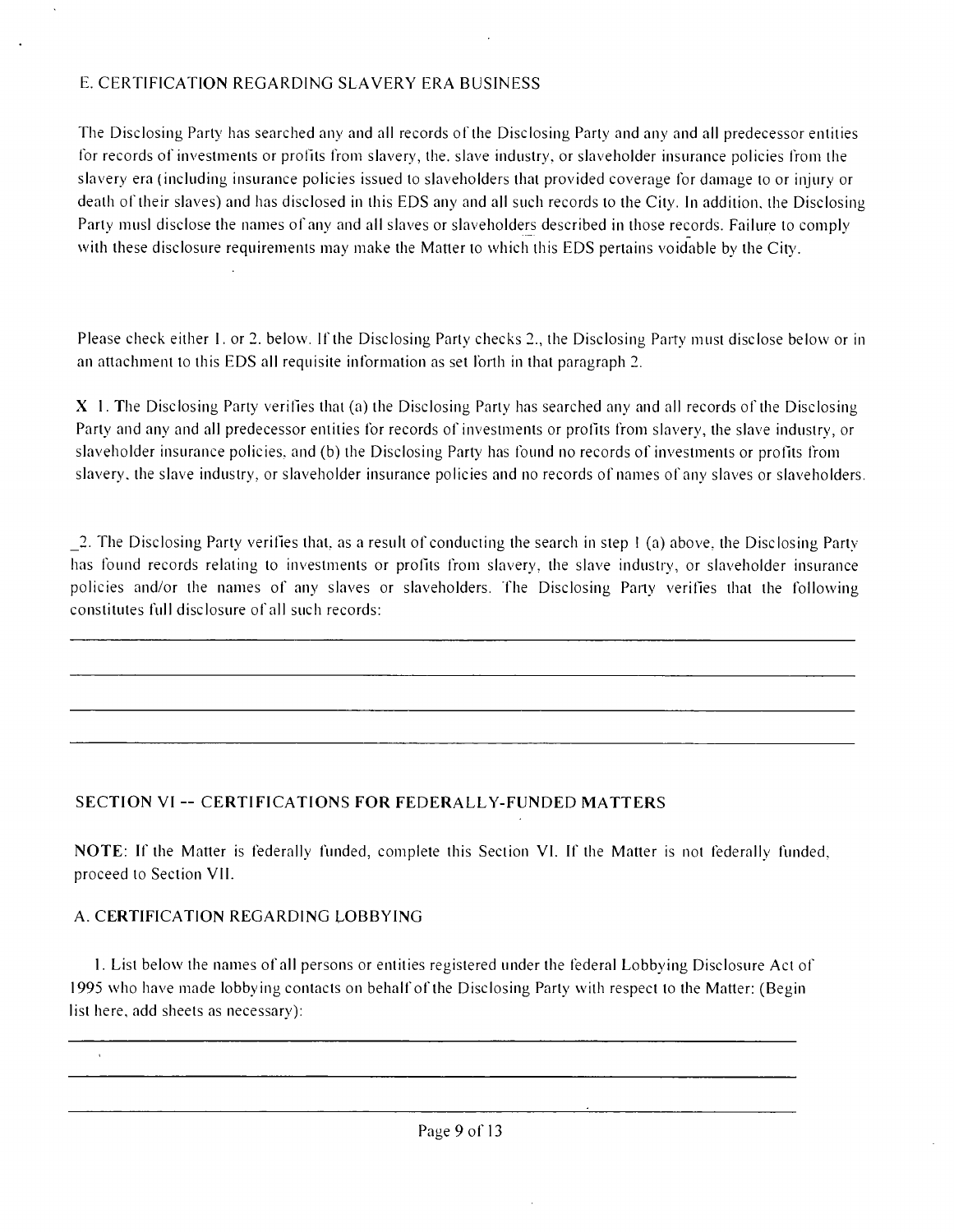(Ifno explanation appears or begins on the lines above, or if the letters "N.A" or ii'the word "None" appear, it will be conclusively presumed that the Disclosing Party means that NO persons or entities registered under the Lobbying Disclosure Act of 1995 have made lobbying contacts on behalf of the Disclosing Party with respect to the Matter.)

2. The Disclosing Party has not spent and will not expend any I'ederally appropriated funds to pay any person or entity listed in Paragraph A.l. above for his or her lobbying activities or to pay any person or entity to infiuence or attempt to infiuence an officer or employee of any agency, as defined

by applicable federal law, a member of Congress, an officer or employee of Congress, or an employee of a member of Congress, in connection with the award of any federally funded contract, making any federally funded grant or loan, entering into any cooperative agreement, or lo extend, continue, renew, amend, or modify any federally funded contract, grant, loan, or cooperative agreement.

3. The Disclosing Party will submit an updated certification at the end of each calendar quarter in which there occurs any event that materialiy affects the accuracy of the staiements and information set forth in paragraphs A.l. and A.2. above.

If the Matter is federally funded and any funds other than federally appropriated fiinds have been or will be paid to any person or entity for infiuencing or attempting to influence an officer or employee of any agency (as defined by applicable federal law), a member of Congress, an officer or employee of Congress, or an employee of a member of Congress in connection with the Matter, the Disclosing Party musl complete and submit Standard Form-LLL, "Disclosure Form to Report Lobbying," in accordance with its instructions. The form may be obtained online from the federal Office of Management and Budget (OMB) web site at http://www.whitehouse.gov/omb/grants/sflilin.pdf linked on the page http://www.whitehouse.gov/omb/grants/grants\_forms.htm I.

4. The Disclosing Party certifies lhat either: (i) it is not an organization described in section 501(c)(4) of the Internal Revenue Code of 1986; or (ii) it is an organization described in section  $50I(c)(4)$  of the Internal Revenue Code of 1986 but has not engaged and will not engage in "Lobbying Activities".

5. If the Disclosing Party is the Applicani, the Disclosing Party must obtain certifications equal in form and substance to paragraphs A.l. through A.4. above from all subcontractors before it awards any subcontract and the Disclosing Party must maintain all such subcontractors' certifications for the duration ofthe Matter and must make such certifications promptly available to the City upon request.

#### B. CERTIFICATION REGARDING EQUAL EMPLOYMENT OPPORTUNITY

If the Matter is federally funded, federal regulations require the Applicani and all proposed subcotttractors. to submit the following information with their bids or in writing at the outset of negotiations.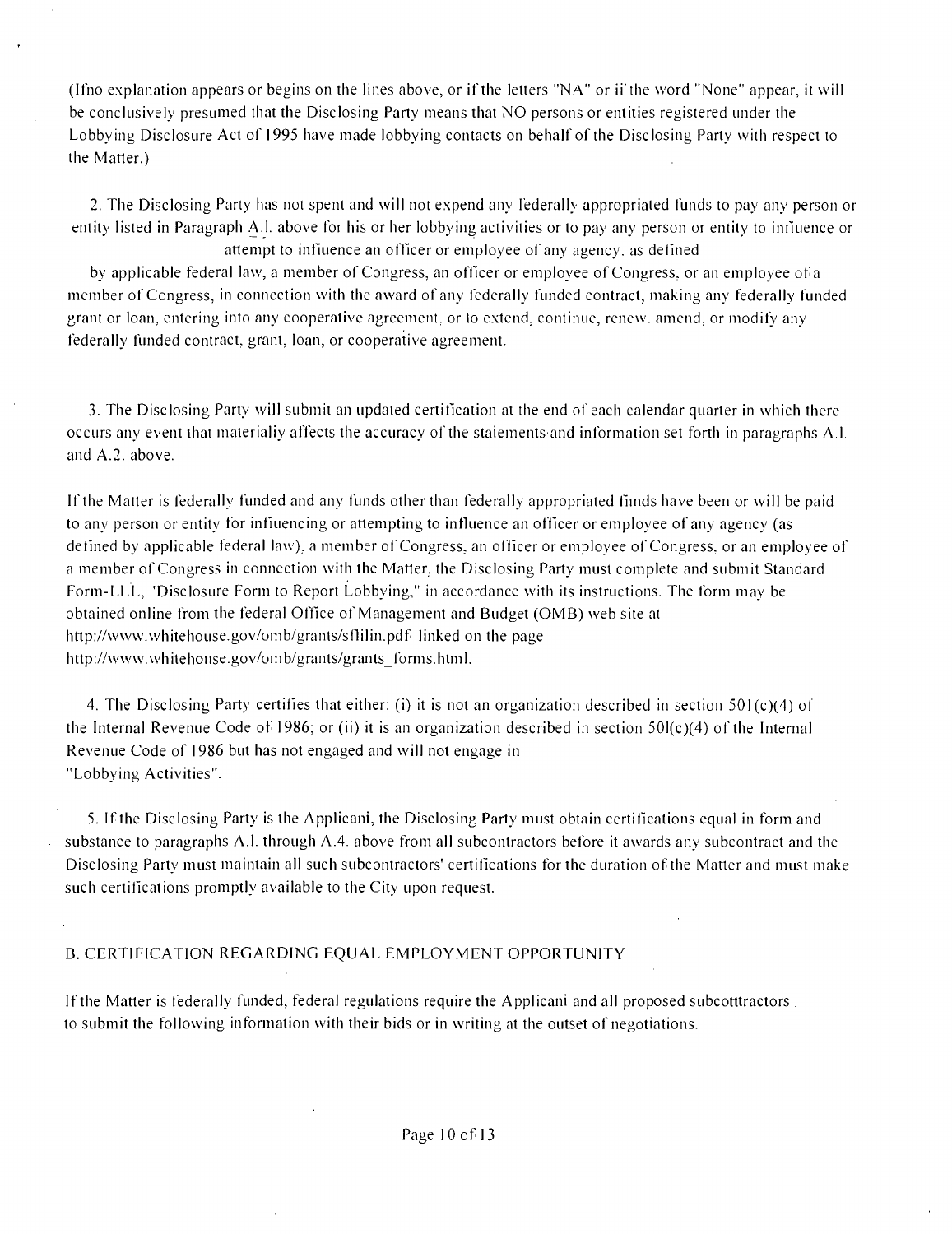Is the Disclosing Party the Applicant?

f 1 Yes [ 1 No

If "Yes," answer the three questions below:

1. Have you developed and do you have on file affirmative action programs pursuant lo applicable iederal regulations? (See 41 CFR Part 60-2.)

 $[$  | Yes  $[$  | No

2. Have you filed with the Joint Reporting Committee, the Director ofthe Office of Federal Contract Compliance Programs, or the Equal Employment Opportunity Commission all reports due under the applicable filing requirements? f ] Yes [ j No

3. Have you participated in any previous contracts or subcontracts subject lo the equal opportunity clause?

[ ] Yes [ ] No

If you checked "No" to question 1. or 2. above, please provide an explanation:

**SECTION VII - ACKNOWLEDGMENTS, CONTRACT INCORPORATION, COMPLIANCE, PENAL TIES, DISCLOSURE** 

The Disclosing Party understands and agrees that:

A. By completing and filing this EDS, ihe Disclosing Party acknowledges and agrees, on behalf of itself and the persons or entities named in this EDS, that the City may investigate the creditworthiness of some or all of the persons or entities named in this EDS.

B. The certifications, disclosures, and acknowledgments contained in this EDS vvill become part of any contract or other agreement between the Applicant and the City in connection with the Matter, whether procurement, City assistance, or other City action, and are material inducements to the City's execution of any contract or taking other action with respect to the Matter. The Disclosing Party understands that it must comply with all stattites, ordinances, and regulations on which this EDS is based.

C. The City's Governmental Ethics and Campaign Financing Ordinances, Chapters 2-156 and 2-164 ofthe Municipal Code, impose certain duties and obligations on persons or entities seeking City contracts, work, business, or transactions. The full text of these ordinances and a training program is available on line at www.citvofchicago.org/Ethics. and may also be obtained from the City's Board of Ethics, 740 N. Sedgwick St., Suite 500, Chicago, IL 60610, (312) 744-9660. The Disclosing Party must comply fully with the applicable ordinances.

Page 11 of 13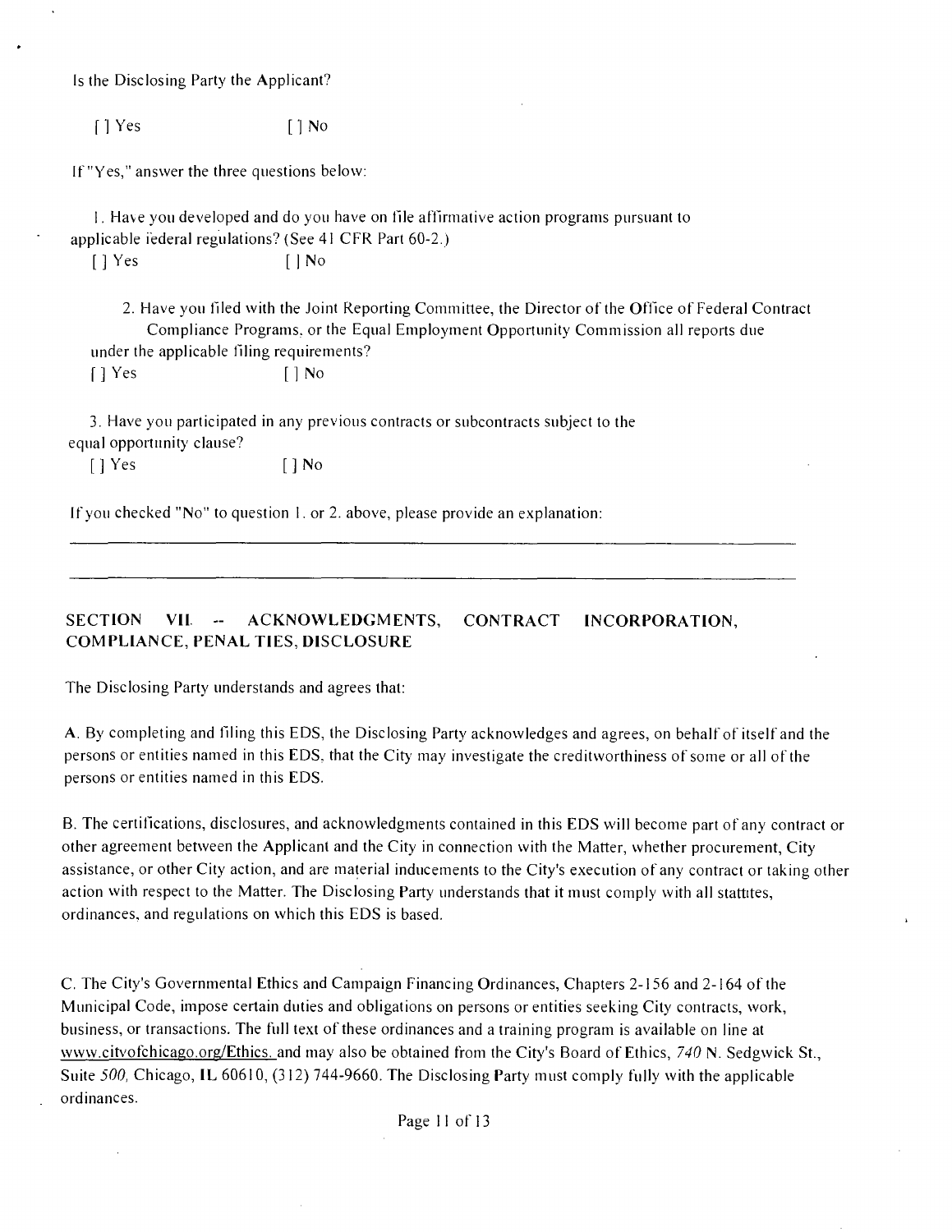D. If the City determines that any information provided in this EDS is false, incomplete or inaccurate, any contract or other agreement in connection with which it is submitted may be rescinded or be void or voidable, and the City may pursue any remedies under the contract or agreemenl (if nol rescinded, void or voidable), at law, or in equity, including terminating the Disclosing Party's participation in the Matter and/or declining to allow the Disclosing Party lo participate in other transactions with the City. Remedies at law for a false statement of material fact mav include incarceration and an award to the City of treble damages.

E. It is the City's policy to make this document available to the public on its Internet site and/or upon request. Some or all ofthe information provided on this EDS and any attachments to this EDS may be made available to the public on the Internet, in response lo a Freedom of Information Act request, or otherwise. By completing and signing this EDS, the Disclosing Party waives and releases any possible rights or claims which it may have against the City in connection with the public release of information contained in this EDS and also authorizes the Citv to verify the accuracy of any infbrmation submitted in this EDS.

F. The information provided in this EDS must be kept current. In the event of changes, the Disclosing Party must supplement this EDS up to the time the City takes action on the Matter. If the Matter is a contract being handled by the City's Department of Procurement Services, the Disclosing Party must update this EDS as the contract requires.

The Disclosing Party represents and warrants that:

G. The Disclosing Party has not withheld or reserved any disclosures as lo economic interests in the Disclosing Party, or as lo the Matter, or any information, data or plan as to the intended use or purpose for which the Applicant seeks City Councilor other City agency action.

For purposes ofthe certifications in H.I. and H.2. below, the term "affiliate" means any person or entity thai, directly or indirectly: controls the Disclosing Party, is controlled by the Disclosing Party, or is, with the Disclosing Party, under common control of another person or entity. Indicia of control include, without limitation: interlocking management or ownership; identity of interests among family members; shared facilities and equipment; common use of employees; or organization of a business entity following the ineligibility of a business entity to do business with the federal government or a state or local government, including the City, using substantially the same management, ownership, or principals as the ineligible entity.

H.l. The Disclosing Party is not delinquent in the payment of any tax administered by the Illinois Department of Revenue, nor are the Disclosing Party or its affiliates delinquent in paying any fine, fee, tax or other charge owed to the City. This includes, but is not limited to, all water charges, sewer charges, license fees, parking tickets, property taxes or sales taxes.

H.2 If the Disclosing Party is the Applicant, the Disclosing Party and ils affiliates will not use, nor permit their subcontractors to use, any facility on the U.S. EPA's List of Violating Facilities in connection with the Matter for the duration of time that such facility remains on the list.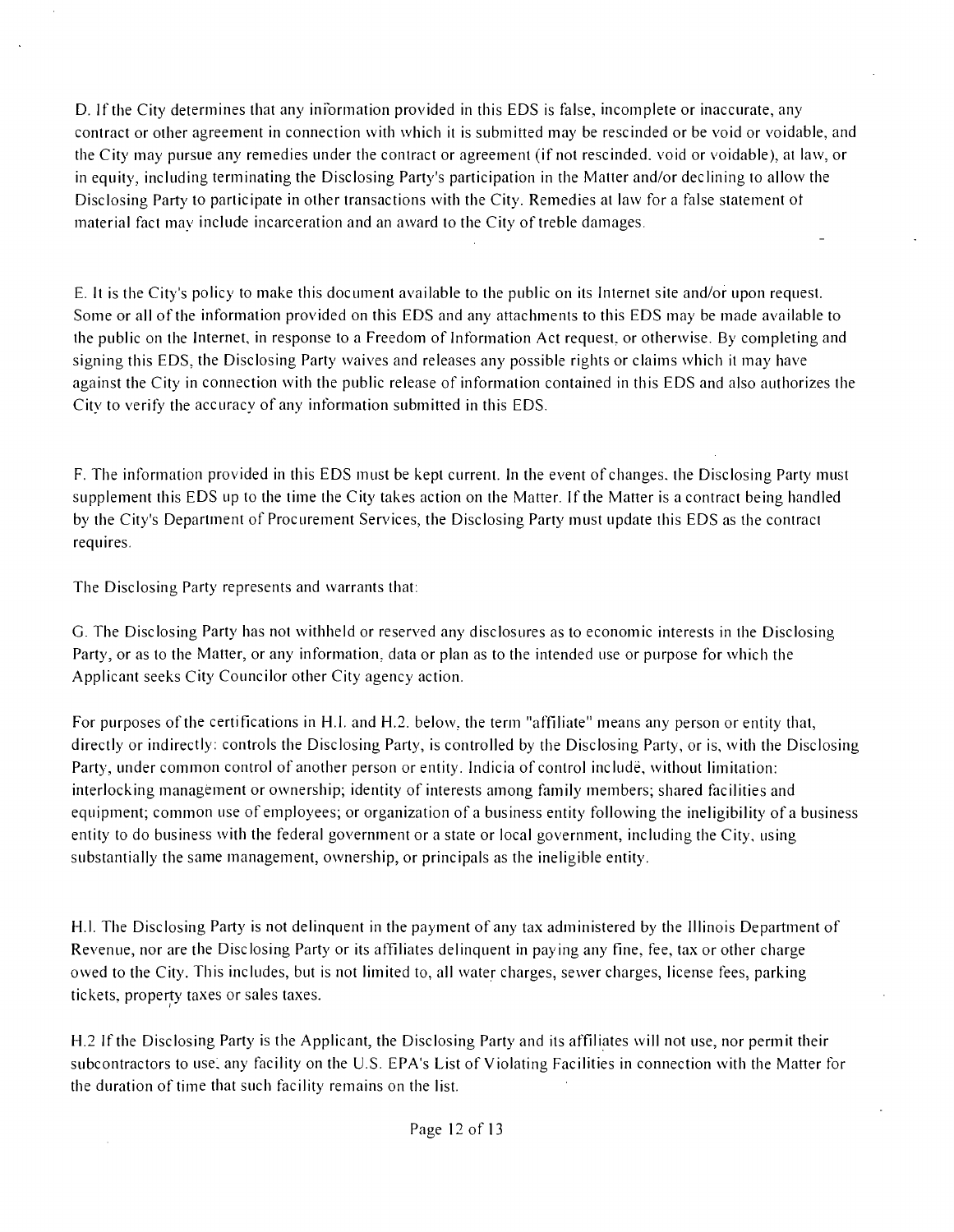H.3 If the Disclosing Party is the Applicant, the Disclosing Party will obtain from any contractors/subcontractors hired or to be hired in connection with the Matter certifications equal in form and substance to those in H.1. and H.2. above and will not, without the prior written consent of the City, use any such contractor/subcontractor that does not provide such cerlifications or that the Disclosing Party has reason to believe has nol provided or cannot provide truthful certifications.

NOTE: If the Disclosing Party cannot certify as to any of the items in H.1., H.2. or H.3. above, an explanatory statement must be attached to this EDS.

#### **CERTIFICATION**

Under penalty of perjury, the person signing below: (1) warrants that he/she is authorized to execute this EDS on behalf of the Disclosing Party, and (2) warrants that all certifications and statements contained in this EDS are true, accurate and complete as of the date furnished to the City.

**Dale: December 2, 2010** 

## **BHB & Cafe Management Company LLC**

(Print or type mine of Disclosing Party)

Bv: (sign here) Switt Weiner

(Print or type name of person signing)

Signed and sworn to before me on 12/02/2010 at Cook County, Illinois

**OFFICIAL SEAL JOHN A FRITCHEY** Notary Public NOTARY PUBLIC - STATE OF ILLINOIS MY COMMISSION EXPIRES:09/21/13 Commission expires: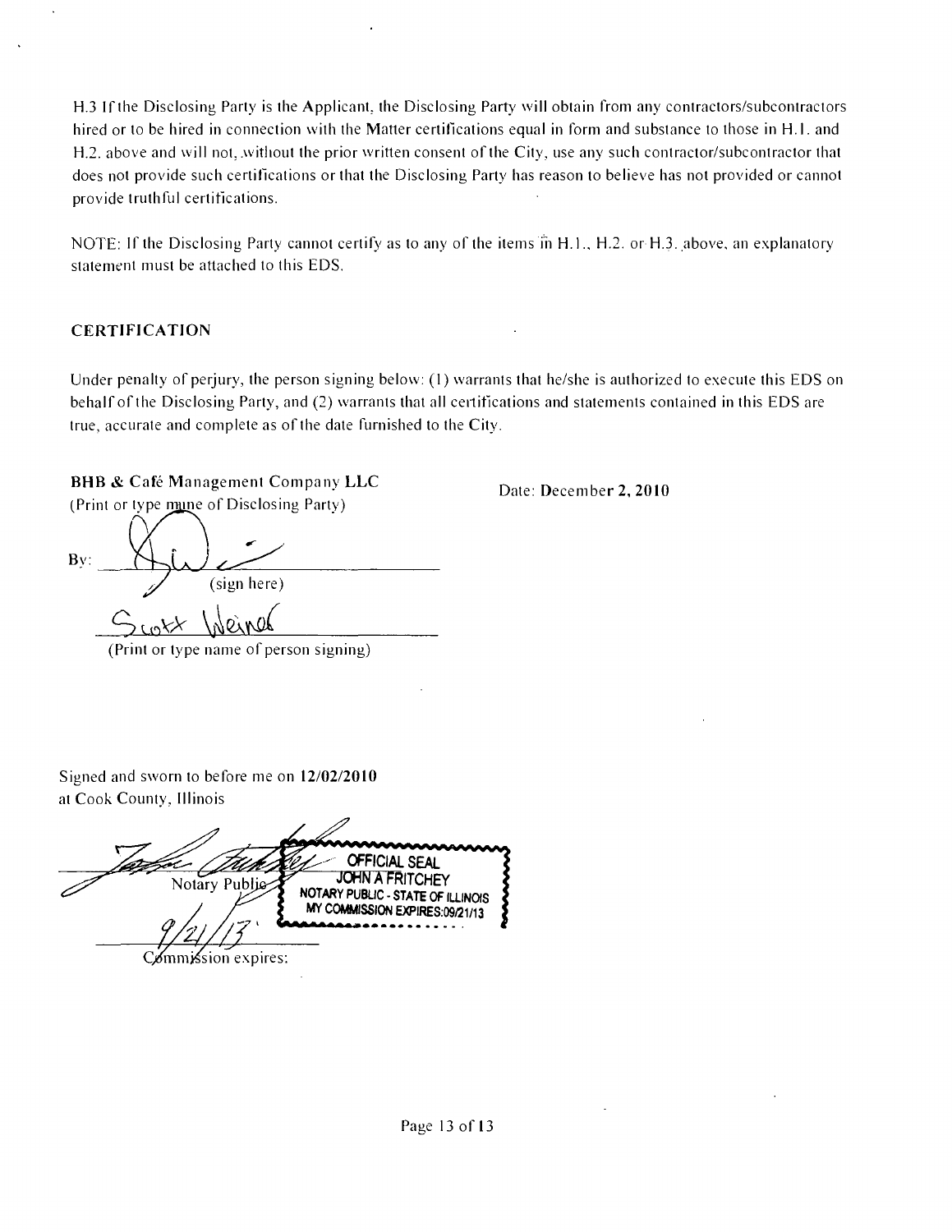## EXHIBIT "A"

## BHB & CAFE MANAGEMENT COMPANY LLC OPERATING AGREEMENT

| Name and Address of<br>Each Common Member                                           | Capital | Contribution | Number of<br><b>Membership Interests</b> |  |
|-------------------------------------------------------------------------------------|---------|--------------|------------------------------------------|--|
| Gregory R. Mohr<br>2047 West Division Street<br>Chicago, Illinois 60622             | \$      | 100,000.00   | 14.25%                                   |  |
| Scott A. Weiner<br>2047 West Division Street<br>Chicago, Illinois 60622             | \$      | $-0-$        | 14.25%                                   |  |
| Kevin Cassman<br>1624 North Wood Street<br>Unit 4<br>Chicago, Illinois 60622        | \$      | $-0-$        | 1.0%                                     |  |
| Linda Wilson<br>1314 Sunrise Lane<br>Port Byron, Illinois 61275                     | \$      | $-0-$        | 0.50%                                    |  |
| Robert Wilson<br>1314 Sunrise Lane<br>Port Byron, Illinois 61275                    | \$      | $-0-$        | 0.50%                                    |  |
| Vinny Garcia<br>1856 West Iowa Street<br>Chicago, Illinois 60622                    | \$      | $-0-$        | 15.50%                                   |  |
| Michelle Garcia<br>1856 West Iowa Street<br>Chicago, Illinois 60622                 | \$      | $-0-$        | 15.50%                                   |  |
| <b>Todd Brook</b><br>1530 South State Street<br>Unit 15F<br>Chicago, Illinois 60605 | \$      | $-0-$        | 5.0%                                     |  |

 $\ddot{\phantom{a}}$ 

 $\epsilon$ 

BHB & Café Management Company, LLC - Exhibit "A"

J.

 $\bar{z}$ 

 $\hat{\mathcal{A}}$ 

 $\hat{\mathcal{A}}$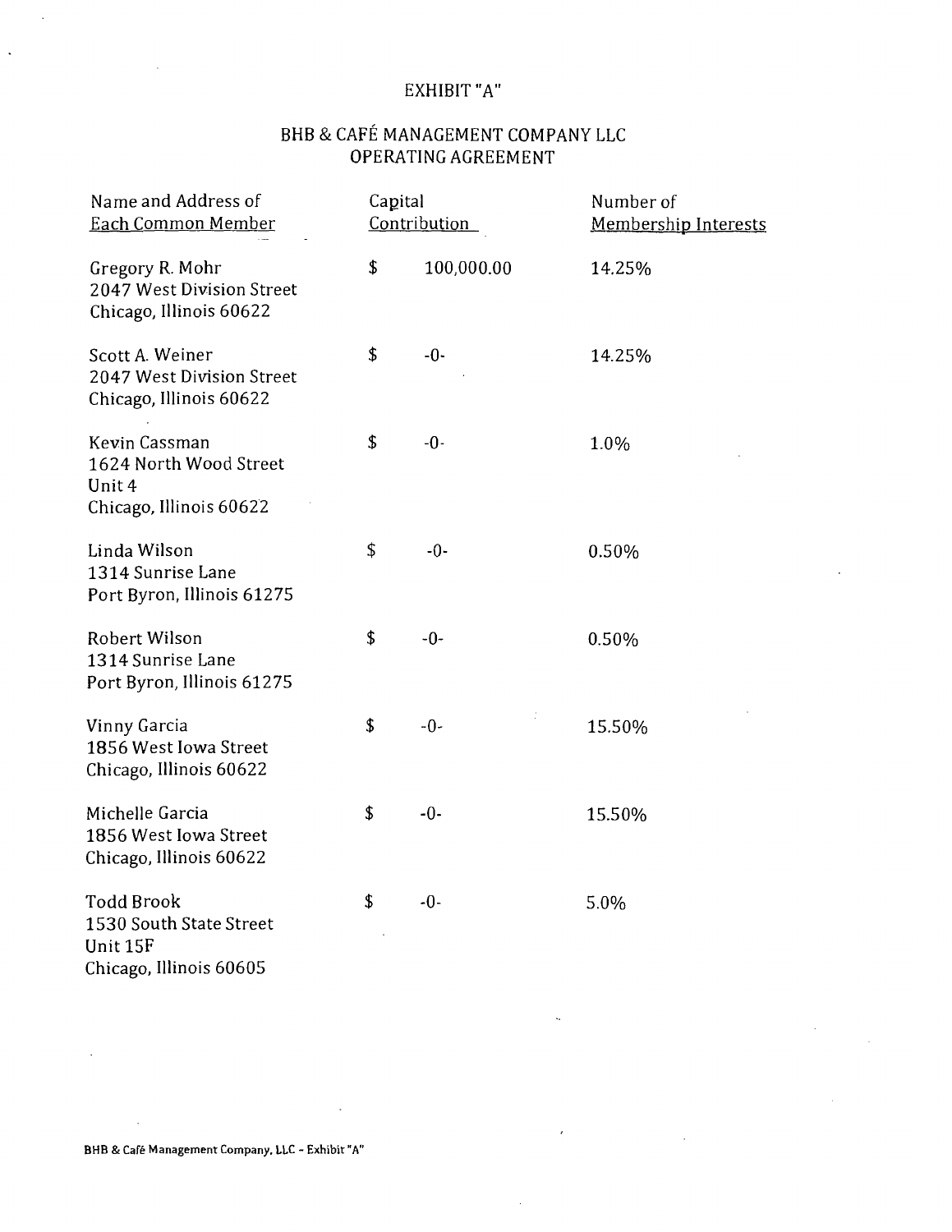| Name and Address of<br><b>Each Preferred Member</b>                                                                       | Capital<br>Contribution |            | Number of<br><b>Preferred Interests</b> |  |
|---------------------------------------------------------------------------------------------------------------------------|-------------------------|------------|-----------------------------------------|--|
| <b>LTHS Revocable Trust</b><br>c/o TCS Group, LLC<br>1 North Wacker Drive<br><b>Suite 4775</b><br>Chicago, Illinois 60606 | \$                      | 275,000.00 | 12.50%                                  |  |
| Justin Decker<br>208 West Washington Street<br>Apt 1001<br>Chicago, Illinois 60606                                        | \$                      | 17,500.00  | 0.50%                                   |  |
| Scott Berger<br>1906 Greenview<br>Northbrook, Illinois 60062                                                              | \$                      | 34,000.00  | 1.0%                                    |  |
| Alex James<br>1690 Tall Grass Lane<br>Lake Forest, Illinois 60045                                                         | \$                      | 34,000.00  | 1.0%                                    |  |
| Ken Jones<br>910 West Madison Street<br>Apt 904E<br>Chicago, Illinois 60607                                               | \$                      | 125,000.00 | 4.0%                                    |  |
| <b>Curtis Granderson</b><br>20485 Tyler Drive<br>Lynwood, Illinois 60411                                                  | \$                      | 34,000.00  | 1.0%                                    |  |
| <b>Curt Conklin</b><br>1942 North Wolcott<br>Chicago, Illinois 60622                                                      | \$                      | 34,000.00  | $1.0\%$                                 |  |
| Ronald D. Porte and<br>Adam R. Porte, as T.I.C.<br>128 Laurel Avenue<br>Wilmette, Illinois 60091                          | \$                      | 34,000.00  | 1.0%                                    |  |
| Matthew & Beth Glaysher<br>1926 North Winchester Avenue<br>Chicago, Illinois 60622                                        | \$                      | 17,500.00  | 0.50%                                   |  |
| <b>Grant Lustig</b><br>2818 Woodmere Drive<br>Northbrook, Illinois 60062                                                  | \$                      | 187,500.00 | 7.0%                                    |  |

 $\hat{\mathcal{A}}$ 

 $\ddot{\phantom{0}}$ 

 $\bar{\alpha}$ 

 $\sim$ 

 $\ddot{\phantom{a}}$ 

 $\mathcal{A}$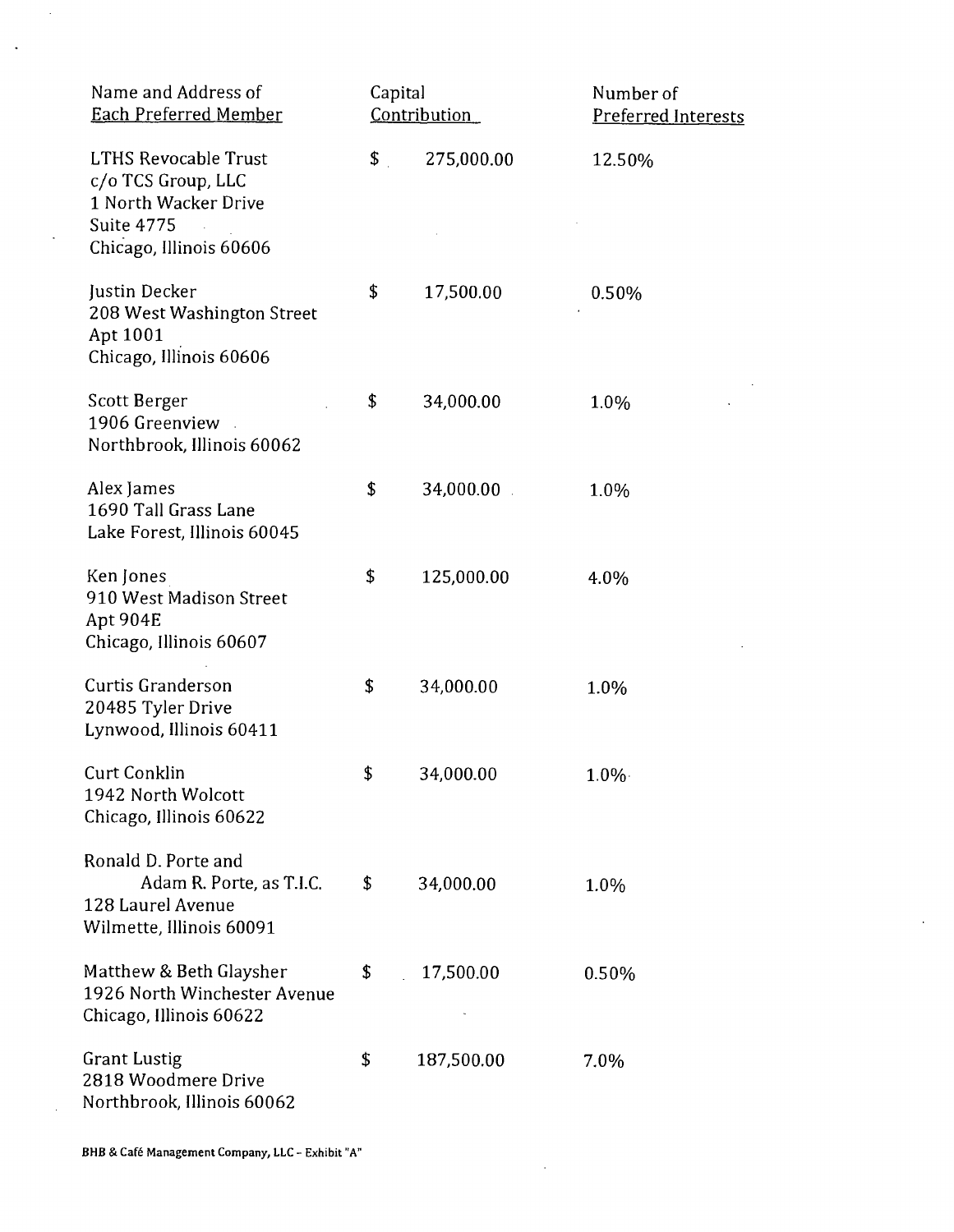| Name and Address of<br><b>Each Preferred Member</b>                   | Capital<br>Contribution |           | Number of<br><b>Preferred Interests</b> |
|-----------------------------------------------------------------------|-------------------------|-----------|-----------------------------------------|
| Stelios Valavanis<br>1823 Grant<br>Evanston, Illinois 60201           | \$                      | 17,500.00 | 0.50%                                   |
| Mike Palm<br>1940 North Wolcott<br>Chicago, Illinois 60622            | \$                      | 34,000.00 | 1.0%                                    |
| <b>Todd Ricketts</b><br>510 Laurel Avenue<br>Wilmette, Illinois 60091 | \$                      | 34,000.00 | 1.0%                                    |
| Greg Moss<br>1948 Sunnyside<br>Highland Park, Illinois 60035          | \$                      | 17,500.00 | 0.50%                                   |
| Nick Parras<br>727 East Meadow Lane<br>Palatine, Illinois 60074       | \$                      | 35,000.00 | 1.0%                                    |

l,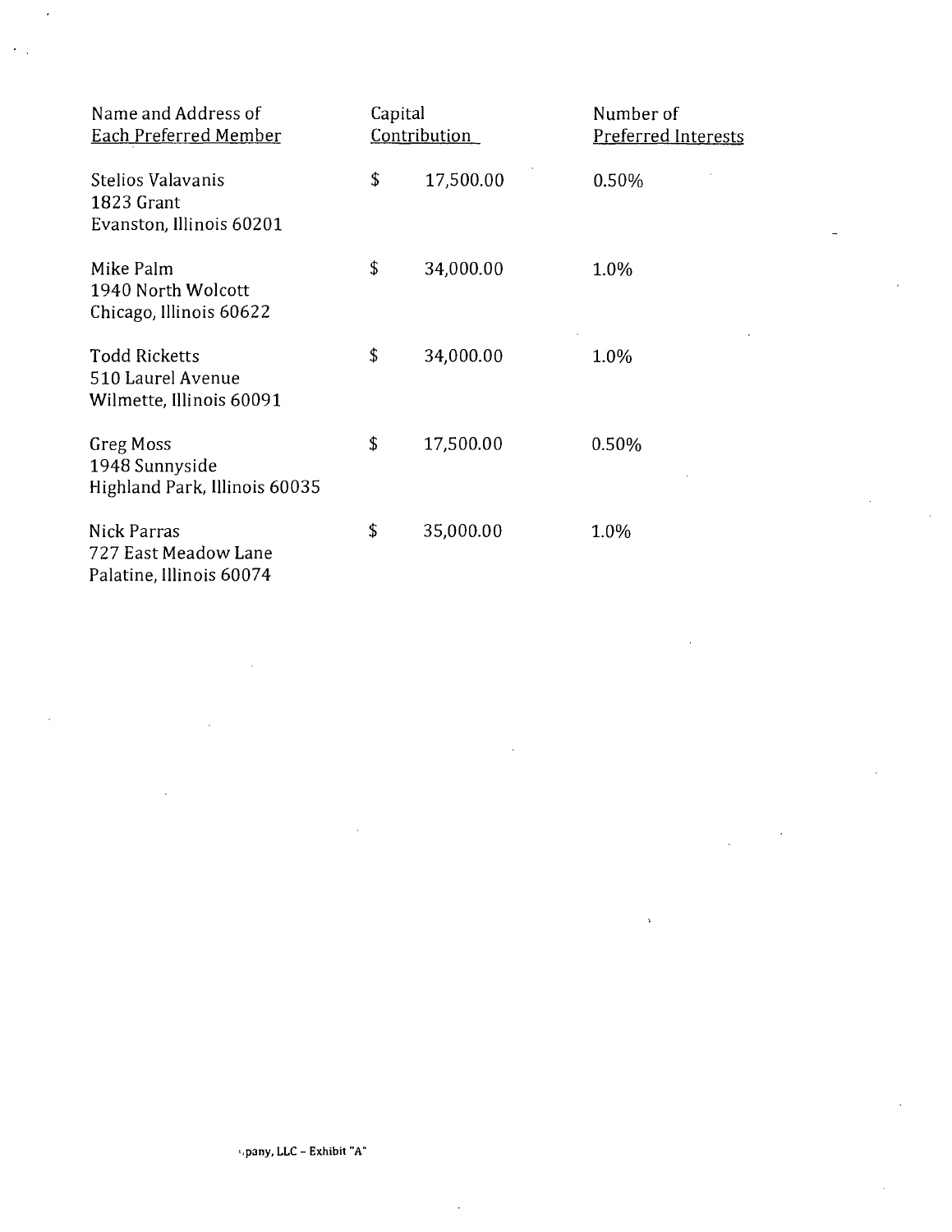## **CITY OF CHICAGO ECONOMIC DISCLOSURE STATEMENT AND AFFIDAVIT**

#### **SECTION 1 -- GENERAL INFORMATION**

## A. Legal name of Disclosing Party submitting this EDS. Include d/b/a/ if applicable: **BHB Real Estate LLC**

**Check ONE of the following three boxes:** 

Indicate whether Disclosing Party submitting this EDS is:

1. [ ] the Applicant

OR

- 2. f I a legal entity holding a direct or indirect interest in the Applicant. Stale the legal name ofthe Applicant in which Disclosing Party holds an interest: OR
- 3. [X] a specified legal entity with a right of control (see Section ILB. 1.b.) State the legal name of the entity in which Disclosing Party holds a right of control:
- B. Business address of Disclosing Party: 2047 West Chicago Avenue, Chicago, Illinois 60622
- **C. Telephone: 773-494-5695** Fax: Email: law@fritchey.com

- **D. Name of contact person: John Fritchey**
- E. Federal Einployer Identification No. (if you have one):
- F. Brief description of contract, transaction or other undertaking (referred lo below as the "Matter") to which this EDS pertains. (Include project number and location of property, if applicable): **Rezoning for 1916 West Chicago Avenue**
- **G. Which Cit}' agency or department is requesting this EDS? Depariment of Zoning**

If the Matter is a contract being handled by the City's Department of Procurement Services, please complete the following:

Specification #  $\qquad \qquad \text{and Contract}\;#$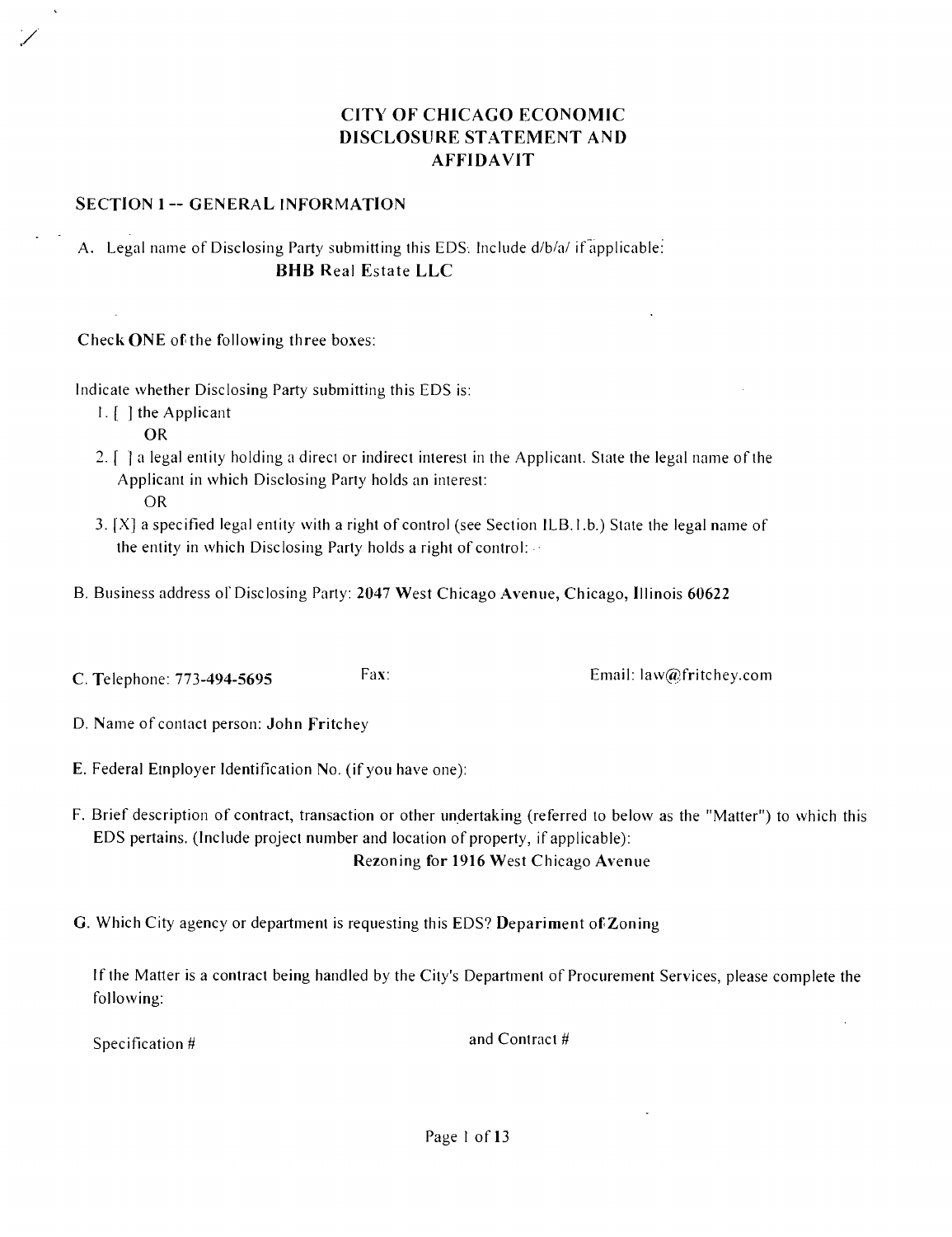## **SECTION 11 -- DISCLOSURE OF OWNERSHIP INTERESTS**

### A. N.ATURE OF DISCLOSING PARTY

| 1. Indicate the nature of the Disclosing Party:   |                                                           |
|---------------------------------------------------|-----------------------------------------------------------|
| [ Person]                                         | $[X]$ Limited liability company*                          |
| [ ] Publicly registered business corporation      | $\Box$ Limited liability partnership*                     |
| $\parallel$   Privately held business corporation | Joint venture*                                            |
| [ ] Sole proprietorship                           | Not-for-profit corporation                                |
| [ ] General partnership*                          | (Is the not-for-profit corporation also a 501 (c $(3)$ )? |
| [ ] Limited partnership*                          | I l Yes<br>$\log$                                         |
| $\lceil$   Trust                                  | $\Box$ Other (please specify)                             |

\* Note B.l.b below.

**2. For legal entities, the slate (or foreign country) of incorporation or organization, ifapplicable: Illinois** 

3. For legal entities not organized in the State of Illinois: Has the organization registered to do business in the State of Illinois as a foreign entity?

 $[ ]$  Yes  $[ ]$  No  $[ X ]$  N/A

B. IF THE DISCLOSING PARTY IS A LEGAL ENTITY:

La. List below the full names and tities of all executive officers and all directors of the entity. For not-for-profit corporations, also list below all members, if any, which are legal entities. If there are no such members, write "no members." For trusts, estates or other similar entities, list below the legal titleholder( s).

Name Title

 $\bar{\psi}$ 

l.b. If you checked "General partnership," "Limited partnership," "Limited liability company," "Limited liability partnership" or "Joint venture" in response to Item A.I. above (Nature of Disclosing Party), list below the name and title of each general partner, managing member, manager or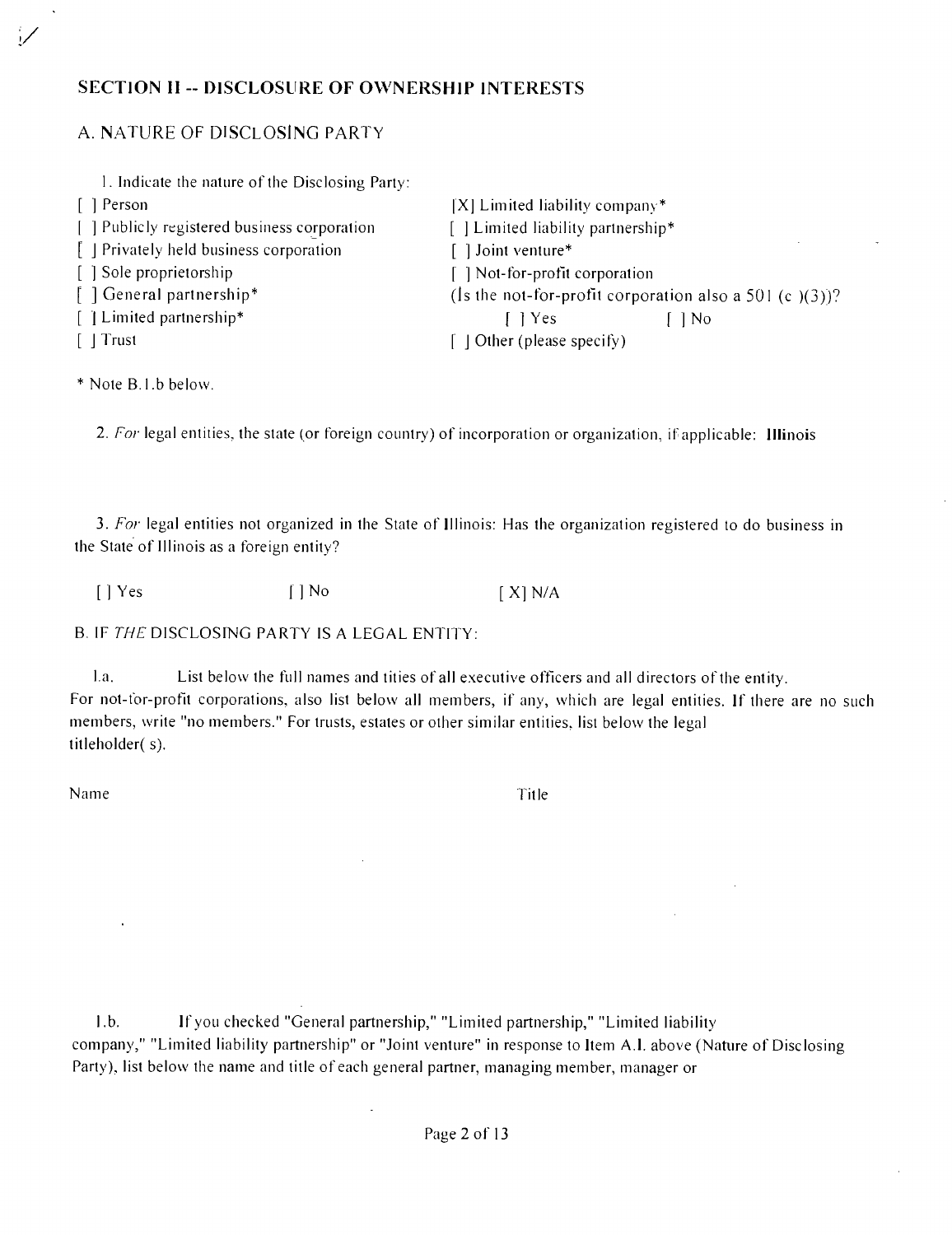any other person or entity that controls the day-to-day management of the Disclosing Party. NOTE: Each legal entity listed below must submit an EDS on its own behalf.

| Name            | Title   |
|-----------------|---------|
| Gregory R. Mohr | Manager |
| Scott A. Weiner | Manager |
| Todd Brook      | Manager |

2. Please provide the following inlormation concerning each person or entity having a direct or indirect beneficial interest (including ownership) in excess of 7.5% of the Disclosing Party. Examples of such an interest include shares in a corporation, partnership interest in a partnership or joint venture, interest of a member or manager in a limited liability company, or interest of a beneficiary of a trust, estate or other similar entity. If none, state "None." NOTE: Pursuant to Section 2-154-030 of the Municipal Code of Chicago ("Municipal Code"), the City may require any such additional information from any applicani which is reasonably intended to achieve full disclosure.

Name Business Address Percentage Interest in the Disclosing Party

**See Exhibit A, attached hereto** 

#### **SECTION III -- BUSINESS RELATIONSHIPS WITH CITY ELECTED OFFICIALS**

Has the Disclosing Party had a "business reiationship," as defined in Chapter 2-156 of the Municipal Code, with any City elected official in the 12 months before the date this EDS is signed?

[ ] Yes X No

If yes, please identify below the name(s) of such City elected official(s) and describe such relationship( s):

#### **SECTION IV - DISCLOSURE OF SUBCONTRACTORS AND OTHER RETAINED PARTIES**

The Disclosing Party must disclose the name and business address of each subcontractor, attorney, lobbyist, accountant, consultant and any other person or entity whom the Disclosing Party has retained or expects to retain in connection with the Matter, as well as the nature of the relationship, and the total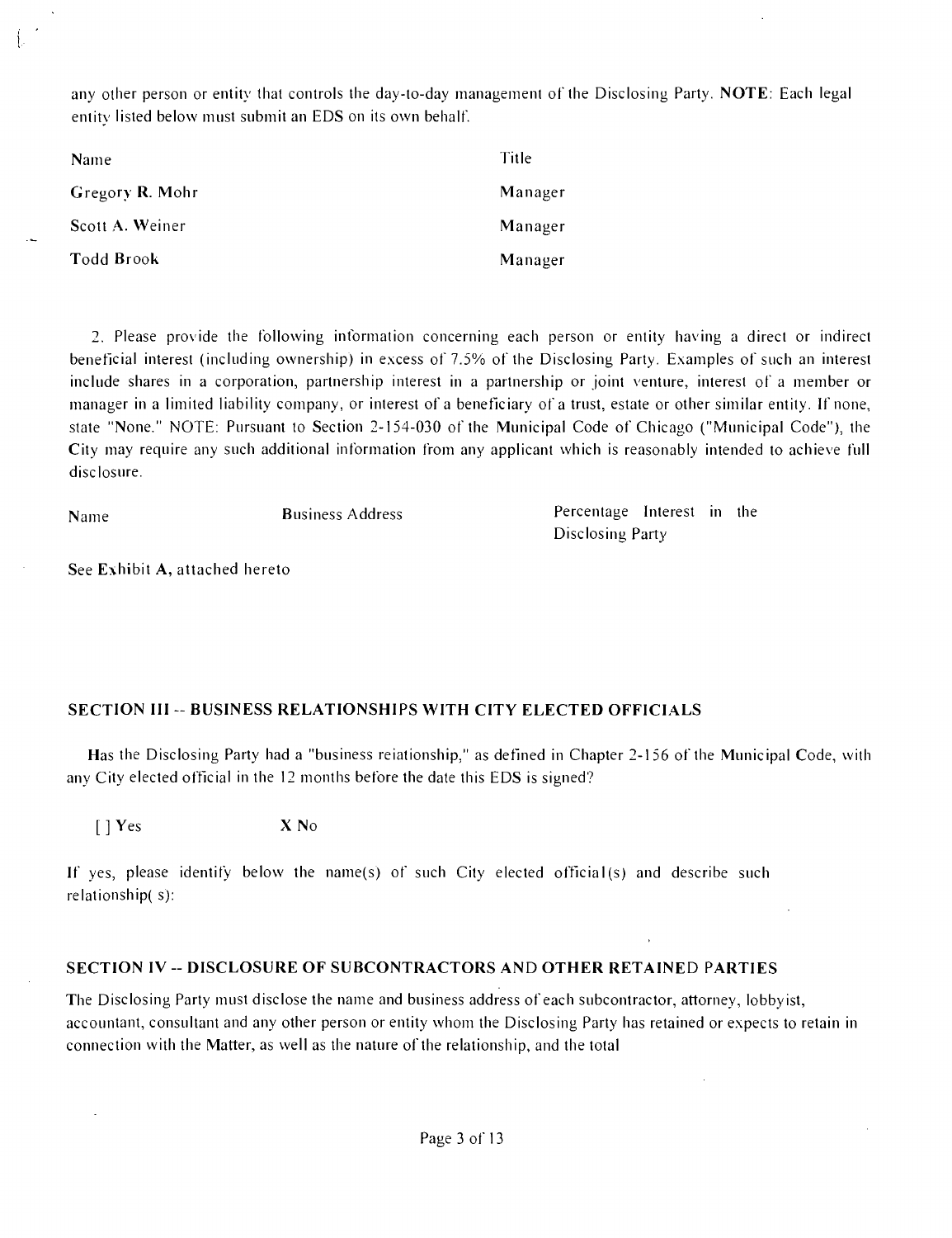amount of the fees paid or estimated to be paid. The Disclosing Party is not required to disclose employees who are paid solely through the Disclosing Party's regular payroll.

"Lobbyist" means any person or entity who undertakes to influence any legislative or administrative action on behalf of any person or entity other than: (1) a not-for-profit entity, on an unpaid basis, or (2) himself "Lobbyist" also means any person or enlily any part of whose duties as an employee of another includes undertaking lo infiuence any legislative or administralive action.

If the Disclosing Party is uncertain whether a disclosure is required under this Section, the Disclosing Party must either ask the City whether disclosure is required or make the disclosure.

| Name<br>(indicate whether)<br>retained or anticipated<br>to be retained) | <b>Business Address</b>                | Relationship to Disclosing Party<br>(subcontractor, attorney, lobbyist,<br>$etc.$ ) | Fees<br>(indicate whether)<br>paid or estimated) |
|--------------------------------------------------------------------------|----------------------------------------|-------------------------------------------------------------------------------------|--------------------------------------------------|
| The Law Office of<br>John A. Fritchey                                    | 2539 N. Southport<br>Chicago, IL 60614 | Attorney                                                                            | \$6,000                                          |

(Add sheets if necessary)

[ ] Check here if the Disclosing party has not retained, nor expects to retain, any such persons or entities.

## **SECTION V - CERTIFICATIONS**

## A. COURT-ORDERED CHILD SUPPORT COMPLIANCE

Under Municipal Code Section 2-92-415, substantial owners of business entities that contract with the City must remain in compliance with their child support obligations throughout the term of the contract.

Has any person who directly or indirectly owns 10% or more of Ihe Disclosing Party been declared in arrearage on any child support obligations by any Illinois court of competent jurisdiction?

[ ] Yes  $X \text{No}$  [ ] No person owns 10% or more of the Disclosing Party.

If "Yes," has the person entered into a court-approved agreemenl for payment of all support owed and is the person in compliance with lhat agreemenl?

[ J Yes [ ] No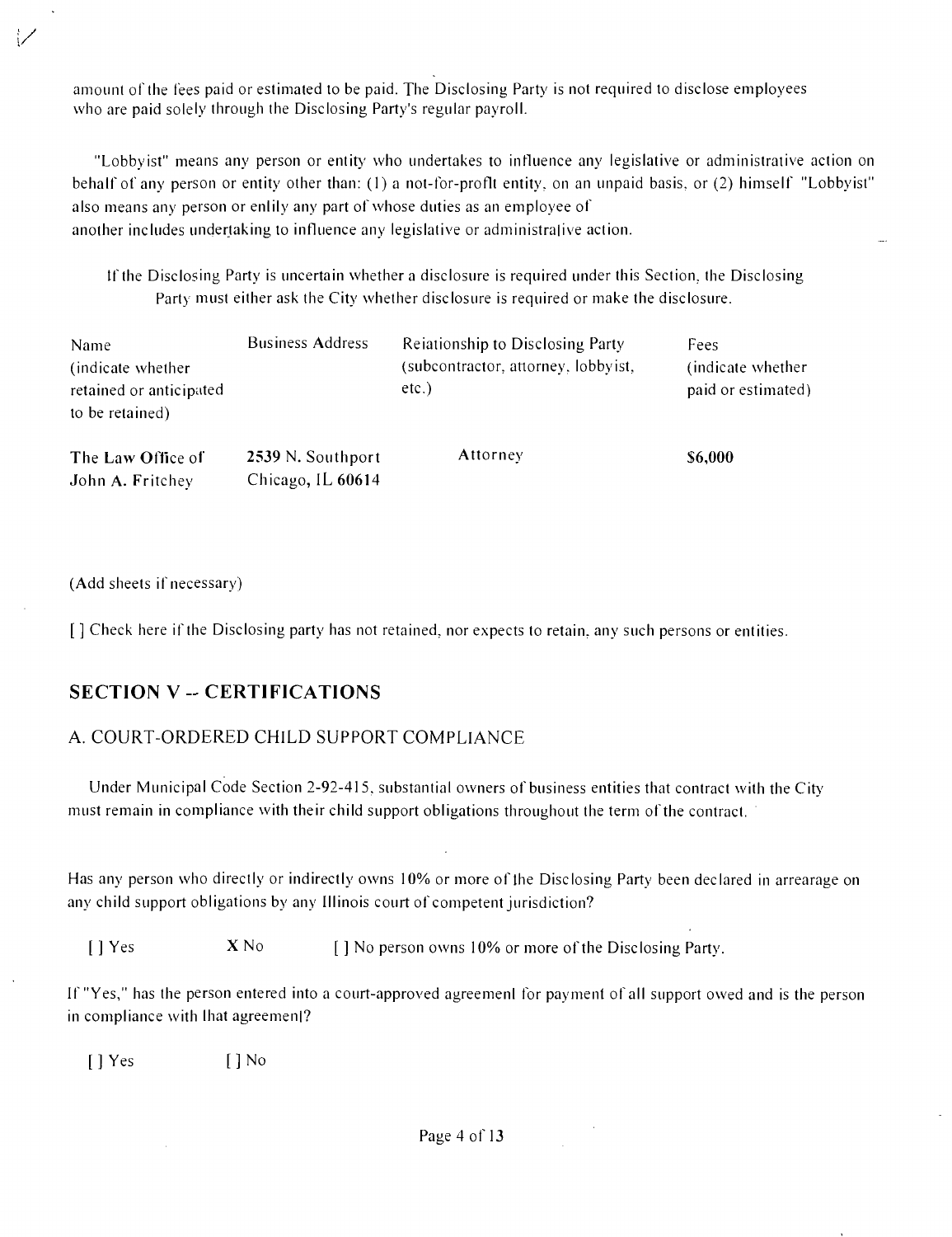## B. FURTHER CERTIFICATIONS

1. The Disclosing Party and, if the Disclosing Party is a legal entity, all of those persons or entities identified in Section II.B.1. of this EDS:

- <sup>3</sup>- are not presently debarred, suspended, proposed for debarment, declared ineligible or voluntarily excluded from any transactions by any federal, state or local unit of government;
- b. have not, within a five-year period preceding the date of this EDS, been convicted of a criminal offense, adjudged guilty, or had a civil judgment rendered against them in connection with: obtaining, attempting to obtain, or performing a public (federal, state or local) transaction or contract under a public transaction; a violation of federal or state antitrust statutes; fraud; embezzlemenl; theft; forgery; bribery; falsification or destruction of records; making false staiements; or receiving stolen property;
- $c<sub>z</sub>$  are not presently indicted for or otherwise criminally or civilly charged by a governmental entity (federal, state or local) with commission of any of the offenses enumerated in clause B.t.b. of this Section V;
- d. have not, within a five-year period preceding the date ofthis EDS, had one or more public transactions (federal, state or local) terminated for cause or default; and
- $e_i$  have not, within a five-year period preceding the date of this EDS, been convicted, adjudged guilty, or found liable in a civil proceeding, or in any criminal or civil action, including actions concerning environmental violations, instituted by ihe City or by the federal governinent, any state, or any other unil of local government.
- 2. The cerlifications in subparts 2. 3 and 4 concern:
	- the Disclosing Party;
	- any "Applicable Party" (meaning any party participating in the performance of the Matter, including but not limited to any persons or legal entities disclosed under Section IV, "Disclosure of Subcontractors and Other Retained Parties");
	- any "Affiliated Entity" (meaning a person or entity that, directly or indirectly: controls the Disclosing Party, is controlled by the Disclosing Party, or is, with the Disclosing Party, under common control of another person or entity. Indicia of control include, without limitation: interlocking management or ownership; identity of interests among family members, shared facililies and equipment; common use of employees; or organization of a business entity following the ineligibility of a business entity lo do business with federal or state or local government, including the City, using substantially the same management, ownership, or principals as the ineligible entity); with respect lo Applicable Parties, the term Affiliated Entity means a person or entity that directly or indirectly controls the Applicable Party, is controlled by it, or, with the Applicable Party, is under common control of another person or entity;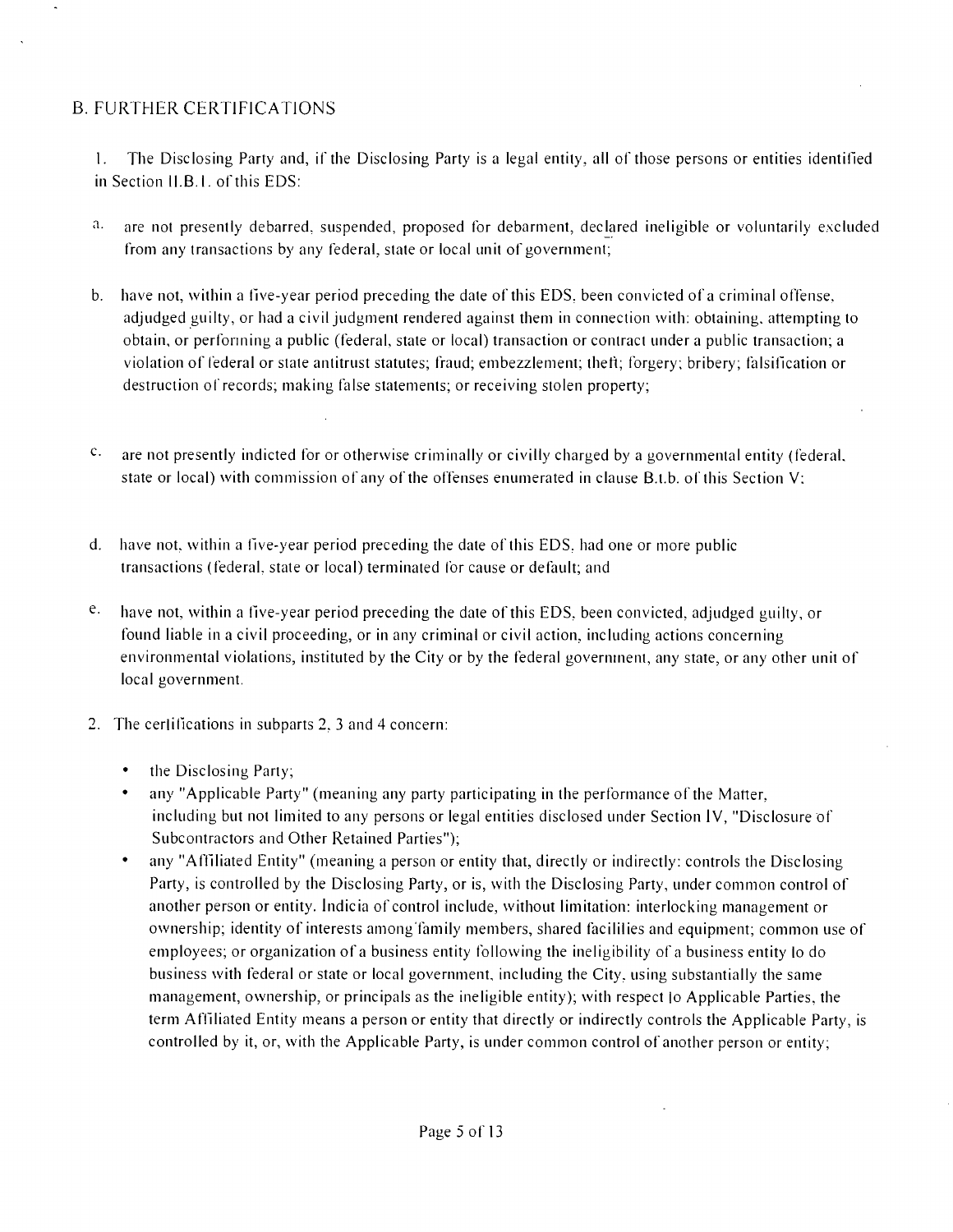• any responsible official of the Disclosing Party, any Applicable Party or any Affiliated Entity or any olher official, agenl or employee of ihe Disclosing Party, any Applicable Party orany Affiliated Entity, acting pursuant to the direction or authorization of a responsible official of the Disclosing Party, any Applicable Party or any Afilliated Entity (collectively "Agents").

Neither the Disclosing Party, nor any Applicable Party, nor any Affiliated Entity of either the Disclosing Party or any Applicable Party nor any Agents have, during the five years before the date this EDS is signed, or, with respect to an Applicable Party, an Affiliated Entity, or an Affiliated Entity of an Applicable Party during the five years before the date of such .Applicable Party's or .Affiliated Entity's contract or engagement in connection with the Matter:

- $\mathbf{a}$ . bribed or attempted lo bribe, or been convicted or adjudged guilty of bribery or attempting to bribe, a public officer or employee ofthe City, the State of Illinois, or any agency of Ihe federal government or of any slate or local government in the United States of America, in that officer's or employee's official capacity;
- $\mathbf{b}$ . agreed or colluded with other bidders or prospective bidders, or been a party to any such agreement, or been convicted or adjudged guilty of agreement or collusion among bidders or prospective bidders, in restraint of freedom of competition by agreement to bid a fixed price or otherwise; or
- $\mathbf{C}_{+}$ made an admission of such conduct described in a. or b. above that is a matter of record, but have not been prosecuted for such conduct; or
- d. violated the provisions of Municipal Code Section 2-92-610 (Living Wage Ordinance).

3. Neither the Disclosing Party, Affiliated Entity or Applicable Party, or any of their employees, officials, agents or partners, is barred from contracting with any unit of state or local govemment as a result of engaging in or being convicted of (1) bid-rigging in violation of 720 ILCS 5/33E-3; (2) bid-rotating in violation of 720 ILCS 5/33E-4; or (3) any similar offense of any state or of the United States of America that contains the same elements as the offense of bid-rigging or bid-rotating.

4. Neither the Disclosing Party nor any Affiliated Entity is listed on any of the following lists maintained by the Office of Foreign Assets Control of the U.S. Department of the Treasury or the Bureau of industry and Security of the U.S. Department of Commerce or their successors: the Specially Designated Nationals List, the Denied Persons List, Ihe Unverified List, the Entity Lisl and the Debarred List.

5. The Disclosing Party understands and shall comply with (1) the applicable requirements of the Governmental Ethics Ordinance ofthe City, Title 2, Chapter 2-156 of the Municipal Code; and (2) all the applicable provisions of Chapter 2-56 of the Municipal Code (Office of the Inspector General).

 $\mathcal{L}$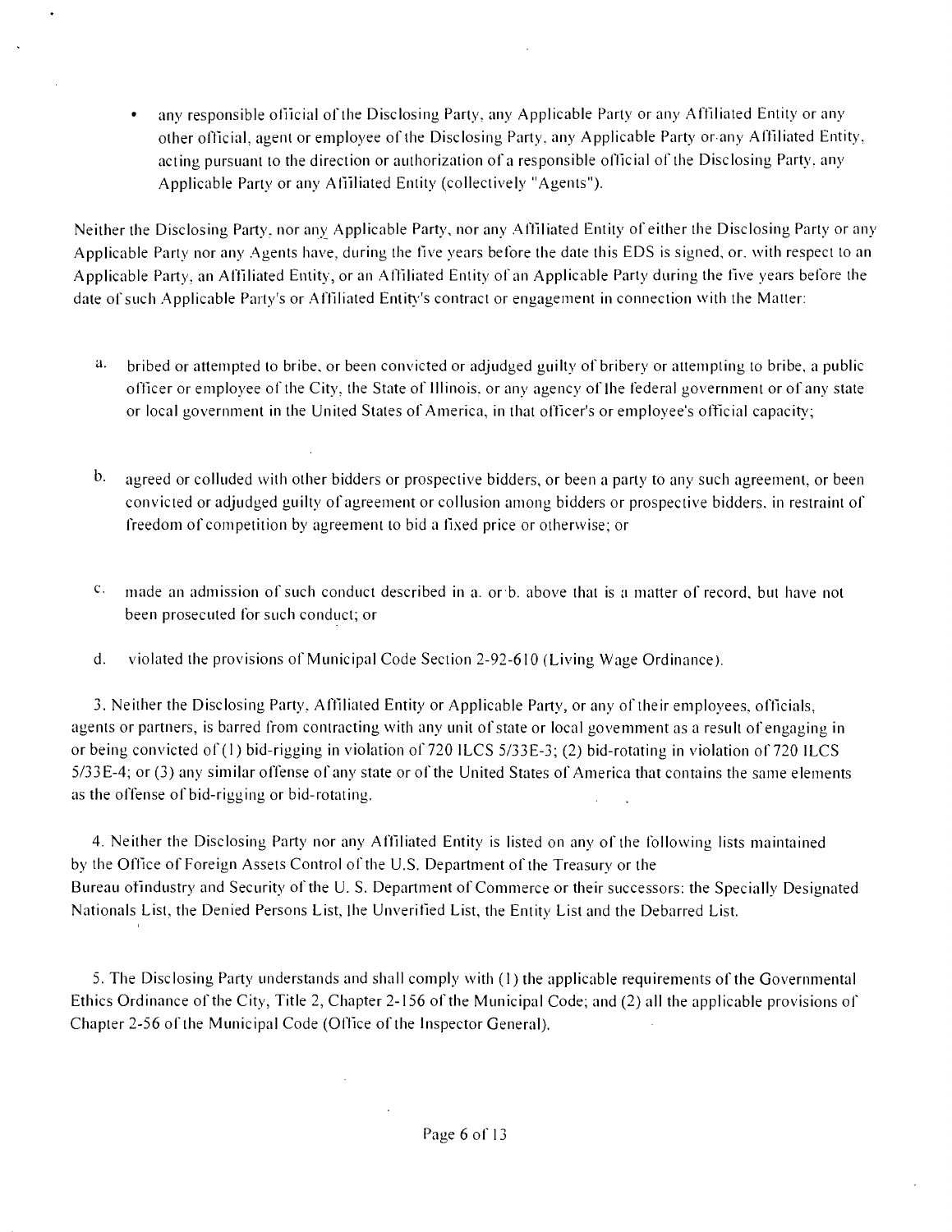6. If the Disclosing Party is unable to certify to any of the above statements in this Part B (Further Certifications), the Disclosing Party musl explain below:

If the letters "NA," the word "None," or no response appears on the lines above, it will be conclusively presumed that the Disclosing Party certified to the above statements.

#### C. CERTIFICATION OF STATUS AS FINANCIAL INSTITUTION

For purposes ofthis Part C, under Municipal Code Section 2-32-455(b), the term "financial institution" means a bank, savings and loan association, thrift, credit union, mortgage banker, mortgage broker, trust company, savings bank, investment bank, securities broker, inunicipal securities broker, securities dealer, municipal securities dealer, securities underwriter, municipal securities underwriter, investment trust, venture capital company, bank holding company, financial services holding company, or any licensee under the Consumer Installment Loan Acl. the Sales Finance Agency Act, or the Residential Mortgage Licensing Acl. However, "financial institution" specifically shall not include any entity whose predominant business is the providing oftax deferred, defined contribution, pension plans to public employees in accordance with Sections 403(b) and 457 ofthe Internal Revenue Code. (Additional definitions may be found in Municipal Code Section 2-32-455(b ).)

#### 1. CERTIFICATION

The Disclosing Party certifies that the Disclosing Party (check one)

 $[ ]$  is  $X$  is not

a "financial institution" as defined in Section 2-32-455(b) of the Municipal Code.

2. If the Disclosing Party IS a financial institution, then the Disclosing Party pledges:

"Weare not and will not become a predatory lender as defined in Chapter 2-32 of the Municipal Code. We further pledge that none of our affiliates is, and none of them will become, a predatory lender as defined in Chapter 2-32 ofthe Municipal Code. We understand thai becoming a predatory lender or becoming an affiliate of a predatory lender may result in the loss of the privilege of doing business with the City."

If the Disclosing Party is unable to make this pledge because il or any of ils affiliates (as defined in Section 2-  $32-455(b)$  of the Municipal Code) is a predatory lender within the meaning of Chapter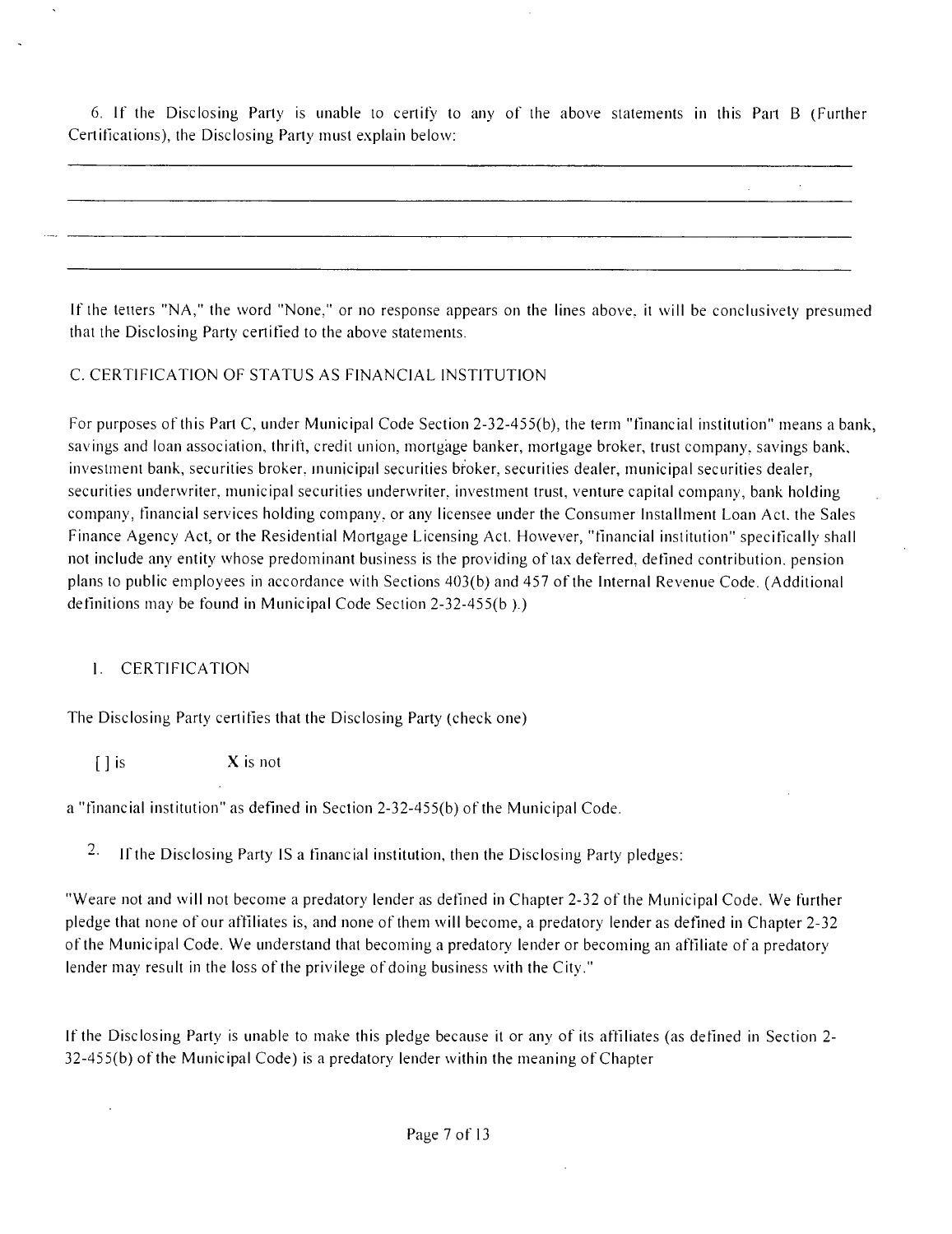^32 ol'the Municipal Code, explain here (attach additional pages if necessary):

If the letters "N.A," the word "None," or no response appears on the lines above, it will be conclusively presumed that the Disclosing Party certified lo the above statements.

D. CERTIFICATION REGARDING INTEREST IN CITY BUSINESS

Any words or terms that are defined in Chapter 2-156 of the Municipal Code have the same meanings when used in this Part D.

1. In accordance with Section 2-156-110 of the Municipal Code: Does any official or employee of the City have a financial interest in his or her own name or in the name of any other person or entity in the Matter?

[ J Yes |X1 No

NOTE: If you checked "Yes" to Item D.l.. proceed to Items D.2. and D.3. If you checked "No" to Item D.l., proceed to Part E.

2. Unless sold pursuant lo a process of competitive bidding, or otherwise permitted, no City elected official or employee shall have a financial interest in his or her own name or in the name of any other person or entity in the purchase of any property that (i) belongs to the City, or (ii) is sold for taxes or assessments, or (iii) is sold by virtue offegal process at the suit of the City (collectively. "City Property Sale"). Compensation for property taken pursuant to the City's eminent domain power does not constitute a financial interest within the meaning of this Part D.

Does the Matter involve a City Property Sale?

[ ] Yes X No

3. If you checked "Yes" to Item D.I., provide the names and business addresses of the City officials or employees having such interest and identify the nature of such interest:

| Name | <b>Business Address</b> | Nature of Interest |
|------|-------------------------|--------------------|
|      |                         |                    |
|      |                         |                    |

4. The Disclosing Party further certifies that no prohibited financial interest in the Matter will be acquired by any City official or employee.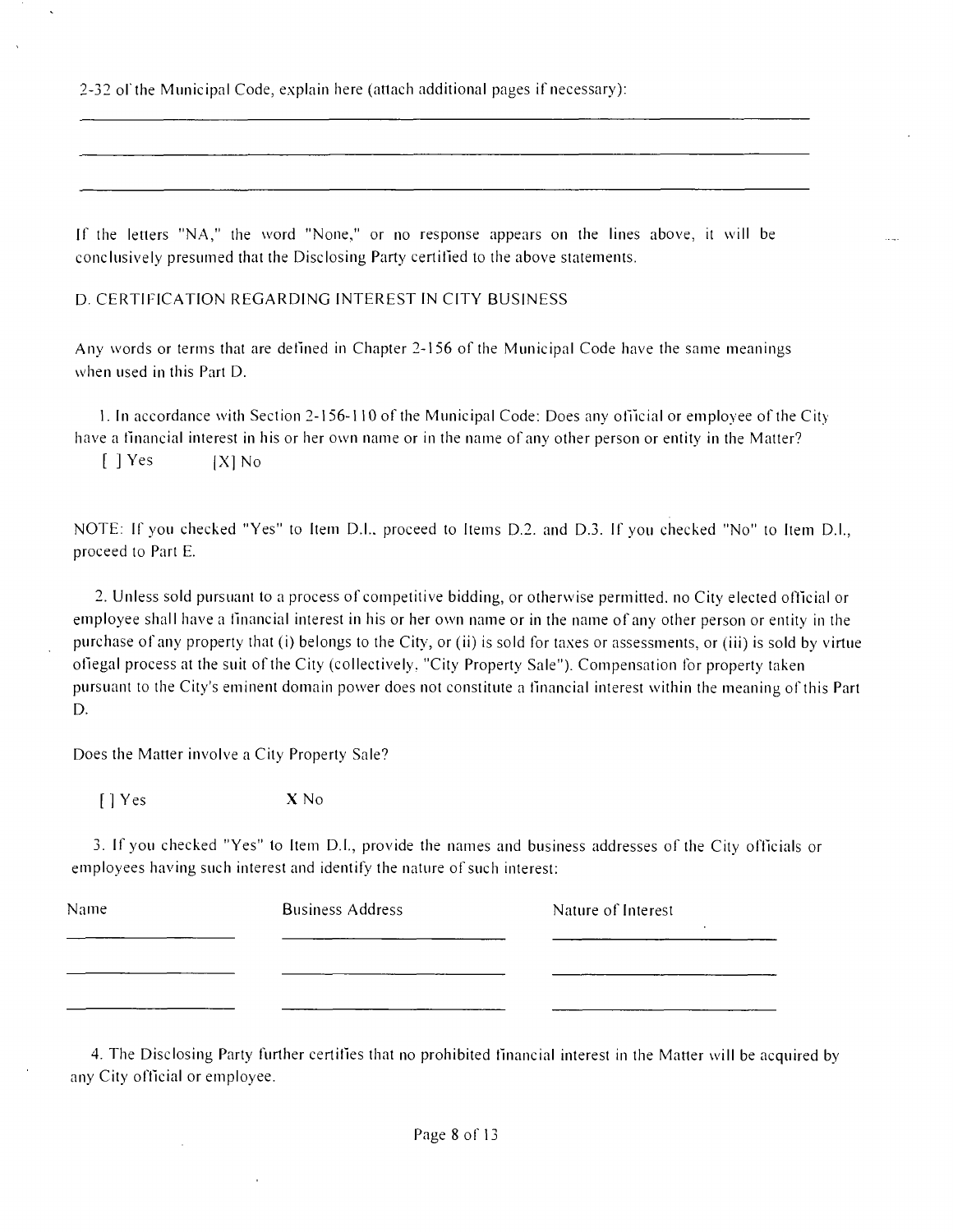## E. CERTIFICATION REGARDING SLAVERY ERA BUSINESS

The Disclosing Party has searched any and all records of the Disclosing Party and any and all predecessor entities for records of investments or profits from slavery, the. slave industry, or slaveholder insurance policies from the slavery era (including insurance policies issued to slaveholders that provided coverage for damage to or injury or death of their slaves) and has disclosed in this EDS any and all such records to the City. In addition, the Disclosing Party must disclose the names of any and all slaves or slaveholders described in those records. Failure lo comply with these disclosure requirements may make the Matter to which this EDS pertains voidable by the City.

Please check either 1. or 2. below. If the Disclosing Party checks 2., the Disclosing Party must disclose below or in an attachment to this EDS all requisite information as set forth in lhat paragraph 2.

 $X \perp$ . The Disclosing Party verifies that (a) the Disclosing Party has searched any and all records of the Disclosing Party and any and all predecessor entities for records of investments or profits irom slavery, the slave industry, or slaveholder insurance policies, and (b) the Disclosing Party has found no records of investments or profits from slavery, the slave industry, or slaveholder insurance policies and no records of names of any slaves or slaveholders.

2. The Disclosing Party verifies that, as a result of conducting the search in step 1 (a) above, the Disclosing Party has found records relating to investments or profits from slavery, the slave industry, or slaveholder insurance policies and/or the names of any slaves or slaveholders. The Disclosing Party verifies lhat the following constitutes full disclosure of all such records:

## **SECTION VI -- CERTIFICATIONS FOR FEDERALLY-FUNDED MATTERS**

NOTE: If the Matter is federally funded, complete this Section VI. If the Matter is not federally funded, proceed to Section VII.

#### A. CERTIFICATION REGARDING LOBBYING

1. List belosv the names ofall persons or entities registered under the federal Lobbying Disclosure Acl of 1995 who have made lobbying contacts on behalf of the Disclosing Party with respect to the Matter: (Begin list here, add sheets as necessary):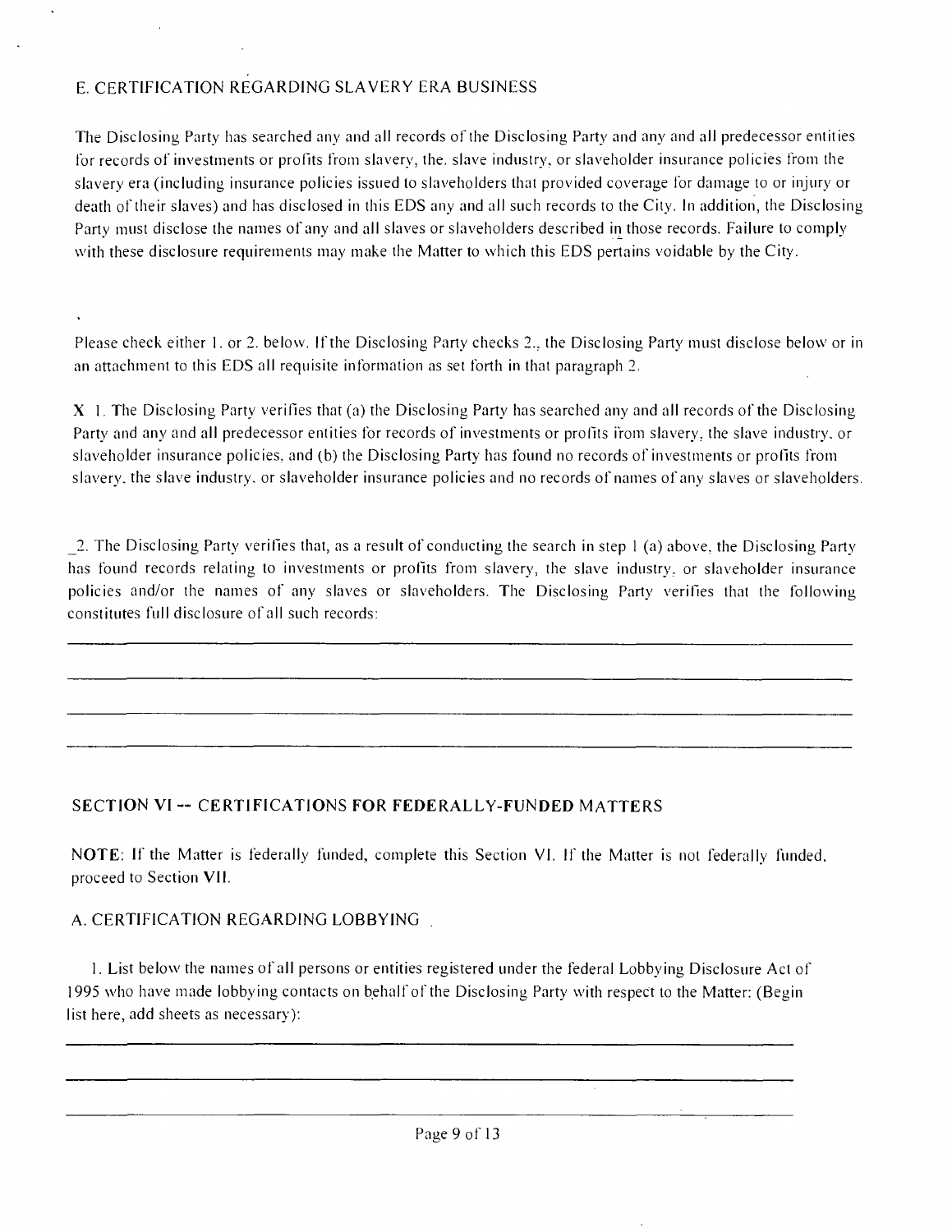(Ifno explanation appears or begins on the lines above, or if the letters "NA" or if the word "None" appear, it will be conclusively presumed thai the Disclosing Party means thai NO persons or entities registered under the Lobbying Disclosure Act of 1995 have made lobbying contacts on behalf of the Disclosing Party with respect to the Matter.)

2. The Disclosing Party has not spent and will not expend any federally appropriated funds to pay any person or entity listed in Paragraph A.I. above for his or her lobbying activities or to pay any person or entity to influence or attempt to infiuence an officer or employee of any agency, as defined

by applicable federal law, a member of Congress, an officer or employee of Congress, or an employee of a member of Congress, in connection with the award of any federally finded contract, making any federally funded grant or loan, entering into any cooperative agreement, or to extend, continue, renew, amend, or modify any federally funded contract, grant, loan, or cooperative agreemenl.

3. The Disclosing Party svill submit an updated certification at the end of each calendar quarter in which there occurs any event that materially affects the accuracy of the statements and information set forth in paragraphs A.I. and A.2. above.

If the Matter is federally funded and any funds other than federally appropriated funds have been or svill be paid to any person or entity for influencing or attempting to influence an officer or employee of any agency (as defined by applicable federal law), a member of Congress, an officer or employee of Congress, or an employee of a member of Congress in connection with the Matter, the Disclosing Party must complete and submit Standard Form-LLL. "Disclosure Form lo Report Lobbying," in accordance svith its instructions. The form may be obtained online from the federal Office of Management and Budget (OMB) web site at http://www.whitehouse.gov/omb/grants/sfillin.pdf linked on the page http://www.whitehouse.gov/omb/grants/grants\_forms.html.

4. The Disclosing Party certifies that either: (i) it is nol an organization described in section 501(c)(4) of the Internal Revenue Code of 1986; or (ii) it is an organization described in section  $50I(c)(4)$  of the Internal Revenue Code of 1986 but has not engaged and will not engage in "Lobbying Activities".

5. If the Disclosing Party is the Applicant, the Disclosing Party must obtain certifications equal in form and substance to paragraphs A.l. through A.4. above from all subcontractors before it awards any subcontract and the Disclosing Party must maintain all such subcontractors' certifications for the duration ofthe Matter and musl make such certifications promptly available to the City upon request.

#### B. CERTIFICATION REGARDING EQUAL EMPLOYMENT OPPORTUNITY

If the Matter is federally funded, federal regulations require the Applicant and all proposed subcontractors to submit the following information with their bids or in writing at the outset of negotiations.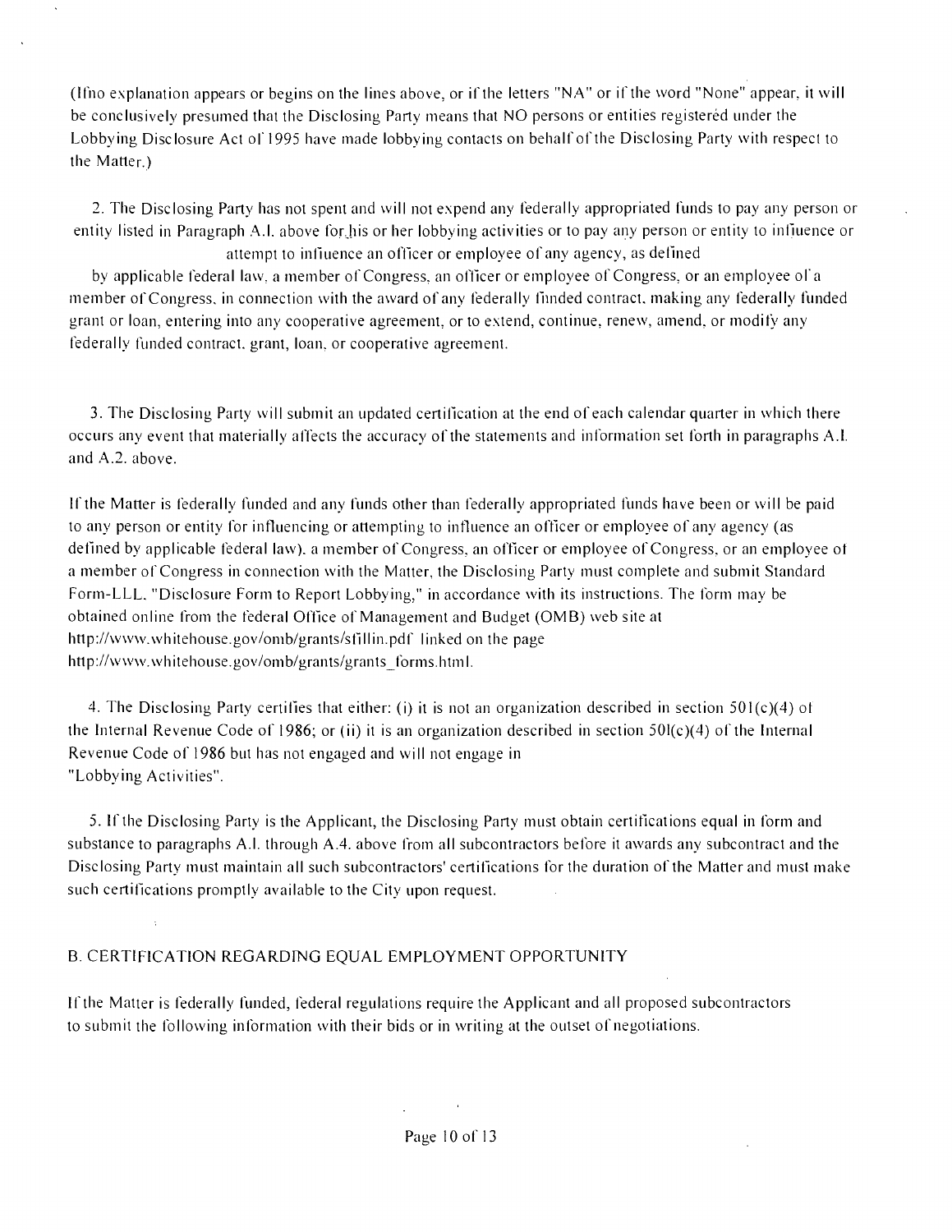Is the Disclosing Party the Applicani?

 $[ ]$  Yes  $[ ]$  No

If "Yes," answer the three questions below:

1. Have you developed and do you have on file affirmative action programs pursuant lo "applicable federal regulations? (See 41 CFR Part 60-2.)

 $[$  | Yes  $[$  | No

2. Have you filed with the Joint Reporting Committee, the Director of the Office of Federal Contract Compliance Programs, or the Equal Employment Opportunity Commission all reports due under the applicable filing requirements? f 1 Yes [ 1 No

3. Fiave you participated in any previous contracts or subcontracts subject to the equal opportunity clause?

[ ] Yes [ ] No

If you checked "No" to question 1. or 2. above, please provide an explanation:

**SECTION VII - ACKNOWLEDGMENTS, CONTRACT INCORPORATION, COMPLIANCE, PENAL TIES, DISCLOSURE** 

The Disclosing Party understands and agrees that:

A. By completing and filing this EDS, the Disclosing Party acknosvledges and agrees, on behalf of itself and the persons or entities named in this EDS, that the City may investigate the creditworthiness of some or all of the persons or entities named in this EDS.

B. The certifications, disclosures, and acknowledgments contained in this EDS will become part of any contract or other agreement between the Applicant and the City in connection svith the Matter, whether procurement. City assistance, or other City action, and are material inducements to the City's execution of any contract or taking other action with respect to the Matter. The Disclosing Party understands that it must comply with all statutes, ordinances, and regulations on which this EDS is based.

C. The City's Govemmental Ethics and Campaign Financing Ordinances, Chapters 2-156 and 2-164 ofthe Municipal Code, impose certain duties and obligations on persons or entities seeking City contracts, work, business, or transactions. The full text of these ordinances and a training program is available on line at www.citvofchicago.org/Ethics. and may also be obtained from the City's Board of Ethics, 740 N. Sedgwick St., Suite 500, Chicago, IL 60610, (312) 744-9660. The Disclosing Party musl comply fully with the applicable ordinances.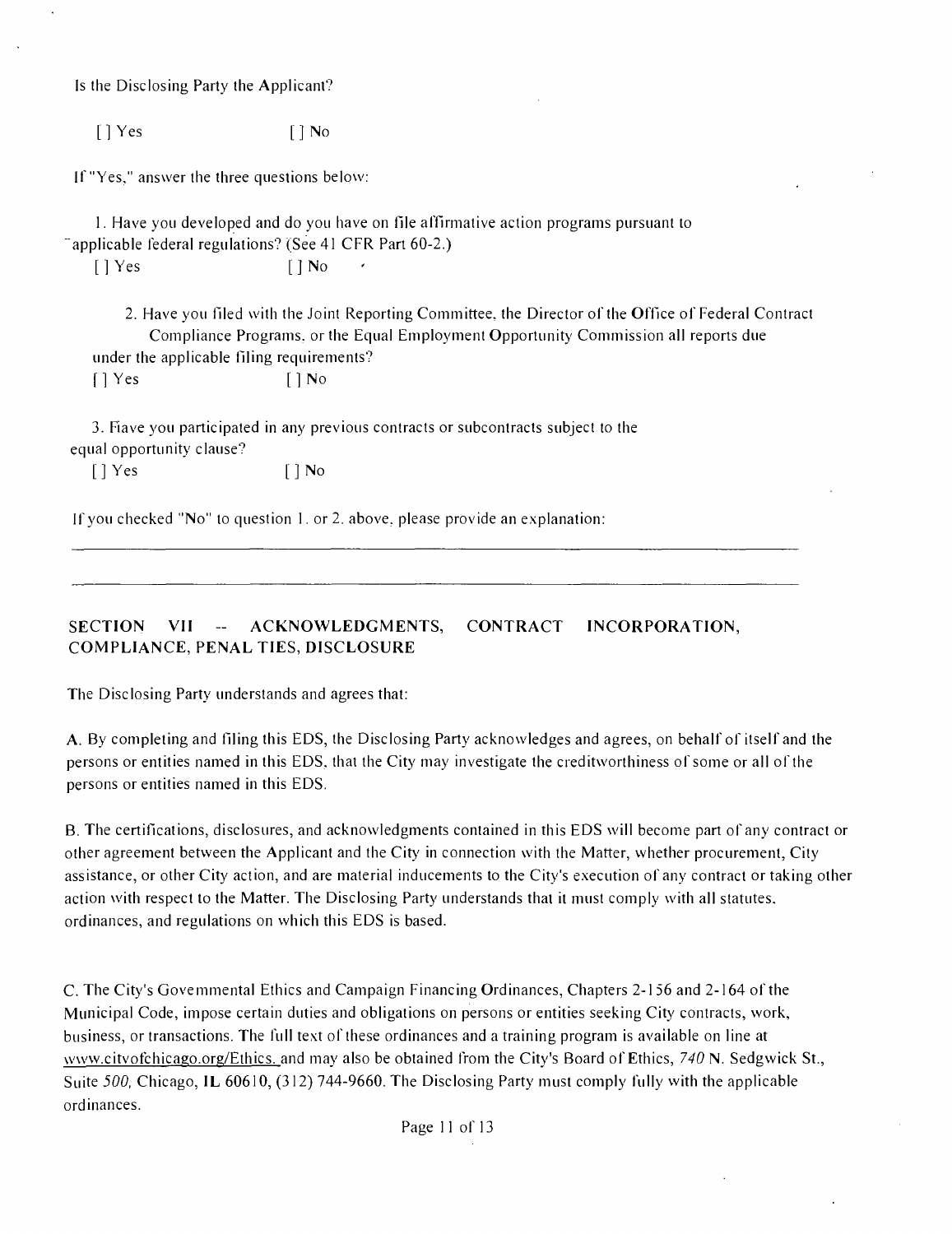D. If the City determines that any information provided in this EDS is false, incomplete or inaccurate, any contract or other agreement in connection with which it is submitted may be rescinded or be void or voidable, and the City may pursue any remedies under the contract or agreement (if not rescinded, void or voidable), at law, or in equity, including terminating the Disclosing Party's participation in the Matter and/or declining to allow the Disclosing Party to participate in other transactions with the City. Remedies at law for a false statement of material fact may include incarceration and an award to the City of treble damages.

E. ll is the City's policy to make this document available lo the public on its Internet site and/or upon request. Some or all of the information provided on this EDS and any attachments to this EDS may be made available to the public on the Internet, in response to a Freedom of Information Act request, or olhersvise. By completing and signing this EDS, the Disclosing Party waives and releases any possible rights or claims which it may have against the City in connection svilh the public release of information coniained in this EDS and also authorizes the City to verify the accuracy of any information submitted in this EDS.

F. The information provided in this EDS must be kept current. In the event of changes, the Disclosing Party must supplement this EDS up to the time the City takes action on the Matter. If the Matter is a contract being handled by the City's Department of Procurement Services, the Disclosing Party must update this EDS as the contract requires.

The Disclosing Party represents and warrants that:

G. The Disclosing Party has not withheld or reserved any disclosures as to economic interests in the Disclosing Party, or as to the Matter, or any information, data or plan as to the intended use or purpose for which the Applicant seeks City Councilor other City agency action.

For purposes of the certifications in FLI. and H.2. below, the term "affiliate" means any person or entity that, directly or indirectly: controls the Disclosing Party, is controlled by the Disclosing Party, or is, with the Disclosing Party, under common control of another person or entity. Indicia of control include, without limitation: interlocking management or ownership; identity of interests among family members; shared facilities and equipment; common use of employees; or organization of a business entity following the ineligibility of a business entity to do business svith the federal government or a state or local government, including the City, using substantially the same management, ownership, or principals as the ineligible entity.

H.I. The Disclosing Party is not delinquent in the payment of any tax administered by the Illinois Department of Revenue, nor are the Disclosing Party or its affiliates delinquent in paying any fine, fee, tax or other charge owed to the City. This includes, but is not limited to, all water charges, sewer charges, license fees, parking tickets, property taxes or sales taxes.

H.2 If the Disclosing Party is the Applicant, the Disclosing Party and its affiliates svill not use, nor permil their subcontractors to use, any facility on the U.S. EPA's List of Violating Facilities in connection with the Matter for the duration of time that such facility remains, on the list.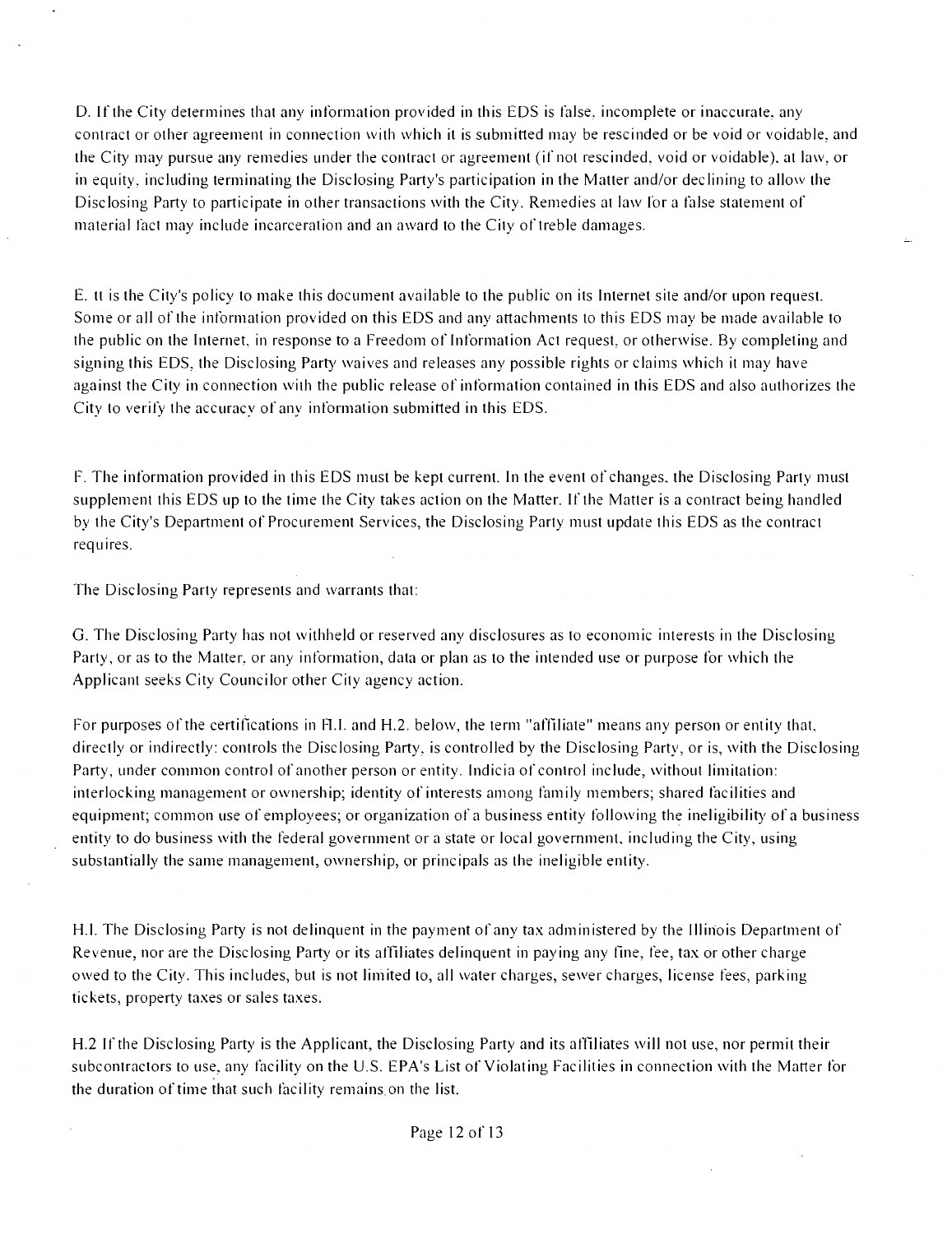H.3 If the Disclosing Party is the Applicant, the Disclosing Party svill obtain ftom any contractors/subcontractors hired or to be hired in connection with the Matter certifications equal in form and substance to those in H.1. and H.2. above and will not, without the prior written consent of the City, use any such contractor/subcontractor that does not provide such certifications or that the Disclosing Party has reason lo believe has nol provided or cannot provide irulhful certifications.

NOTE: If the Disclosing Party cannot certify as to any of the items in H.1., H.2. or H.3. above, an explanatory statement must be attached to this EDS.

#### **CERTIFICATION**

Under penalty of perjury, the person signing below: (1) warrants that he/she is authorized to execute this EDS on behalf of the Disclosing Party, and (2) warrants thai all certifications and statements contained in this EDS are true, accurate and complete as of the date furnished to the City.

**BHB Real Estate LLC**  (Print or type name of Disclosing Party) Bv: (sign here)  $\mathbf{M}$ (Print or type name of person signing)

**Date: December 2, 2010** 

Signed and sworn to before me on 12/02/2010 at Cook County, Illinois

OFFICIAL SEAL Notary Public STATE **JOHN A FRITCHEY** OF ILLINOIS MY COMMISSION EXPIRES:09/21/13

 $\mathfrak{C}$ ommission expires: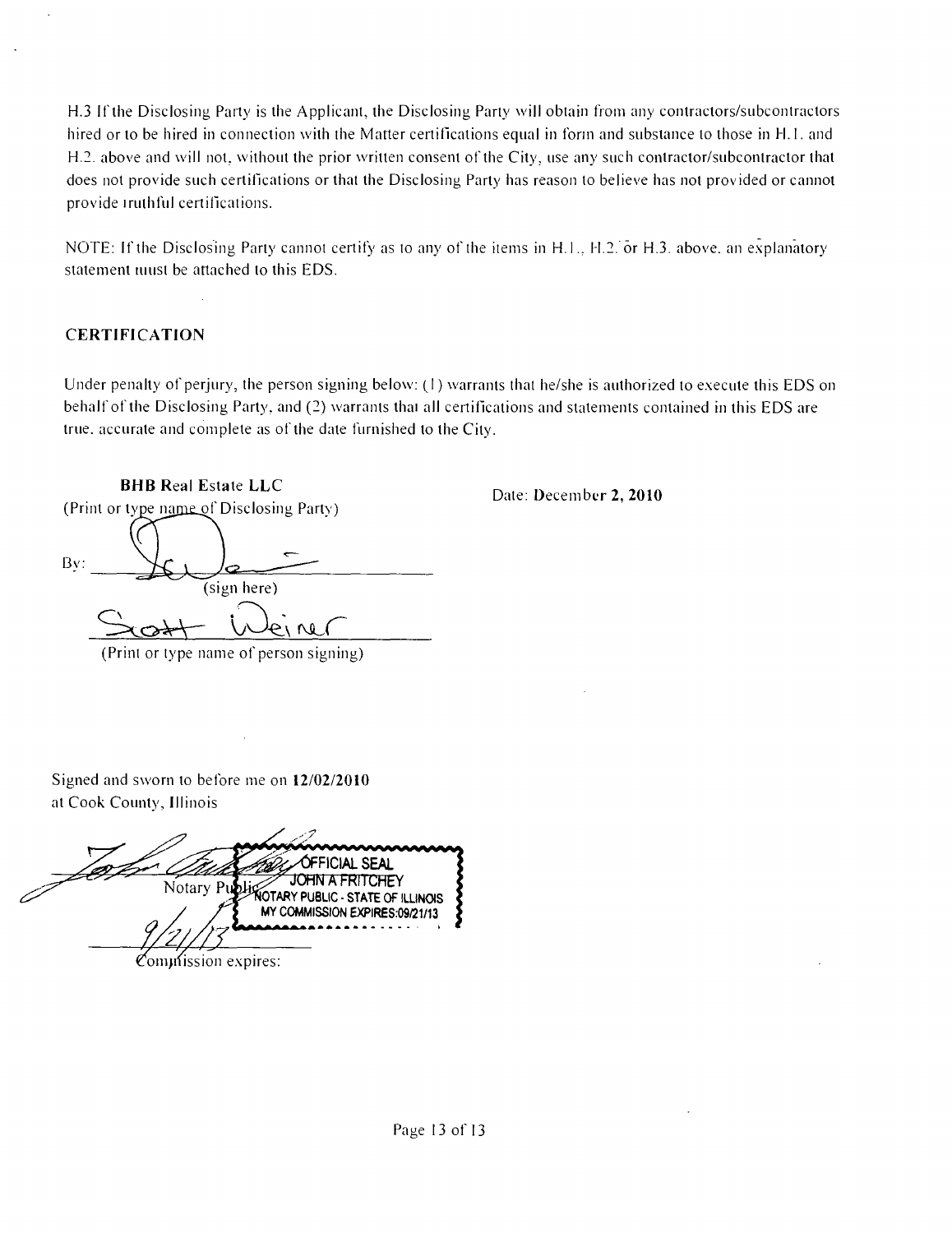## EXHIBIT "A"

## BHB REAL ESTATE LLC OPERATING AGREEMEN'l

| Name and Address of<br>Each Member                                                                                 | Capital | Contribution | Number of<br>Membership Interests |
|--------------------------------------------------------------------------------------------------------------------|---------|--------------|-----------------------------------|
| Gregory R. Mohr<br>2047 West Division Street<br>Chicago, Illinois 60622                                            | \$      | $-0-$        | 14.25%                            |
| Scott A. Weiner<br>2047 West Division Street<br>Chicago, Illinois 60622                                            | \$      | $-0-$        | 14.25%                            |
| <b>LTHS Revocable Trust</b><br>c/o TCS Group, LLC<br>1 North Wacker Drive<br>Suite 4775<br>Chicago, Illinois 60606 | \$      | $-0-$        | 12.50%                            |
| Justin Decker<br>208 West Washington Street<br>Apt 1001<br>Chicago, Illinois 60606                                 | \$      | $-0-$        | 0.50%                             |
| Scott Berger<br>1906 Greenview<br>Northbrook, Illinois 60062                                                       | \$      | $-0-$        | 1.0%                              |
| Alex James<br>1690 Tall Grass Lane<br>Lake Forest, Illinois 60045                                                  | \$      | $-0-$        | 1.0%                              |
| Ken Jones<br>910 West Madison Street<br>Apt 904E<br>Chicago, Illinois 60607                                        | \$      | $-0-$        | 4.0%                              |
| Curtis Granderson<br>20485 Tyler Drive<br>Lynwood, Illinois 60411                                                  | \$      | $-0-$        | 1.0%                              |

 $\label{eq:2} \frac{1}{\sqrt{2}}\sum_{i=1}^n\frac{1}{\sqrt{2}}\sum_{i=1}^n\frac{1}{\sqrt{2}}\sum_{i=1}^n\frac{1}{\sqrt{2}}\sum_{i=1}^n\frac{1}{\sqrt{2}}\sum_{i=1}^n\frac{1}{\sqrt{2}}\sum_{i=1}^n\frac{1}{\sqrt{2}}\sum_{i=1}^n\frac{1}{\sqrt{2}}\sum_{i=1}^n\frac{1}{\sqrt{2}}\sum_{i=1}^n\frac{1}{\sqrt{2}}\sum_{i=1}^n\frac{1}{\sqrt{2}}\sum_{i=1}^n\frac{1$ 

 $\bar{\mathbf{v}}$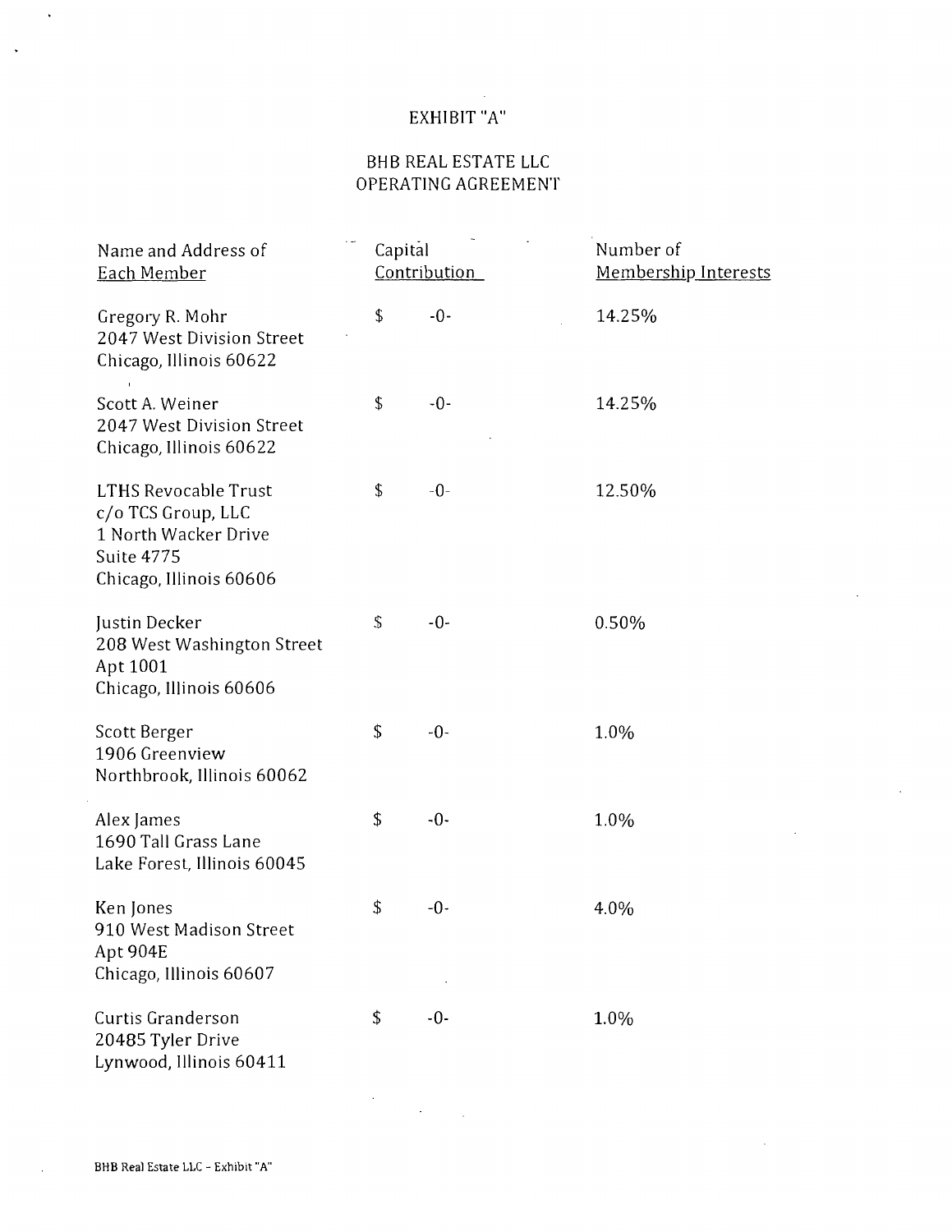| Name and Address of<br><b>Each Member</b>                                                        | Capital | Contribution | Number of<br><b>Membership Interests</b> |
|--------------------------------------------------------------------------------------------------|---------|--------------|------------------------------------------|
| Curt Conklin<br>1942 North Wolcott<br>Chicago, Illinois 60622                                    | \$      | $-0-$        | 1.0%                                     |
| Ronald D. Porte and<br>Adam R. Porte, as T.I.C.<br>128 Laurel Avenue<br>Wilmette, Illinois 60091 | \$      | $-0-$        | 1.0%                                     |
| Matthew & Beth Glaysher<br>1926 North Winchester Avenue<br>Chicago, Illinois 60622               | \$      | $-0-$        | 0.50%                                    |
| <b>Grant Lustig</b><br>2818 Woodmere Drive<br>Northbrook, Illinois 60062                         | \$      | $-0-$        | 7.0%                                     |
| Stelios Valavanis<br>1823 Grant<br>Evanston, Illinois 60201                                      | \$      | $-0-$        | 0.50%                                    |
| Mike Palm<br>1940 North Wolcott<br>Chicago, Illinois 60622                                       | \$      | $-0-$        | 1.0%                                     |
| <b>Todd Ricketts</b><br>510 Laurel Avenue<br>Wilmette, Illinois 60091                            | \$      | $-0-$        | 1.0%                                     |
| <b>Greg Moss</b><br>1948 Sunnyside<br>Highland Park, Illinois 60035                              | \$      | $-0-$        | 0.50%                                    |
| <b>Nick Parras</b><br>727 East Meadow Lane<br>Palatine, Illinois 60074                           | \$      | $-0-$        | 1.0%                                     |
| Kevin Cassman<br>1624 North Wood Street<br>Unit 4<br>Chicago, Illinois 60622                     | \$      | $-0-$        | 1.0%                                     |

 $\sim 10^{-1}$ 

 $\hat{\mathcal{A}}$ 

 $\hat{\boldsymbol{\beta}}$ 

 $\sim$ 

 $\mathcal{A}^{\mathcal{A}}$ 

 $\mathcal{L}^{\text{max}}_{\text{max}}$  , where  $\mathcal{L}^{\text{max}}_{\text{max}}$ 

 $\sim 10^7$ 

 $\sim 1$ 

 $\sim$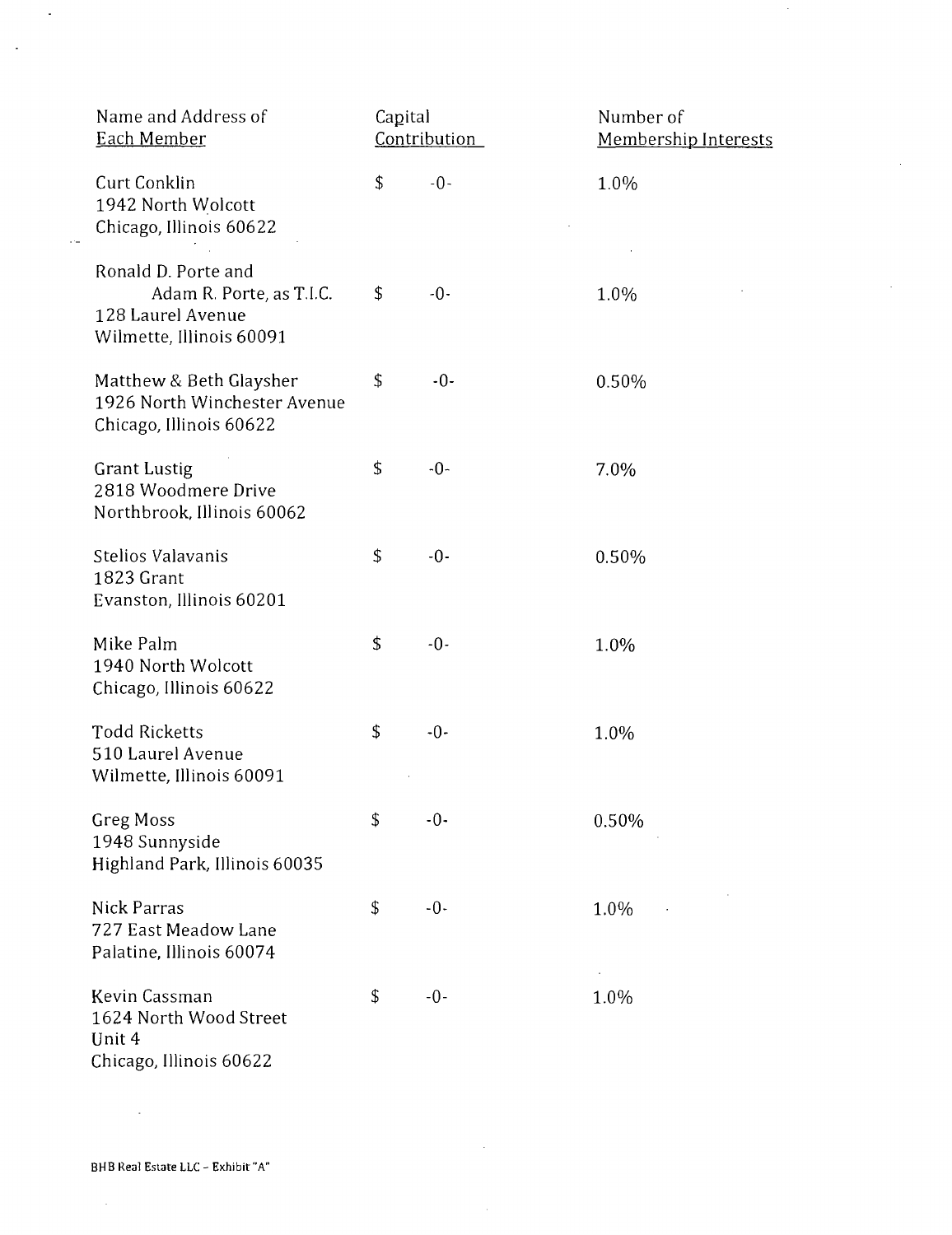| Name and Address of<br><u>Each Member</u>                                           | Capital<br><b>Contribution</b> |       | Number of<br><b>Membership Interests</b> |
|-------------------------------------------------------------------------------------|--------------------------------|-------|------------------------------------------|
| Linda Wilson<br>1314 Sunrise Lane<br>Port Byron, Illinois 61275                     | \$                             | $-0-$ | 0.50%                                    |
| Robert Wilson<br>1314 Sunrise Lane<br>Port Byron, Illinois 61275                    | \$                             | $-0-$ | 0.50%                                    |
| Vinny Garcia<br>1856 West Iowa Street<br>Chicago, Illinois 60622                    | \$                             | $-0-$ | 8.0%                                     |
| Michelle Garcia<br>1856 West Iowa Street<br>Chicago, Illinois 60622                 | \$                             | $-0-$ | 8.0%                                     |
| <b>Todd Brook</b><br>1530 South State Street<br>Unit 15F<br>Chicago, Illinois 60605 | \$                             | $-0-$ | 20.0%                                    |

à,

 $\bar{z}$ 

l.

Ì,

 $\sim$ 

 $\ddot{\phantom{a}}$ 

 $\bar{z}$ 

 $\overline{\phantom{a}}$ 

 $\ddot{\phantom{a}}$ 

 $\hat{\boldsymbol{\epsilon}}$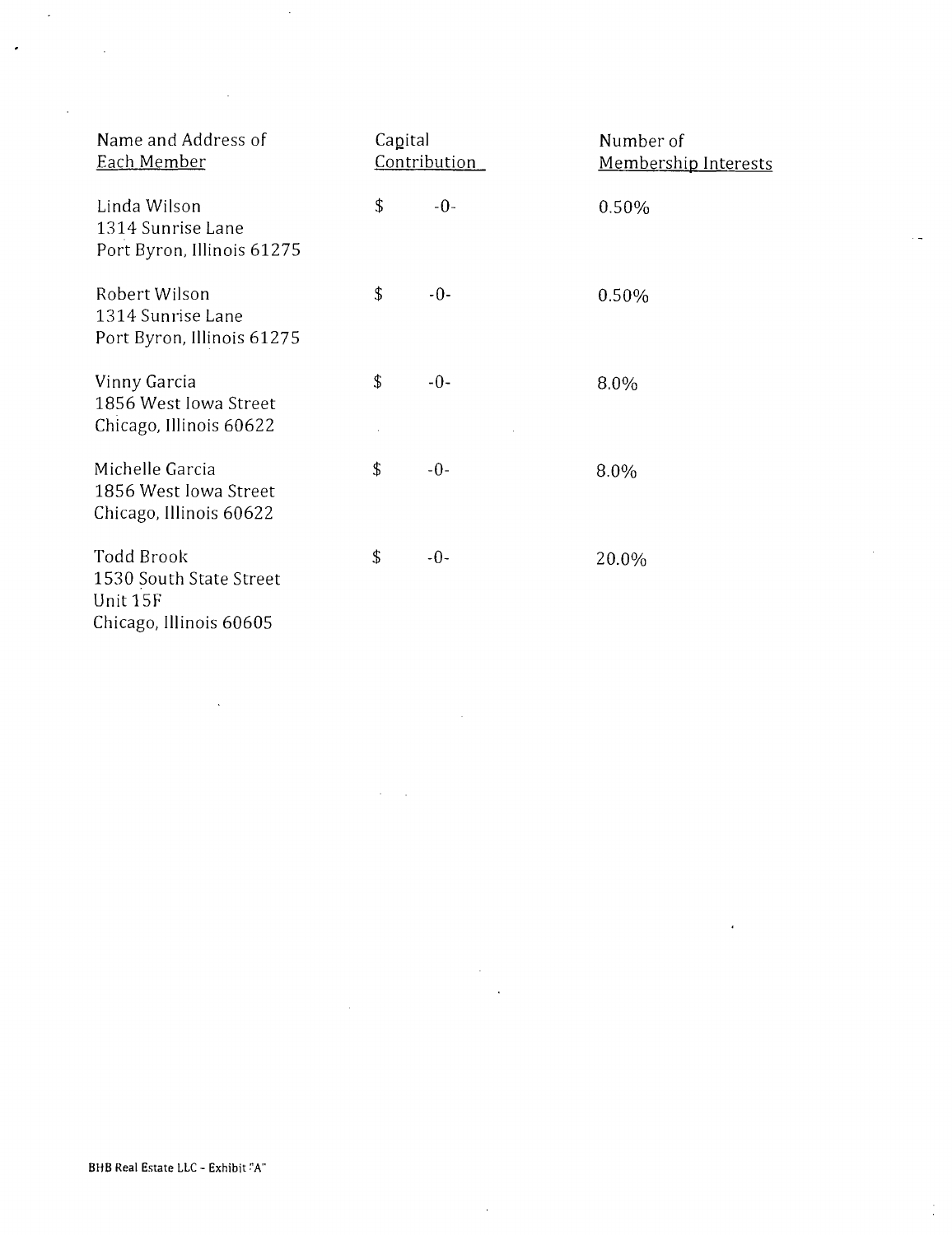## **CITY OF CHICAGO ECONOMIC DISCLOSURE STATEMENT AND AFFIDAVIT**

#### **SECTION I -- GENERAL INFORMATION**

## A. Legal name of Disclosing Party submitting this EDS. Include d/b/a/ if applicable: **Chicago Division Street Restaurants LLC**

Check ONE of the following three boxes:

Indicate whether Disclosing Party submitting this EDS is:

1. [ J the Applicant

OR

- 2.  $\lceil \cdot \rceil$  a legal enlity holding a direct or indirect interest in the Applicant. State the legal name of the Applicant in which Disclosing Party holds an interest: OR
- 3.  $[X]$  a specified legal entity with a right of conlrol (see Section ILB. 1.b.) Slate the legal name of the entity in which Disclosing Parly holds a right of control:
- B. Business address of Disclosing Party: 2047 West Chicago Avenue, Chicago, Illinois 60622
- C. Telephone: 773-494-5695 **Email: law@fritchey.com Email: law@fritchey.com**

**D. Name of contacl person: John Fritchey** 

- E. Federal Employer Identification No. (if you have one):
- F. Brief description of contract, transaction or olher undertaking (referred to below as the "Matter") to which this EDS pertains. (Include project number and location of property, if applicable):

**Rezoning for 1916 West Chicago Avenue** 

**G. Which City agency or department is requesting this EDS? Depariment of Zoning** 

If the Matter is a contract being handled by the City's Department of Procurement Services, please complete the following:

Specification # and Contract #

Page 1 of 13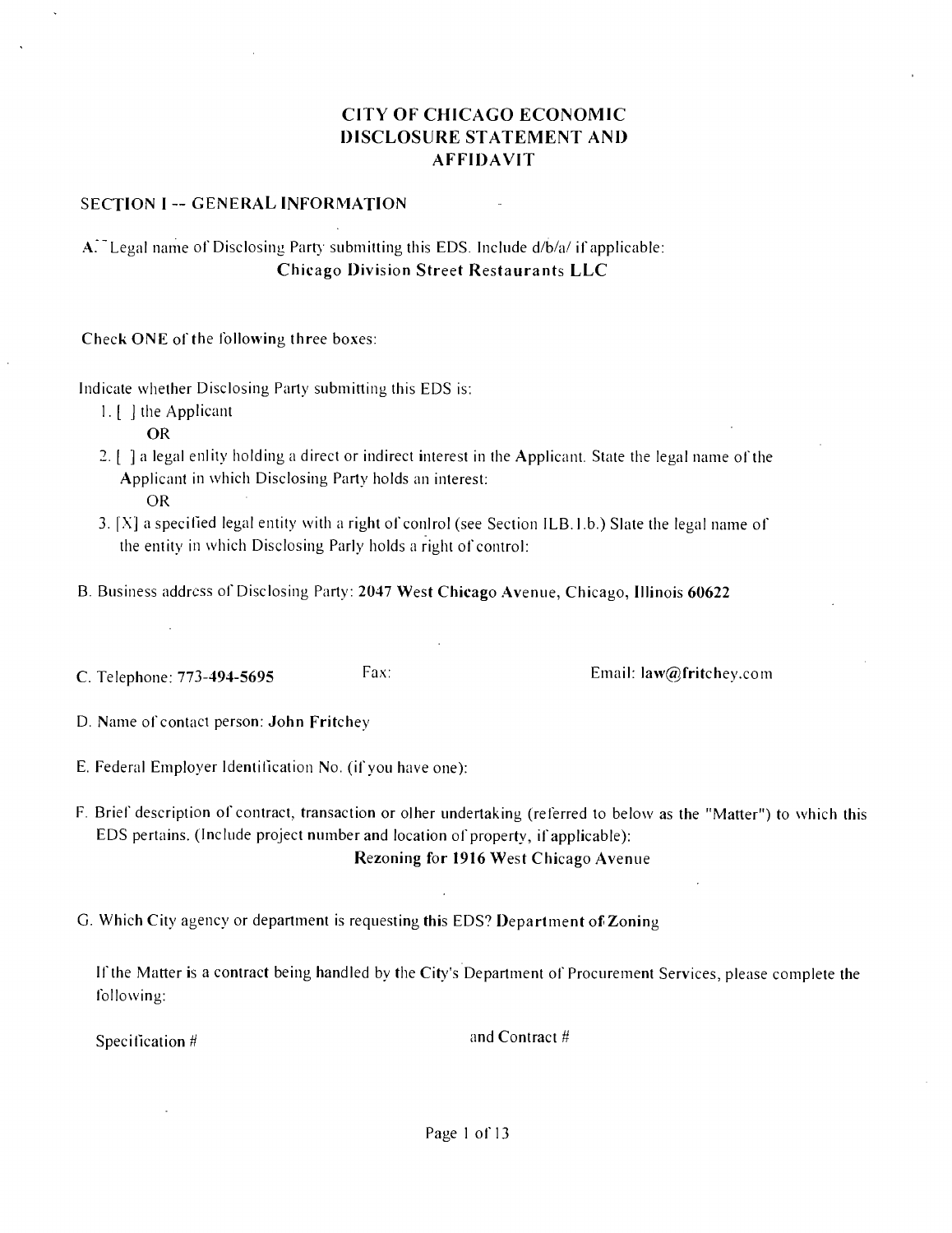#### **SECTION II - DISCLOSURE OF OWNERSHIP INTERESTS**

#### A. N.ATURE OF DISCLOSING PARTY

| 1. Indicate the nature of the Disclosing Party: |                                                           |        |
|-------------------------------------------------|-----------------------------------------------------------|--------|
| [ ] Person                                      | $[X]$ Limited liability company*                          |        |
| [ ] Publicly registered business corporation    | [1] Limited liability partnership*                        |        |
| [ ] Privately held business corporation         | Joint venture*                                            |        |
| [ ] Sole proprietorship                         | [] Not-for-profit corporation                             |        |
| [ ] General partnership*                        | (Is the not-for-profit corporation also a 501 (c $(3)$ )? |        |
| [ ] Limited partnership*                        | $\lceil$   Yes                                            | $\log$ |
| $\lceil \cdot \rceil$ Trust                     | [ ] Other (please specify)                                |        |

\* Note B. 1 .b belosv.

2. For legal entities, the state (or foreign country) of incorporation or organization, if applicable: Illinois

3. For legal entities not organized in the Stale of Illinois: Has the organization registered to do business in the State of Illinois as a foreign entity?

 $[$  | Yes  $[$  | No  $[$  X| N/A

 $\mathcal{A}$ 

B. IF THE DISCLOSING PARTY IS A LEGAL ENTITY:

l.a. List below the full names and lities of all executive officers and all directors of the entity. For not-for-profit corporations, also list below all members, if any, which are legal entities. If there are no such members, wrile "no members." For trusts, estates or other similar entities, lisl below the legal titleholder( s).

Name Title

l.b. If you checked "General partnership," "Limited partnership," "Limited liability company," "Limited liability partnership" or "Joint venture" in response to Item A.I. above (Nature of Disclosing Party), lisl below the name and title of each general partner, managing member, manager or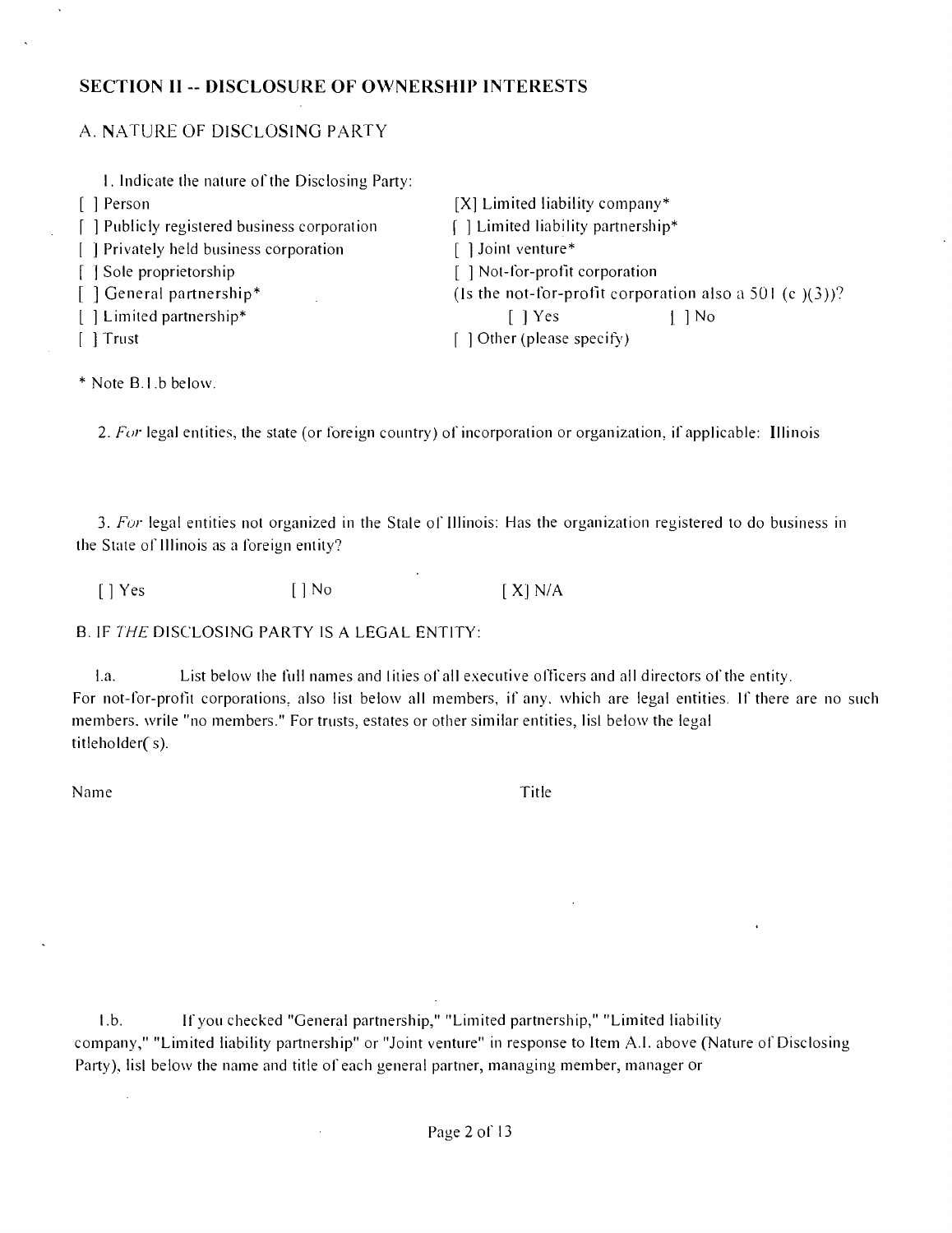any other person or entity that controls the day-to-day management of the Disclosing Party. NOTE: Each legal entiry listed below must submit an EDS on its own behalf

| Name            | Title                  |
|-----------------|------------------------|
| Gregory R. Mohr | Manager                |
| Scott Weiner    | Manager<br>$\sim 1000$ |
| Todd Brook      | Manager                |

2. Please provide the following information concerning each person or entity having a direct or indirect beneficial interest (including ownership) in excess of 7.5% of the Disclosing Party. Examples of such an interest include shares in a corporation, partnership interest in a partnership or joint venture, interest of a member or manager in a limited liability company, or interest of a beneficiary of a trust, estate or other similar entity. If none, state "None." NOTE: Pursuant to Section 2-154-030 of the Municipal Code of Chicago ("Municipal Code"), the City may require any such additional information from any applicant which is reasonably intended to achieve full disclosure.

Name Business Address Percentage Interest in the Disclosing Party

**See Exhibit A, attached hereto** 

#### **SECTION III - BUSINESS RELATIONSHIPS WITH CITV ELECTED OFFICIALS**

Has the Disclosing Party had a "business relationship," as defined in Chapter 2-156 of the Municipal Code, with any City elected official in the 12 months before the date this EDS is signed?

[]Yes X No

II' yes, please identify below the name(s) of such City elected official(s) and describe such relationship(s):

#### **SECTION IV ~ DISCLOSURE OF SUBCONTRACTORS AND OTHER RETAINED PARTIES**

The Disclosing Parfy must disclose the name and business address of each subcontractor, attomey, lobbyist, accountant, consultant and any other person or entify whom the Disclosing Parfy has retained or expects lo retain in connection svith the Matter, as well as the nature of the relationship, and the total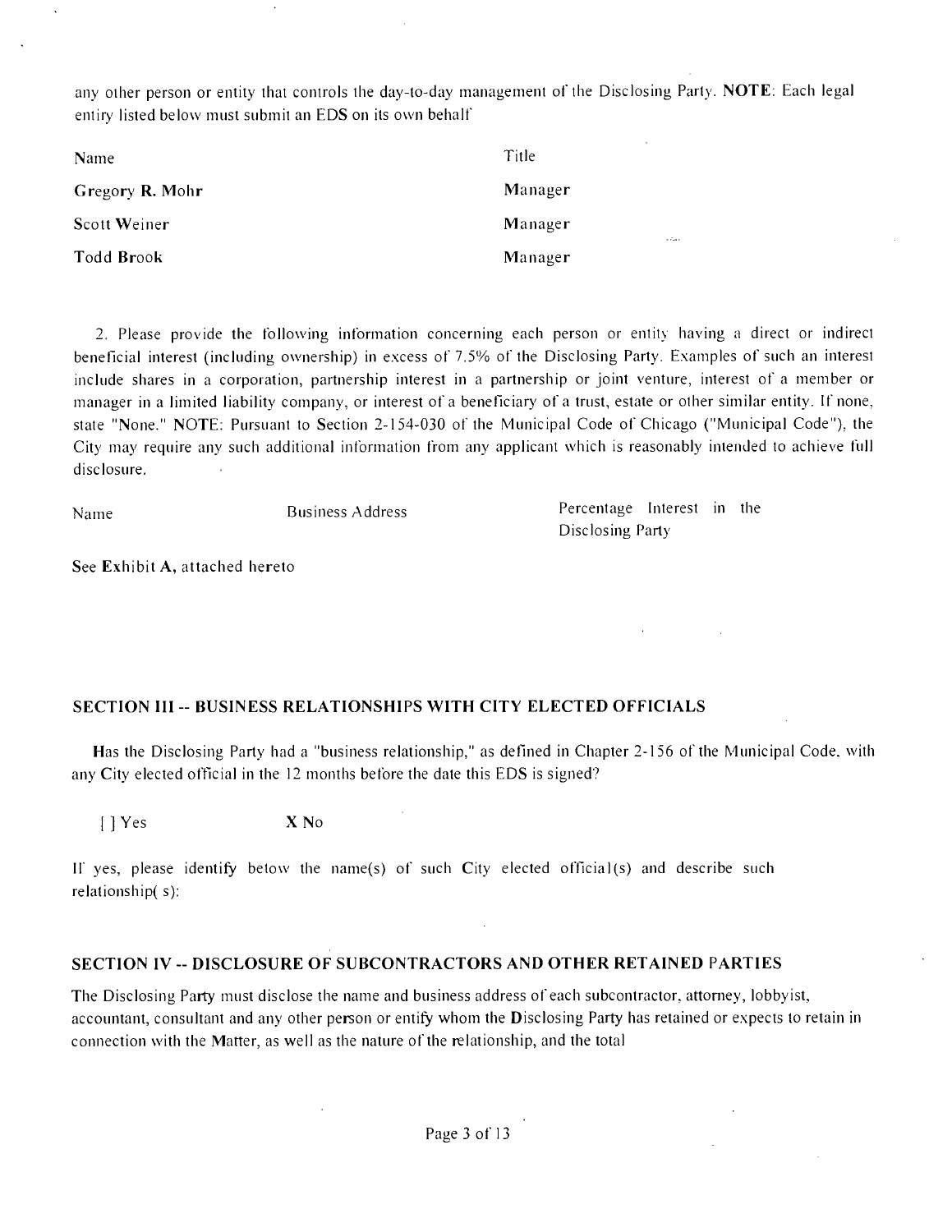amount of the fees paid or estimated to be paid. The Disclosing Party is not required to disclose employees who are paid solely through the Disclosing Party's regular payroll.

"Lobbyist" means any person or entity who undertakes to influence any legislative or administrative action on behalf of any person or entity other than: (1) a not-for-profit entity, on an unpaid basis, or (2) himself "Lobbyist" also means any person or entity any part of whose duties as an employee of another includes undertaking to inlluence any legislative or adminislrative action.

If the Disclosing Party is uncertain whether a disclosure is required under this Section, the Disclosing Party must either ask the City whether disclosure is required or make the disclosure.

| Name<br>(indicate whether)<br>retained or anticipated<br>to be retained) | <b>Business Address</b> | <b>Relationship to Disclosing Party</b><br>(subcontractor, attorney, lobbyist,<br>$etc.$ ) | <b>Fees</b><br>(indicate whether)<br>paid or estimated) |
|--------------------------------------------------------------------------|-------------------------|--------------------------------------------------------------------------------------------|---------------------------------------------------------|
| The Law Office of                                                        | 2539 N. Southport       | Attorney                                                                                   | \$6,000                                                 |

(Add sheets if necessary)

[ ] Check here if the Disclosing party has not retained, nor expects to retain, any such persons or entities.

## **SECTION V -- CERTIFICATIONS**

**John A. Fritchey Chicago, IL 60614** 

#### A. COURT-ORDERED CHILD SUPPORT COMPLIANCE

Under Municipal Code Section 2-92-415, substantial owners of business entities that contract with the City must remain in compliance with their child support obligations throughout the term of the contract.

Has any person who directly or indirectly owns 10% or more of the Disclosing Party been declared in arrearage on any child support obligations by any Illinois court of competent jurisdiction?

[ ] Yes X No I] No person owns 10% or more of the Disclosing Party.

If "Yes," has the person entered into a court-approved agreement for payment of all support owed and is the person in compliance with that agreement?

[ ] Yes [ ] No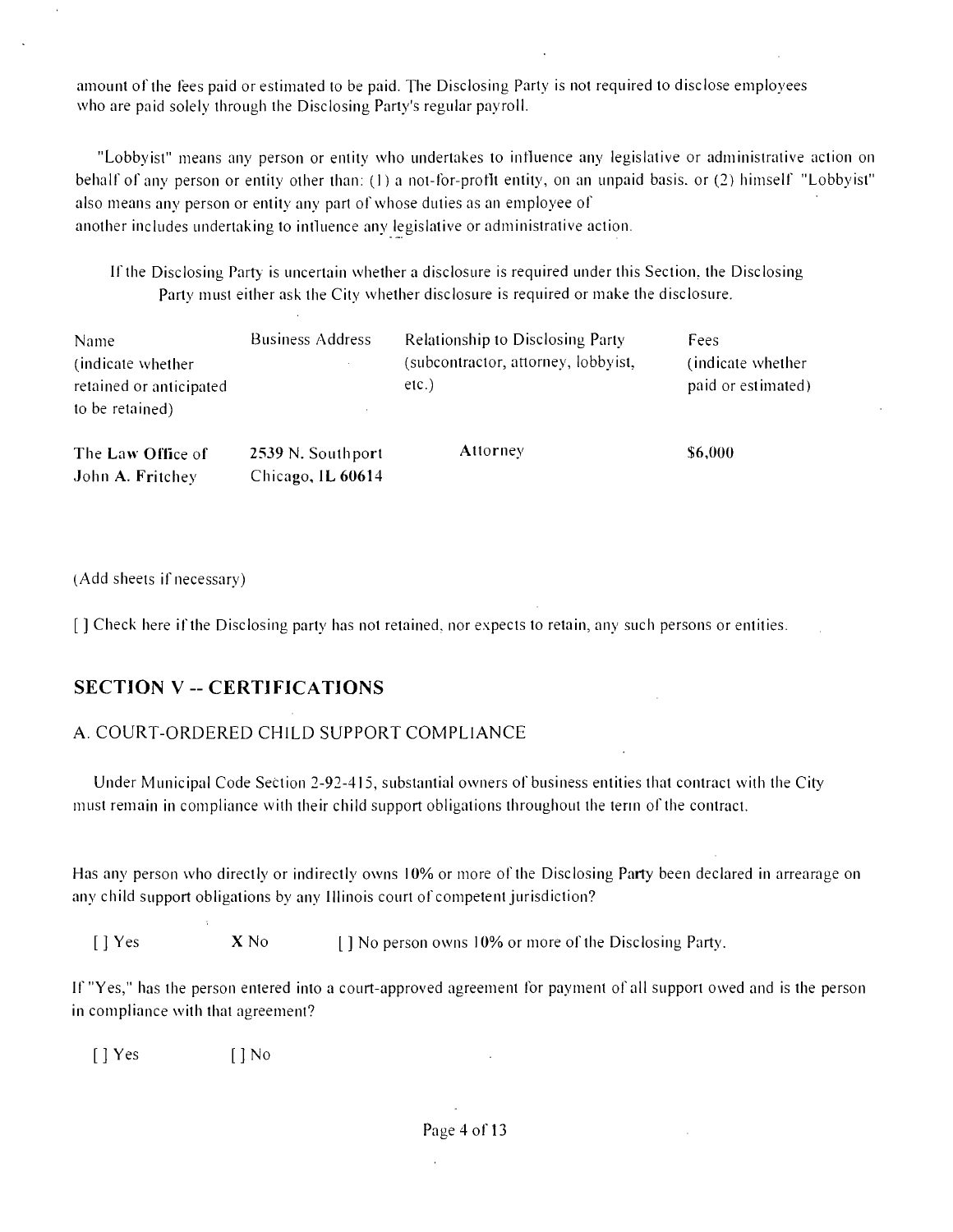## B. FURTHER CERTIFICATIONS

1. The Disclosing Parfy and, if the Disclosing Party is a legal entity, all of those persons or entities identified in Section II.B.1. of this EDS:

- a. are not presently debarred, suspended, proposed for debarment, declared ineligible or voluntarily excluded from any transactions by any federal, state or local unit of government:
- b. have not, within a five-year period preceding the date of this EDS, been convicted of a crintinal offense, adjudged guilty, or had a civil judgment rendered against them in connection with: obtaining, attempting to obtain, or performing a public (federal, slate or local) transaction or contract under a public transaction; a violation of federal or state antitrust statutes; fraud: embezzlement; theft; forgery; bribery; falsification or destruction of records; making false statements; or receiving stolen property;
- $c$  are not presently indicted for or otherwise criminally or civilly charged by a governmental entity (federal, state or local) with commission of any of the offenses enumerated in clause B.t.b. of this Section V;
- d. have not, within a five-year period preceding the date of this EDS, had one or more public transactions (federal, state or local) terminated for cause or default; and
- $e<sub>z</sub>$  have not, within a five-year period preceding the date of this EDS, been convicted, adjudged guilty, or found liable in a civil proceeding, or in any criminal or civil action, including actions concerning environmental violations, instituted by the City or by the federal government, any state, or any other unit of local government.
- 2. The certifications in subparts 2, 3 and 4 concern:
	- the Disclosing Party;
	- any "Applicable Party" (meaning any party participating in the performance of the Matter, including but not limited to any persons or legal entities disclosed under Section IV, "Disclosure of Subcontractors and Other Retained Parties");
	- any "Affiliated Entity" (meaning a person or entity that, directly or indirectly: controls the Disclosing Party, is controlled by the Disclosing Party, or is, with the Disclosing Party, under common control of another person or entity. Indicia of control include, without limitation: interlocking management or osvnership; identify of interests among family members, shared facilities and equipment; common use of employees; or organization of a business entity following the ineligibility of a business entity to do business with federal or state or local government, including the City, using substantially the same management, ownership, or principals as the ineligible entity); with respect to Applicable Parties, the term Affiliated Entify means a person or entify that directly or indirectly controls the Applicable Party, is controlled by it, or, with the Applicable Party, is under common control of another person or entity;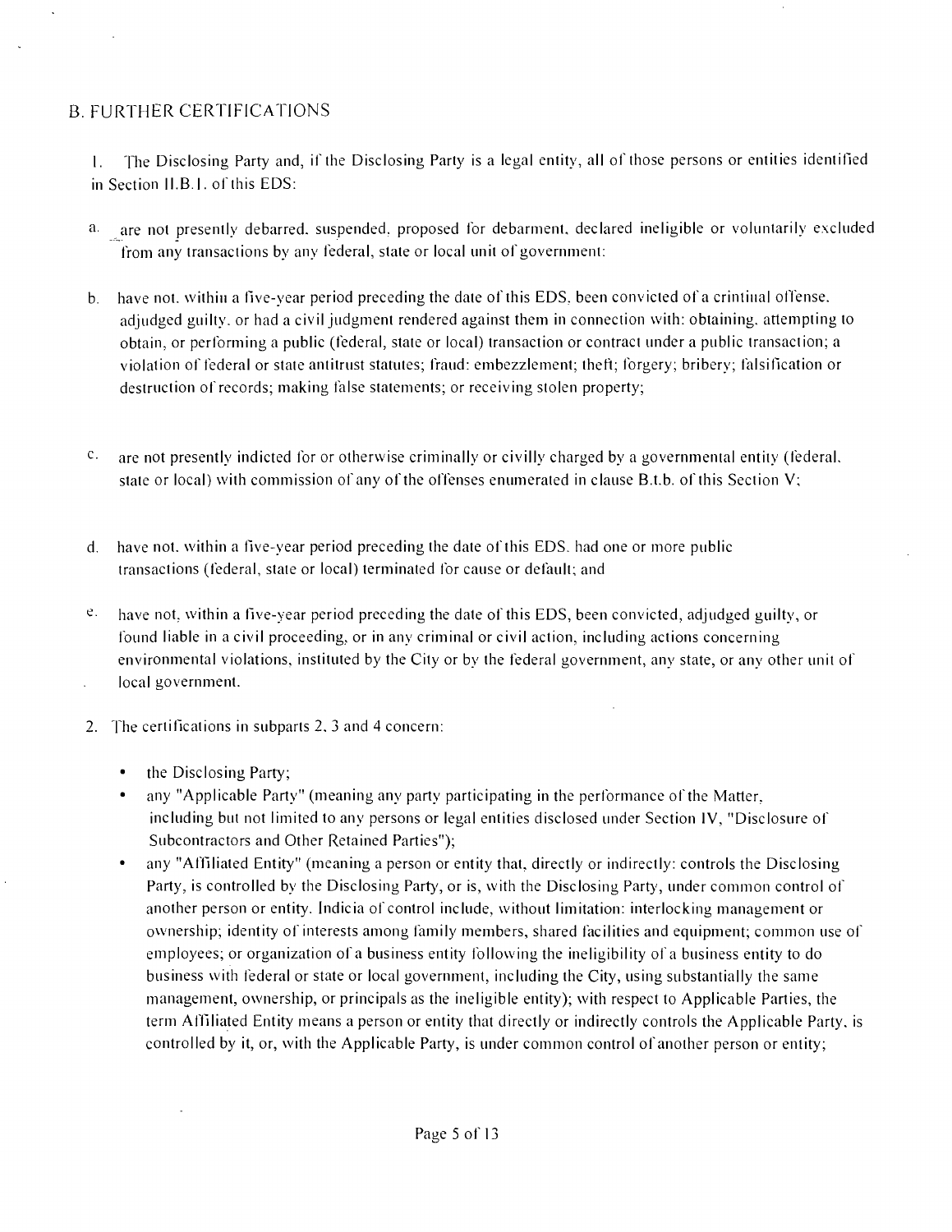any responsible official of the Disclosing Party, any Applicable Party or any Affiliated Entity or any other official, agent or employee of the Disclosing Party, any Applicable Party or any Affiliated Entity, acting pursuant to the direction or authorization of a responsible official of the Disclosing Party, any Applicable Party or any Affiliated Entity (collectively "Agents").

Neither the Disclosing Party, nor any Applicable Party, nor any Affiliated Entity of either the Disclosing Party or any Applicable Party nor any Agents have, during the five years before the date this EDS is signed, or, with respect to an Applicable Party, an Affiliated Entity, or an Afilliated Entity of an Applicable Party during the five years before the date of such Applicable Party's or Affiliated Entity's contract or engagement in connection with the Matter:

- a. bribed or attempted lo bribe, or been convicted or adjudged guilty of bribery or attempting lo bribe, a public ofilcer or employee ofthe City, the State of Illinois, or any agency ofthe federal government or of any state or local government in the United States of America, in that officer's or employee's official capacity:
- $\mathbf{b}$ . agreed or colluded with other bidders or prospective bidders, or been a party to any such agreement, or been convicted or adjudged guilty of agreement or collusion among bidders or prospective bidders, in restraint ol" freedom of competition by agreement to bid a fixed price or otherwise; or
- $\degree$  made an admission of such conduct described in a. or b. above that is a matter of record, but have not been prosecuted for such conduct; or
- d. violated the provisions of Municipal Code Section 2-92-610 (Living Wage Ordinance).

3. Neither the Disclosing Party, Affiliated Entity or Applicable Party; or any of their employees, officials, agents or partners, is barred from contracting with any unit of state or local government as a result of engaging in or being convicted of (I) bid-rigging in violation of 720 ILCS 5/33E-3; (2) bid-rotating in violation of 720 ILCS 5/33E-4; or (3) any similar offense of any state or of the United States of America that contains the same elements as the offense of bid-rigging or bid-rotating.

4. Neither the Disclosing Party nor any Affiliated Entity is listed on any of the following lists maintained by the Office of Foreign Assets Control of the U.S. Department of the Treasury or the Bureau of Industry and Security of the U. S. Department of Commerce or their successors: the Specially Designated Nationals List, the Denied Persons List, the Unverified List, the Entity List and the Debarred List.

5. The Disclosing Party understands and shall comply with (1) the applicable requirements of the Governmental Ethics Ordinance of the Cify, Title 2, Chapter 2-156 ofthe Municipal Code; and (2) all the applicable provisions of Chapter 2-56 of the Municipal Code (Office of the Inspector General).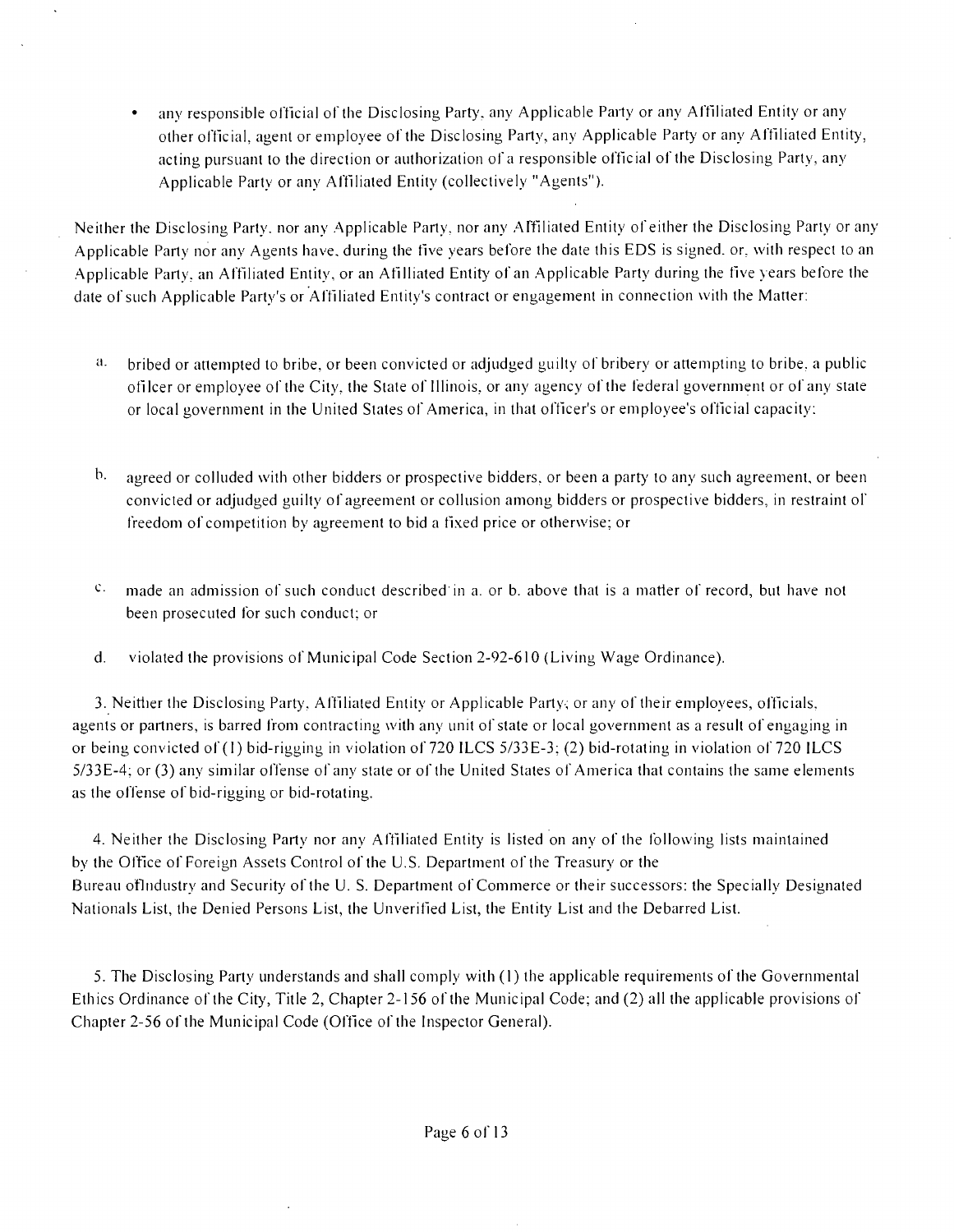6. If the Disclosing Party is unable lo certify' to any of the above staiements in this Part B (Further Certifications), the Disclosing Party must explain below:

11" the letters "NA," the svord "None," or no response appears on the lines above, it svill be conclusively presumed that rhe Disclosing Party certified to the above statements.

#### C. CERTIFICATION OF STATUS AS FINANCIAL INSTITUTION

For purposes ofthis Pari C, under Municipal Code Section 2-32-455(b), the term "financial institution" means a bank, savings and loan association, thrift, credit union, mortgage banker, mortgage broker, trust company, savings bank, investment bank, securities broker, municipal securities broker, securities dealer, municipal securities dealer, securities underwriter, municipal securities underwriter, investment trust, venture capital company, bank holding company, llnancial services holding company, or any licensee under the Consumer Installment Loan Act, the Sales Finance Agency Act, or the Residential Mortgage Licensing Act. However, "financial institution" specifically shall not include any entity whose predominant business is the providing of tax deferred, defined contribution, pension plans to public employees in accordance with Sections 403(b) and 457 of the Internal Revenue Code. (Additional definitions may be found in Municipal Code Section 2-32-455(b ).)

## 1. CERTIFICATION

The Disclosing Party certifies that the Disclosing Party (check one)

 $\begin{bmatrix} \n\end{bmatrix}$  is  $\begin{array}{c} \nX \n\end{array}$  is not

a "financial institution" as defined in Section 2-32-455(b) of the Municipal Code.

<sup>2.</sup> If the Disclosing Party IS a financial institution, then the Disclosing Party pledges:

"Weare not and will not become a predatory lender as defined in Chapter 2-32 of the Municipal Code. We further pledge that none of our affiliates is, and none of them svill become, a predatory lender as defined in Chapter 2-32 ofthe Municipal Code We understand that becoming a predatory lender or becoming an affiliate of a predatory lender may result in the loss of the privilege of doing business with the City."

If the Disclosing Parfy is unable to make this pledge because it or any of its affiliates (as defined in Section 2- 32-455(b) of the Municipal Code) is a predatory lender within the meaning of Chapter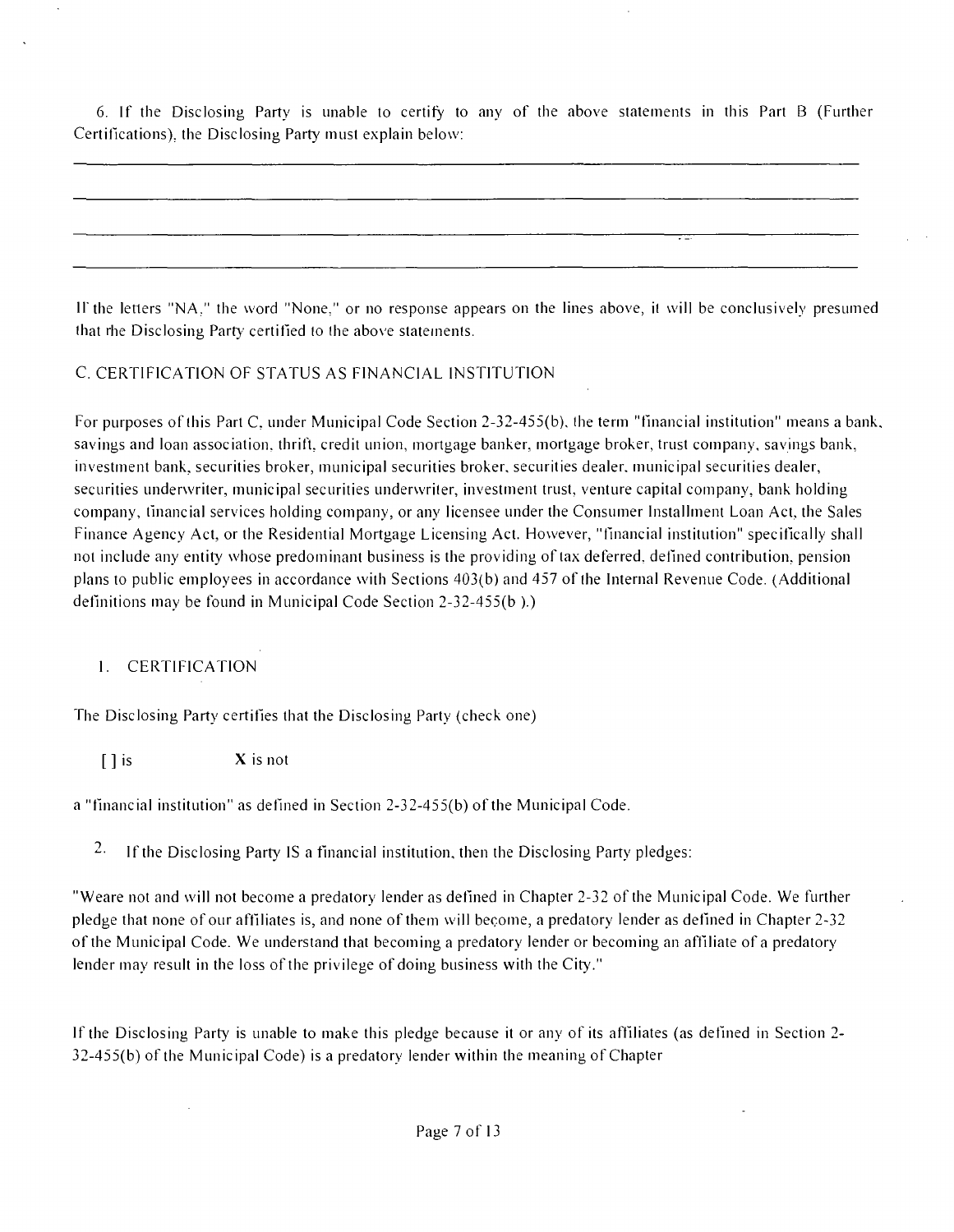2-32 ofthe Municipal Code, explain here (attach additional pages if necessary):

II' the letters "NA," the word "None," or no response appears on the lines above, it will be conclusively presumed that the Disclosing Party certified to the above statements.

D. CERTIFICATION REGARDING INTEREST IN CITY BUSINESS

 $\mathbb{R}^2$ 

Any svords or terms that are defined in Chapter 2-156 of the Municipal Code have the same meanings when used in this Part D.

1. In accordance svith Section 2-156-1 10 ofthe Municipal Code: Does any official or employee ofthe Citv have a financial interest in his or her own name or in the name of any other person or entity in the Matter?

 $[$   $]$  Yes  $[$   $[$   $X]$  No

NOTE: If you checked "Yes" to Item D.I., proceed to Items D.2. and D.3. If you checked "No" lo Item D.l., proceed lo Part E.

2. Unless sold pursuant to a process of competitive bidding, or otherwise permitted, no City elected official or employee shall have a financial interest in his or her own name or in the name of any other person or entity in the purchase of any property that (i) belongs to the City, or (ii) is sold for taxes or assessments, or (iii) is sold by virtue ofiegal process at the suit of the City (collectively, "City Property Sale"). Compensation for property taken pursuant to the City's eminent domain power does not constitute a financial interest within the meaning of this Part D.

Does the Matter involve a City Property Sale?

[JYes XNo

3. If you checked "Yes" to Item D.I., provide the names and business addresses of the City officials or employees having such interest and identify the nature of such interest:

| Name | <b>Business Address</b> | Nature of Interest |
|------|-------------------------|--------------------|
|      |                         |                    |
|      |                         |                    |
|      |                         |                    |

4. The Disclosing Party further certifies that no prohibited financial interest in the Matter will be acquired by any Cify official or employee.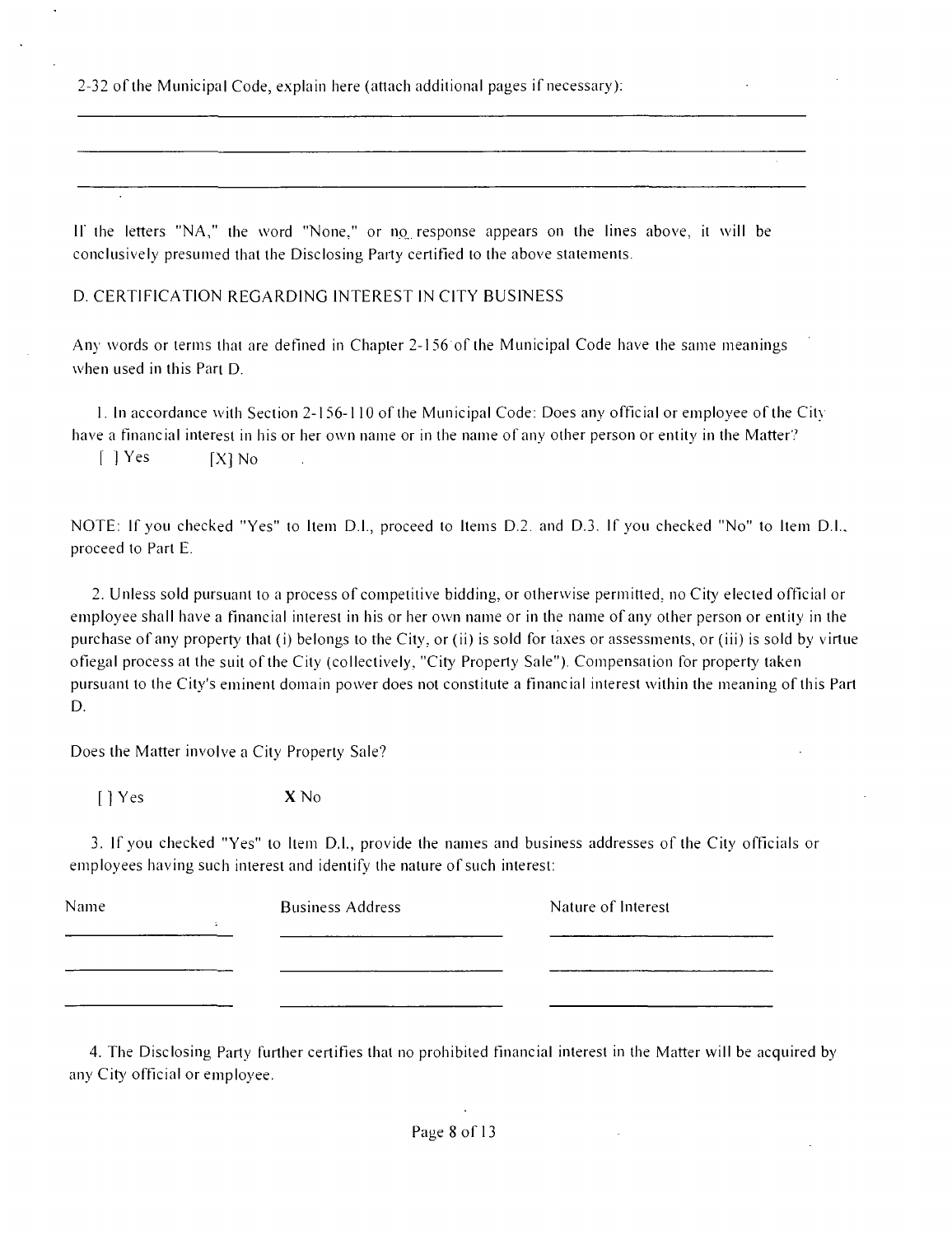### E. CERTIFICATION REGARDING SLAVERY ERA BUSINESS

The Disclosing Party has searched any and all records of the Disclosing Party and any and all predecessor entities Ibr records of investments or profits from slavery, the. slave industry, or slaveholder insurance policies from the slavery era (including insurance policies issued to slaveholders that provided coverage for damage lo or injury or death of their slaves) and has disclosed in this EDS any and all such records to the City. In addition, the Disclosing Party inust disclose the names of any and all slaves or slaveholders described in those records. Failure to comply with these disclosure requirements may make the Matter to which this EDS pertains voidable by the City.

Please check either 1. or 2. below. If the Disclosing Party checks 2., the Disclosing Party must disclose below or in an attachment to this EDS all requisite information as set forth in lhat paragraph 2.

 $X$  i. The Disclosing Party verifies that (a) the Disclosing Party has searched any and all records of the Disclosing Party and any and all predecessor entities for records of investments or profits from slavery, the slave industry, or slaveholder insurance policies, and (b) the Disclosing Party has found no records of investments or profits from slavery, the slave industiy, or slaveholder insurance policies and no records of names of any slaves or slaveholders.

2. The Disclosing Party verifies that, as a result of conducting the search in step 1 (a) above, the Disclosing Party has found records relating lo investments or profits from slavery, the slave industry, or slaveholder insurance policies and/or the names of any slaves or slaveholders. The Disclosing Party verifies that the following constitutes full disclosure ofall such records:

#### **SECTION VI - CERTIFICATIONS FOR FEDERALLY-FUNDED MATTERS**

NOTE: If the Matter is federally funded, complete this Section VI. If the Matter is nol federally funded, proceed to Section VII.

#### A. CERTIFICATION REGARDING LOBBYING

I. List belosv the names of all persons or entities registered under the federal Lobbying Disclosure Act of 1995 svho have made lobbying contacts on behalf of the Disclosing Parfy svith respect to the Matter: (Begin list here, add sheets as necessary):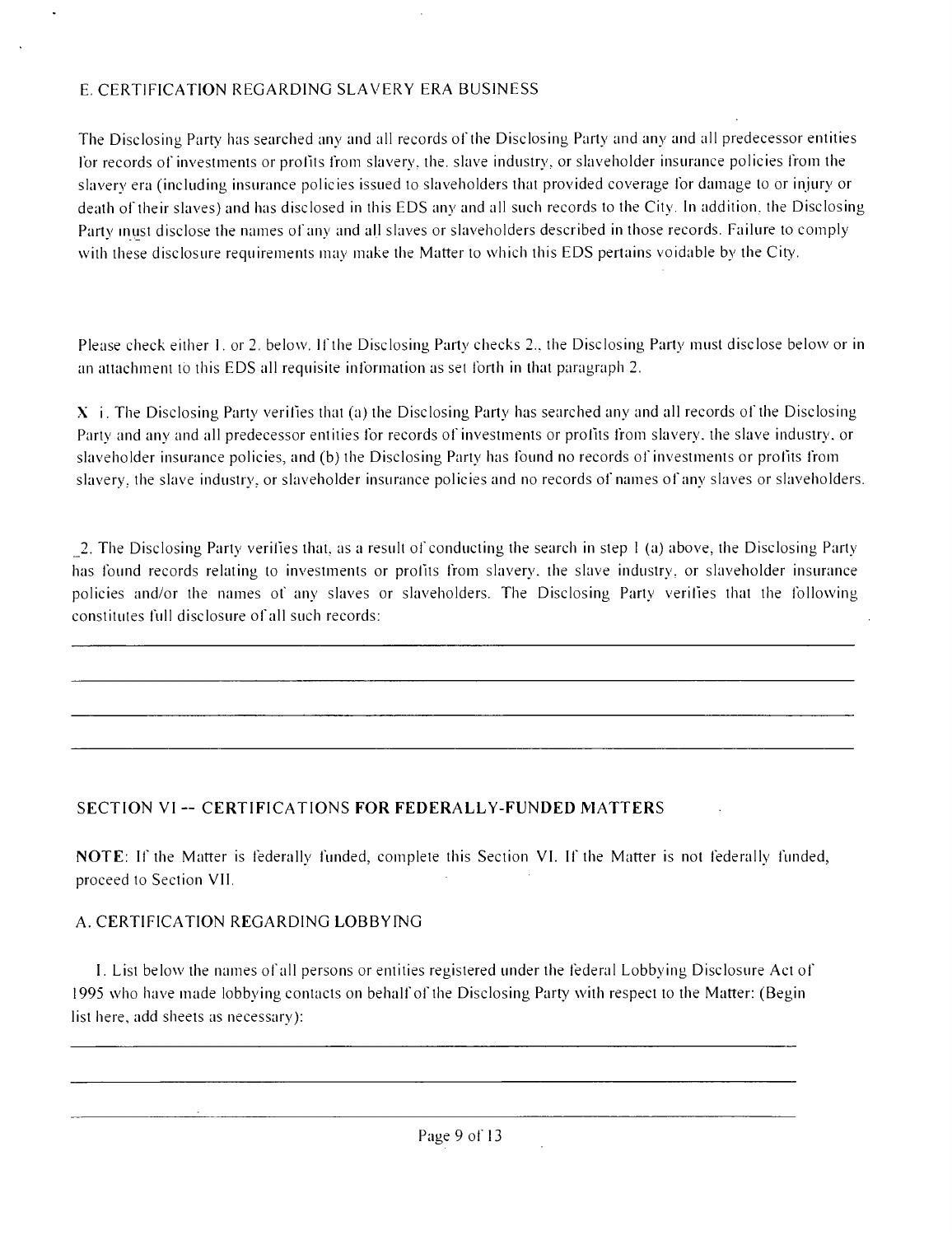(Ifno explanation appears or begins on the lines above, or if the letters "NA" or if the svord "None" appear, it svill be conclusively presumed lhat the Disclosing Parfy' means that NO persons or entities registered under the Lobbying Disclosure Act of 1995 have made lobbying contacts on behalf of the Disclosing Party with respect to the Matter.)

2. The Disclosing Party has nol spent and will not expend any federally appropriated funds to pay any person or entity listed in Paragraph A.l. above for his or her lobbying activities or to pay any person or entity to infiuence or attempt to infiuence an officer or employee of any agency, as defined

by applicable federal lasv, a member of Congress, an officer or employee of Congress, or an emplosee ol'a member of Congress, in connection with the award of any federally funded contract, making any federally fimded grant or loan, entering into any cooperative agreement, or to extend, continue, renew, amend, or modify any Federally funded contract, grant, loan, or cooperative agreement.

3. The Disclosing Parfy svill submit an updated certification at the end of each calendar quarter in svhich there occurs any event that materialiy affects the accuracy of the statements and information set forth in paragraphs A.l. and A.2. above.

If the Matter is federally funded and any funds other than federally appropriated fiinds have been or svill be paid to any person or entity for influencing or attempting lo infiuence an officer or employee of any agency (as defined by applicable federal law), a member of Congress, an officer or employee of Congress, or an employee of a member of Congress in connection with the Matter, the Disclosing Party must complete and submit Standard Form-LLL, "Disclosure Form lo Report Lobbying," in accordance svith its instructions. The form may be obtained online from the federal Office of Management and Budget (OMB) web site at http://www.whitehouse.gov/oinb/grants/sfillin.pdf linked on the page http://www.whitehouse.gov/omb/grants/grants\_forms.html.

4. The Disclosing Party certifies that either: (i) it is not an organization described in section 501(c)(4) of the Internal Revenue Code of 1986; or (ii) it is an organization described in section  $50I(c)(4)$  of the Internal Revenue Code of 1986 but has not engaged and will not engage in "Lobbying Activities".

5. If the Disclosing Parfy is the Applicant, the Disclosing Party musl obtain certifications equal in form and substance to paragraphs A.l. through A.4, above from all subcontractors before it awards any subcontract and the Disclosing Party must maintain all such subcontractors' certifications for the duration of the Matter and must make such certifications promptly available to the Cify upon request.

#### B. CERTIFICATION REGARDING EQUAL EMPLOYMENT OPPORTUNITY

If the Matter is federally funded, federal regulations require the Applicant and all proposed subcontractors to submit the following information with their bids or in writing at the outset of negotiations.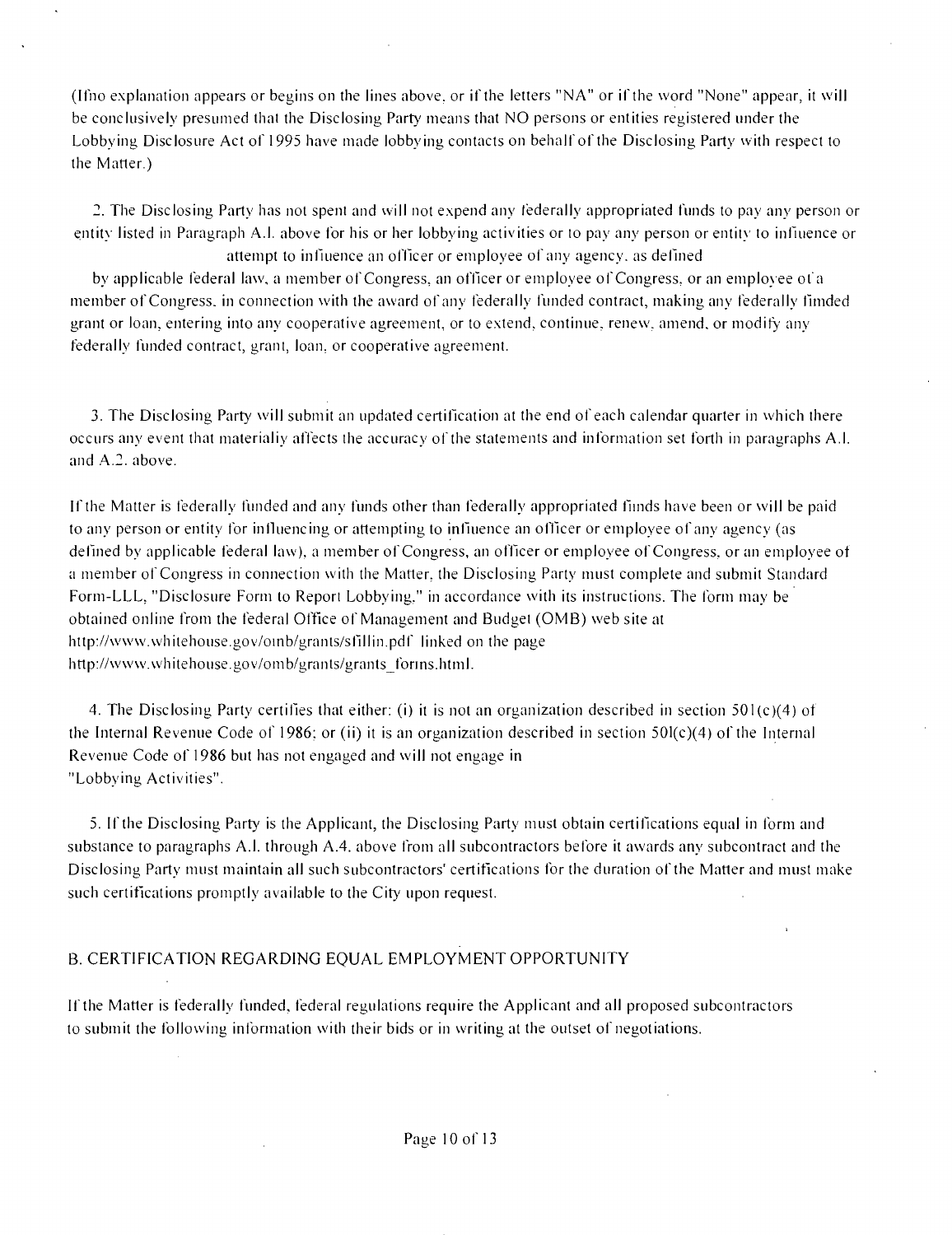Is the Disclosing Party the Applicant?

 $[ ]$  Yes  $[ ]$  No

If "Yes," answer the three questions below:

1. Have you developed and do you have on file affirmative action programs pursuant to applicable federal regulations? (See 41 CFR Part 60-2.)

 $| \ ]$  Yes  $\qquad \qquad$   $| \ ]$  No

2. Have you filed with the Joint Reporting Committee, the Director of the Office of Federal Contract Compliance Programs, or the Equal Employment Opportunity Commission all reports due under the applicable filing requirements?  $[ ]$  Yes  $[ ]$  No

3. Have you participated in any previous contracts or subcontracts subject lo the equal opportunify clause?

 $[$  | Yes  $[$  | No

If you checked "No" to question 1. or 2. above, please provide an explanation:

**SECTION VII - ACKNOWLEDGMENTS, CONTRACT INCORPORATION, COMPLIANCE, PENAL TIES, DISCLOSURE** 

The Disclosing Party understands and agrees that:

A. By completing and filing this EDS, the Disclosing Party acknowledges and agrees, on behalf of itself and the persons or entities named in this EDS, lhat the Cify may investigate the creditsvorthiness of some or all ofthe persons or entities named in this EDS.

B. The certifications, disclosures, and acknowledgments contained in this EDS will become part of any contract or other agreement between the Applicant and the City in connection with the Matter, whether procurement, City assistance, or other Cify action, and are material inducements to the Cify's execution of any contract or taking other action with respect to the Matter. The Disclosing Party understands that it must comply with all statutes, ordinances, and regulations on which this EDS is based.

C. The Cify's Governmental Ethics and Campaign Financing Ordinances, Chapters 2-156 and 2-164 ofthe Municipal Code, impose certain duties and obligations on persons or entities seeking City contracts, work, business, or transactions. The full lexl of these ordinances and a training program is available on line at www.citvofchicago.org/Ethics. and may also be obtained from the City's Board of Ethics, 740 N. Sedgwick St., Suite 500, Chicago, IL 60610, (312) 744-9660. The Disclosing Party must comply fully with the applicable ordinances.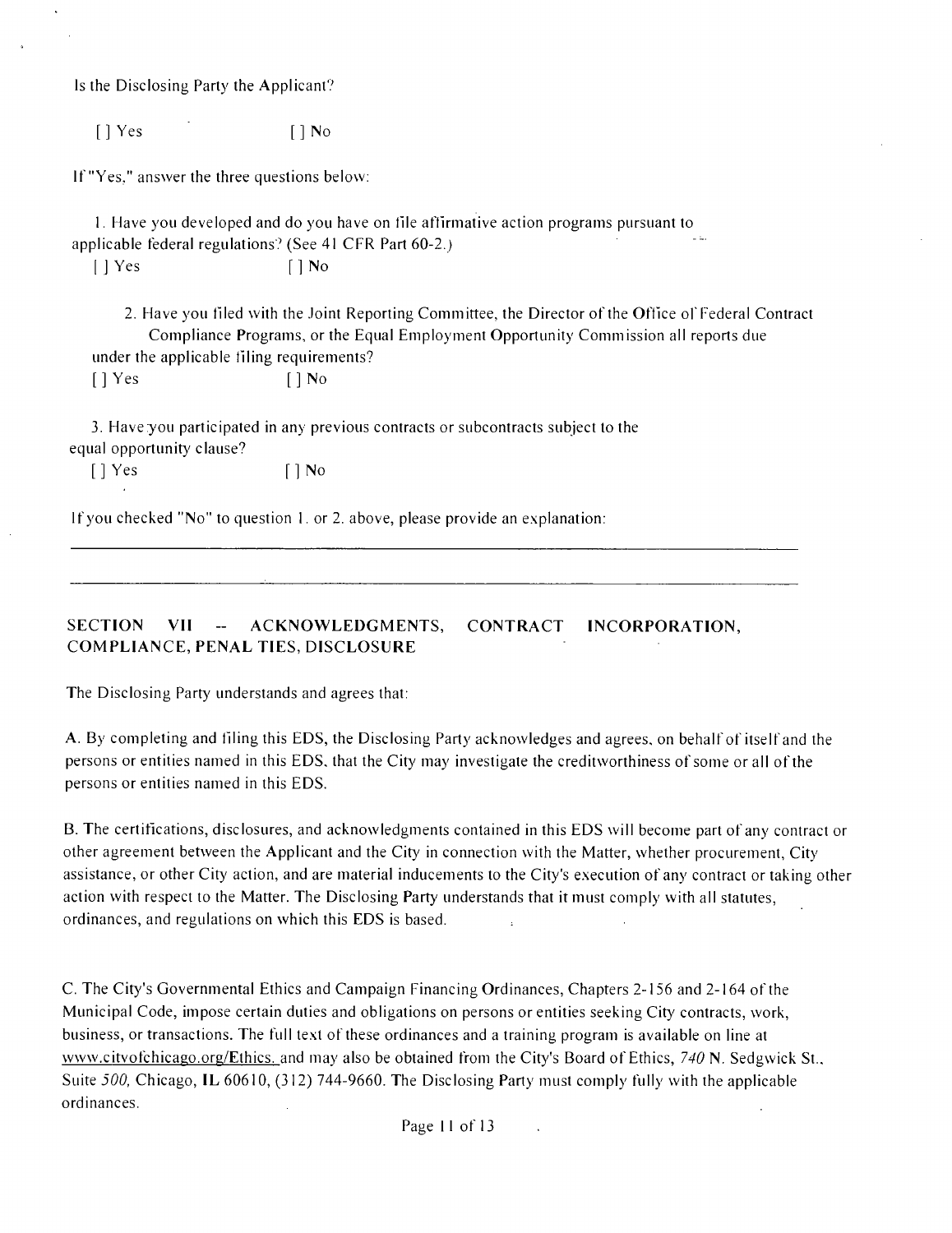D. If the City determines that any information provided in this EDS is false, incomplete or inaccurate, any contract or other agreement in connection with which it is submitted may be rescinded or be void or voidable, and the City may pursue any remedies under the contract or agreement (if not rescinded, void or voidable), at lasv, or in equity, including terminating the Disclosing Party's participation in the Matter and/or declining to allosv the Disclosing Party to participate in other transactions with the City. Remedies at law for a false statement of material lact may include incarceration and an award to the City of treble damages.

E. ll is the City's policy to make this document available to the public on its Internet site and/or upon request. Some or all ofthe information provided on this EDS and any attachments to this EDS may be made available to the public on the Internet, in response to a Freedom of Information Acl request, or olhersvise By completing and signing this EDS, the Disclosing Party waives and releases any possible rights or claims which it may have against the City in connection with the public release of information contained in this EDS and also authorizes the City to verify the accuracy of any information submitted in this EDS.

F. The information provided in this EDS must be kept current. In the event of changes, the Disclosing Parfy musl supplement this EDS up to the time the City takes action on the Matter. If the Matter is a contract being handled by the City's Department of Procurement Services, the Disclosing Parfy musl update this EDS as the contract requires.

The Disclosing Party represents and warrants that:

G. The Disclosing Party has not withheld or reserved any disclosures as to economic interests in the Disclosing Party, or as to the Matter, or any information, data or plan as to the intended use or purpose for svhich the .Applicant seeks City Councilor other City agency action.

For purposes of the certifications in H.I. and H.2. below, the term "affiliate" means any person or entity that, directly or indirectly: controls the Disclosing Party, is controlled by the Disclosing Party, or is, with the Disclosing Party, under common control of another person or entity. Indicia of control include, without limitation: interlocking management or ownership; identity of interests among family members; shared facilities and equipment; common use of employees; or organization of a business entity following the ineligibility of a business entity to do business with the federal government or a state or local government, including the City, using substantially the same management, ownership, or principals as the ineligible entity.

H.l. The Disclosing Party is not delinquent in the payment of any tax administered by the Illinois Departmeni of Revenue, nor are the Disclosing Parfy' or its affiliates delinquent in paying any fine, fee, tax or other charge owed to the City. This includes, but is not limited to, all water charges, sewer charges, license fees, parking tickets, property taxes or sales taxes.

H.2 If the Disclosing Parfy is the Applicant, the Disclosing Parfy and its affiliates will not use, nor pemiit their subcontractors to use, any facility on the U.S. EPA's List of Violating Facilities in connection with the Matter for the duration of time that such facility remains on the list.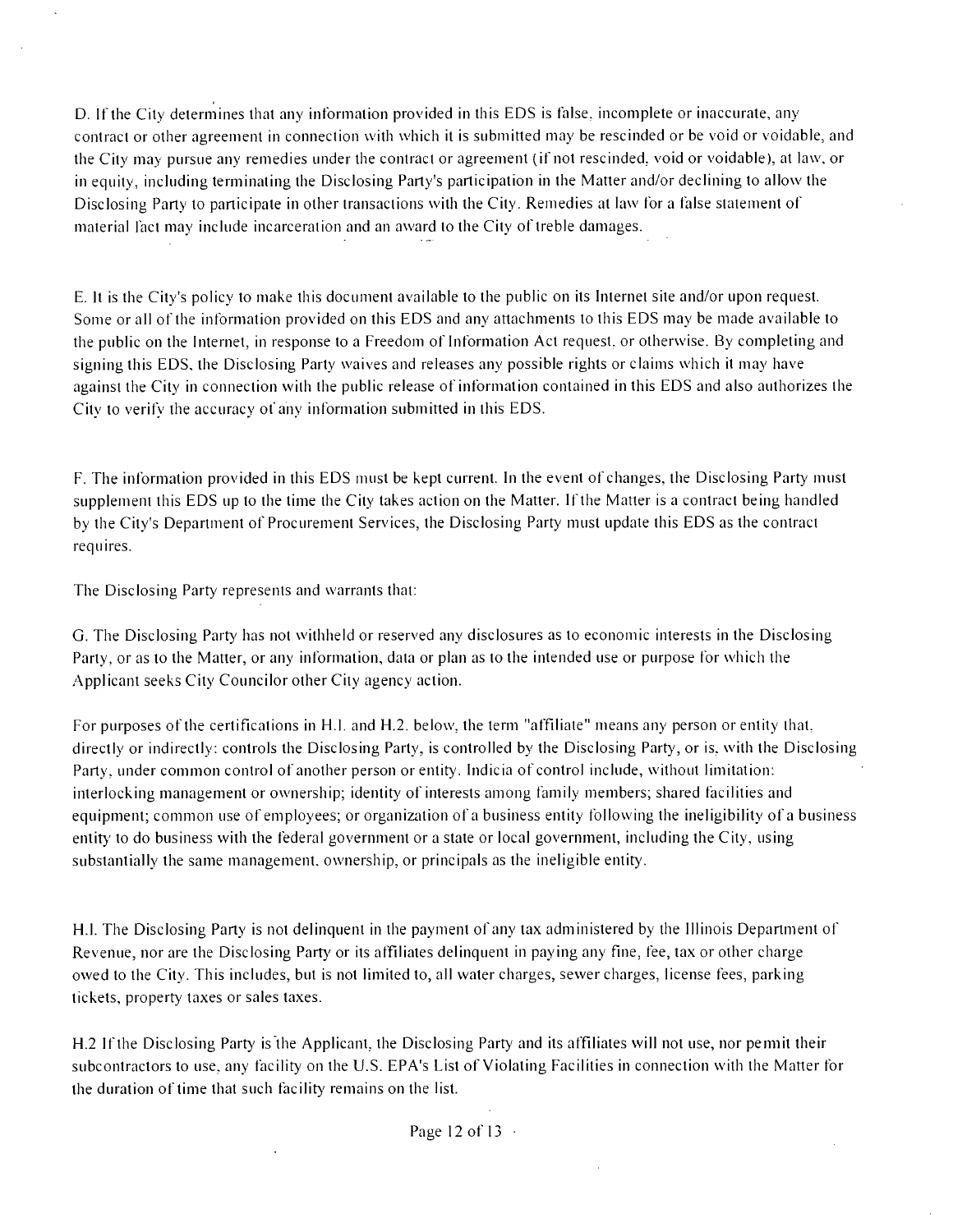H.3 If the Disclosing Party is the Applicant, the Disclosing Party svill obtain from any contractors/subcontractors hired or to be hired in connection with the Matter certifications equal in form and substance to those in H.1. and H.2. above and will not, without the prior written consent of the City, use any such contractor/subcontractor that does nol provide such cerlifications or lhat the Disclosing Parfy has reason to believe has not provided or cannot provide truthful certifications.

NOTE: If the Disclosing Party cannot certify as to any of the items in H.1., H.2. or H.3. above, an explanatory statement must be attached to this EDS.

### **CERTIFICATION**

Under penalty of perjury, the person signing below: (1) warrants that he/she is authorized to execute this EDS on behalf of the Disclosing Party, and (2) warrants that all certifications and statements contained in this EDS are true, accurate and complete as of the date furnished to the City.

**Chicago Division Street Restaurants LLC**  (Print or type name of Disclosing Party)

By: (sign here) ott  $\sim$  0 (Print or type name of person signing)

**Date: December 2, 2010** 

Signed and sworn to before me on 12/02/2010 at Cook County, Illinois

**OFFICIAL SEAL JOHN A FRITCHEY** Notary PLUNOTARY PUBLIC - STATE OF ILLINOIS MY COMMISSION EXPIRES:09/21/13  $C\delta$ mn $\delta$ ssion expires: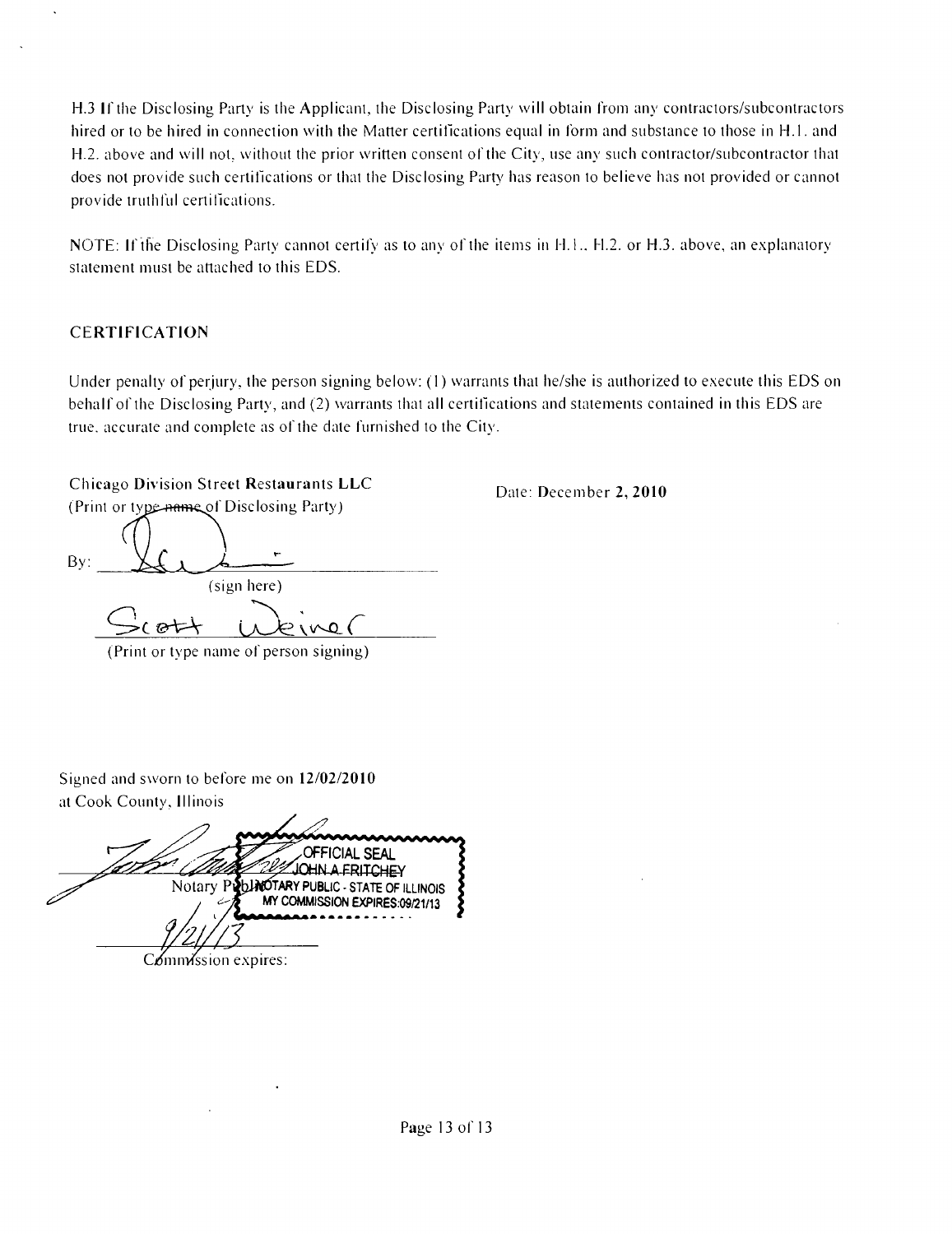## EXHIBIT "A"

## CHICAGO DIVISION STREET RESTAURANTS LLC OPERATING AGREEMENT

| Name and Address of<br>Each Member                                                                                 | Capital<br>Contribution |       | Number of<br>Membership Interests |  |
|--------------------------------------------------------------------------------------------------------------------|-------------------------|-------|-----------------------------------|--|
| Gregory R. Mohr<br>2047 West Division Street<br>Chicago, Illinois 60622                                            | \$                      | $-0-$ | 25.25%                            |  |
| Scott A. Weiner<br>2047 West Division Street<br>Chicago, Illinois 60622                                            | \$                      | $-0-$ | 25.25%                            |  |
| LTHS Revocable Trust<br>c/o TCS Group, LLC<br>1 North Wacker Drive<br><b>Suite 4775</b><br>Chicago, Illinois 60606 | \$                      | $-0-$ | 12.50%                            |  |
| Justin Decker<br>208 West Washington Street<br>Apt 1001<br>Chicago, Illinois 60606                                 | \$                      | $-0-$ | 0.50%                             |  |
| Scott Berger<br>1906 Greenview<br>Northbrook, Illinois 60062                                                       | \$                      | $-0-$ | 1.0%                              |  |
| Alex James<br>1690 Tall Grass Lane<br>Lake Forest, Illinois 60045                                                  | \$                      | $-0-$ | 1.0%                              |  |
| Ken Jones<br>910 West Madison Street<br>Apt 904E<br>Chicago, Illinois 60607                                        | \$                      | $-0-$ | 4.0%                              |  |
| Curtis Granderson<br>20485 Tyler Drive<br>Lynwood, Illinois 60411                                                  | \$                      | $-0-$ | 1.0%                              |  |
| Curt Conklin<br>1942 North Wolcott<br>Chicago, Illinois 60622                                                      | \$                      | $-0-$ | 1.0%                              |  |

 $\ddot{\ddot{\text{}}}$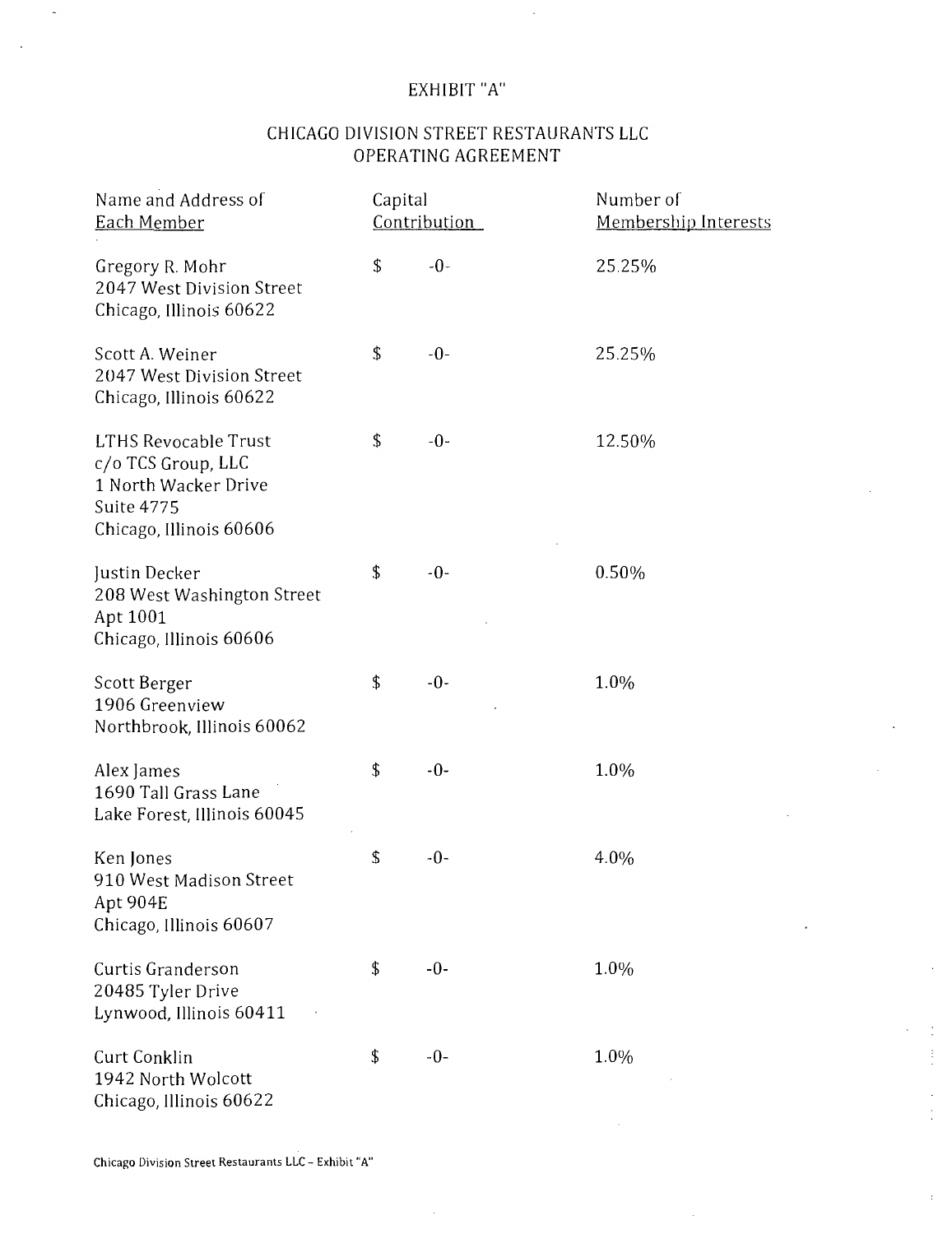| Name and Address of<br>Each Member                                                               | Capital<br>Contribution |            | Number of<br>Membership Interests |
|--------------------------------------------------------------------------------------------------|-------------------------|------------|-----------------------------------|
| Ronald D. Porte and<br>Adam R. Porte, as T.I.C.<br>128 Laurel Avenue<br>Wilmette, Illinois 60091 | \$                      | $-0-$      | 1.0%                              |
| Matthew & Beth Glaysher<br>1926 North Winchester Avenue<br>Chicago, Illinois 60622               | \$                      | $-0-$      | 0.50%                             |
| <b>Grant Lustig</b><br>2818 Woodmere Drive<br>Northbrook, Illinois 60062                         | \$                      | $-0-$      | 7.0%                              |
| Stelios Valavanis<br>1823 Grant<br>Evanston, Illinois 60201                                      | \$                      | $-0-$      | 0.50%                             |
| Mike Palm<br>1940 North Wolcott<br>Chicago, Illinois 60622                                       | \$                      | $-0-$      | 1.0%                              |
| <b>Todd Ricketts</b><br>510 Laurel Avenue<br>Wilmette, Illinois 60091                            | \$                      | $-0-$      | 1.0%                              |
| Michele J. Brook<br>3605 Palm Canyon Drive<br>Northbrook, Illinois 60062                         | \$                      | $-0-$      | 0.33%                             |
| <b>Bradley Brook</b><br>3605 Palm Canyon Drive<br>Northbrook, Illinois 60062                     | \$                      | $-0-$      | 0.17%                             |
| <b>Greg Moss</b><br>1948 Sunnyside<br>Highland Park, Illinois 60035                              | \$                      | $-0-$      | 0.50%                             |
| <b>Bleeding Heart LLC</b><br>1856 West Iowa Street<br>Chicago, Illinois 60622                    | \$                      | $-0-$<br>, | 2.50%                             |

 $\ddot{\phantom{a}}$ 

 $\hat{\mathcal{A}}$ 

 $\mathcal{L}^{\text{max}}_{\text{max}}$  and  $\mathcal{L}^{\text{max}}_{\text{max}}$ 

 $\sim 400$ 

 $\hat{\mathcal{L}}$ 

 $\sim$ 

 $\sim 10$ 

 $\sim 10^6$ 

 $\bar{z}$ 

 $\sim$ 

 $\sim 10$ 

 $\sim 10$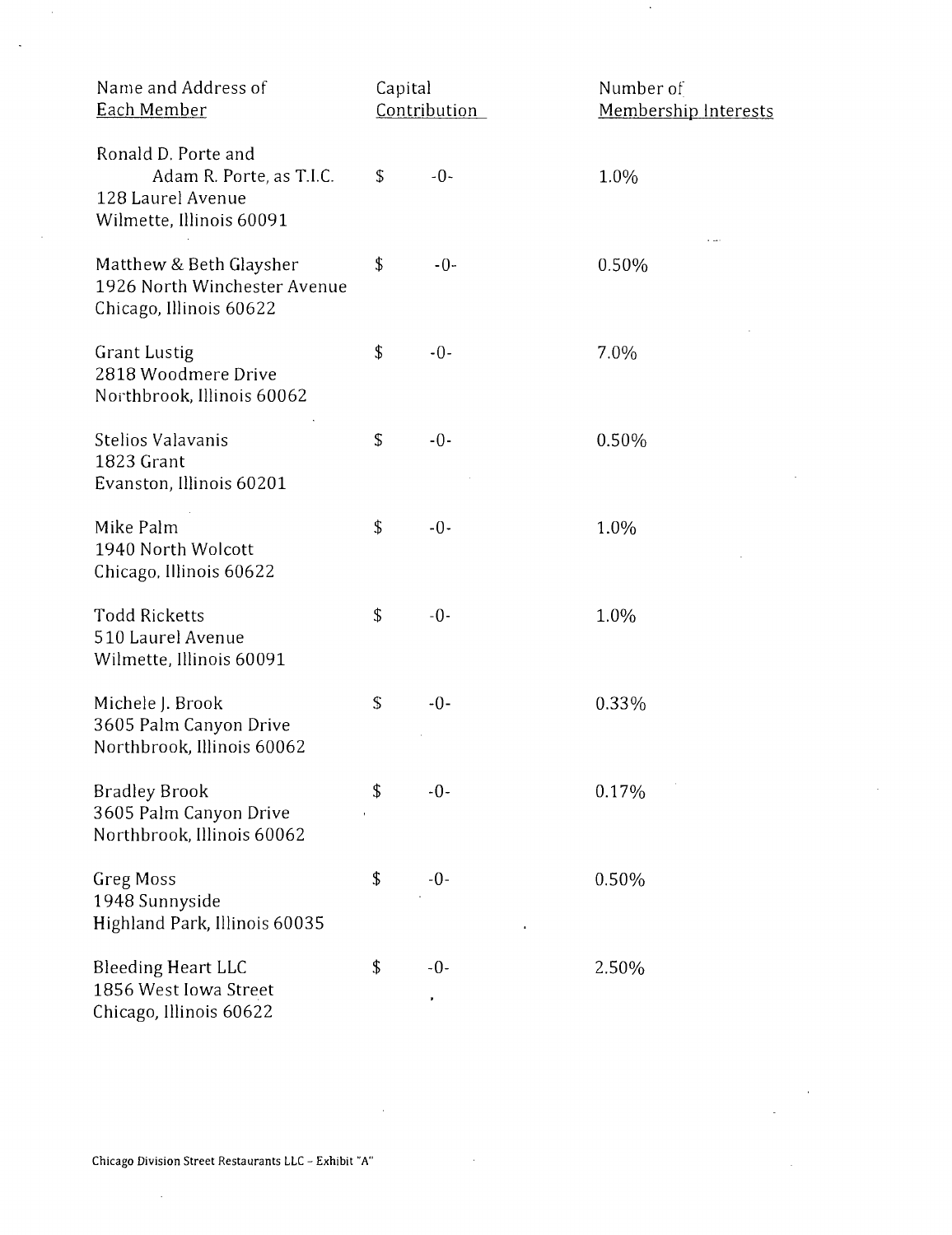| Name and Address of<br>Each Member                                           | Capital<br>Contribution |                     | Number of<br><b>Membership Interests</b> |
|------------------------------------------------------------------------------|-------------------------|---------------------|------------------------------------------|
| Kevin Cassman<br>1624 North Wood Street<br>Unit 4<br>Chicago, Illinois 60622 | \$                      | $-0-$               | 1.0%                                     |
| Linda Wilson<br>1314 Sunrise Lane<br>Port Byron, Illinois 61275              | \$                      | . <u>.</u><br>$-0-$ | 0.50%                                    |
| Robert Wilson<br>1314 Sunrise Lane<br>Port Byron, Illinois 61275             | \$                      | $-0-$               | 0.50%                                    |
| Todd Brook<br>1530 South State Street<br>Unit 15F<br>Chicago, Illinois 60605 | \$                      | $-0-$               | 12.0%                                    |

 $\sim$ 

 $\sim$   $\sim$ 

 $\mathbb{Z}^{\mathbb{Z}}$ 

 $\mathbf{r}$ 

 $\sim 10^{11}$ 

 $\sim 10^{-1}$ 

 $\sim$   $\sim$ 

 $\sim$ 

 $\langle \cdot \rangle$ 

 $\sim$   $\epsilon$